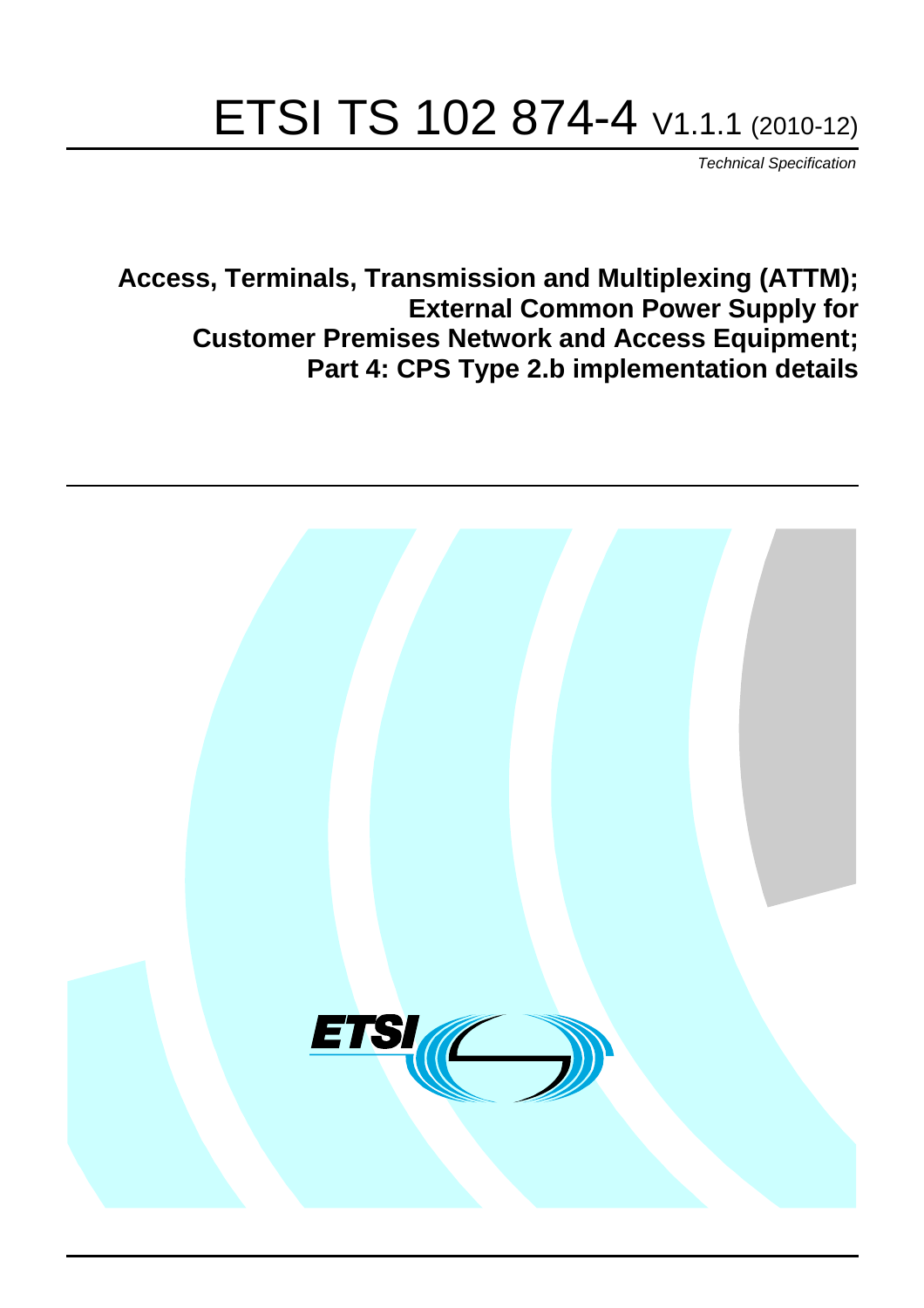Reference

DTS/ATTM-02011-4

Keywords

connector, EMC, power supply, terminal

#### *ETSI*

#### 650 Route des Lucioles F-06921 Sophia Antipolis Cedex - FRANCE

Tel.: +33 4 92 94 42 00 Fax: +33 4 93 65 47 16

Siret N° 348 623 562 00017 - NAF 742 C Association à but non lucratif enregistrée à la Sous-Préfecture de Grasse (06) N° 7803/88

#### *Important notice*

Individual copies of the present document can be downloaded from: [http://www.etsi.org](http://www.etsi.org/)

The present document may be made available in more than one electronic version or in print. In any case of existing or perceived difference in contents between such versions, the reference version is the Portable Document Format (PDF). In case of dispute, the reference shall be the printing on ETSI printers of the PDF version kept on a specific network drive within ETSI Secretariat.

Users of the present document should be aware that the document may be subject to revision or change of status. Information on the current status of this and other ETSI documents is available at <http://portal.etsi.org/tb/status/status.asp>

If you find errors in the present document, please send your comment to one of the following services: [http://portal.etsi.org/chaircor/ETSI\\_support.asp](http://portal.etsi.org/chaircor/ETSI_support.asp)

#### *Copyright Notification*

No part may be reproduced except as authorized by written permission. The copyright and the foregoing restriction extend to reproduction in all media.

> © European Telecommunications Standards Institute 2010. All rights reserved.

**DECT**TM, **PLUGTESTS**TM, **UMTS**TM, **TIPHON**TM, the TIPHON logo and the ETSI logo are Trade Marks of ETSI registered for the benefit of its Members.

**3GPP**TM is a Trade Mark of ETSI registered for the benefit of its Members and of the 3GPP Organizational Partners. **LTE**™ is a Trade Mark of ETSI currently being registered

for the benefit of its Members and of the 3GPP Organizational Partners.

**GSM**® and the GSM logo are Trade Marks registered and owned by the GSM Association.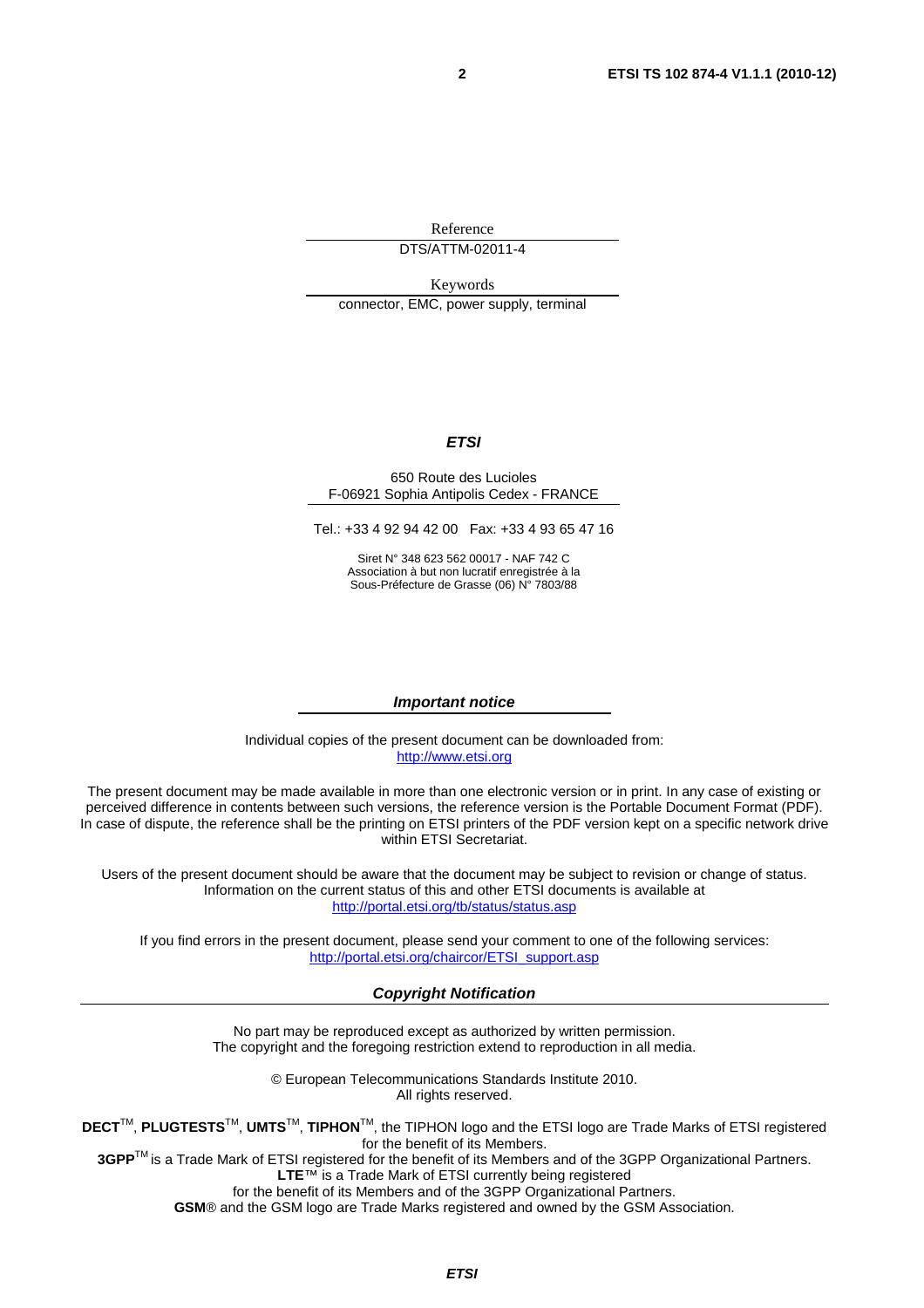## Contents

| 1              |  |
|----------------|--|
| $\overline{2}$ |  |
| 2.1            |  |
| 2.2            |  |
| 3              |  |
| 3.1            |  |
| 3.2            |  |
| 4              |  |
| 4.1            |  |
| 4.2            |  |
| 4.2.1          |  |
| 4.2.2          |  |
| 4.2.3          |  |
| 4.2.4          |  |
| 4.3            |  |
| 4.3.1          |  |
| 4.3.2          |  |
| 4.3.3<br>4.3.4 |  |
| 4.3.5          |  |
| 4.3.6          |  |
| 4.3.7          |  |
| 4.3.8          |  |
| 4.3.9          |  |
| 5              |  |
| 5.1            |  |
|                |  |
| 6<br>6.1       |  |
| 6.1.1          |  |
| 6.1.2          |  |
| 6.1.3          |  |
| 6.1.4          |  |
| 6.1.5          |  |
| 6.1.6          |  |
| 6.2            |  |
| 6.2.1          |  |
| 6.2.2          |  |
| 6.2.3<br>6.3   |  |
|                |  |
| $\overline{7}$ |  |
| 7.1            |  |
| 7.2            |  |
| 7.3            |  |
| 8              |  |
| 8.1            |  |
| 8.2            |  |
| 8.3            |  |

 $\mathbf{3}$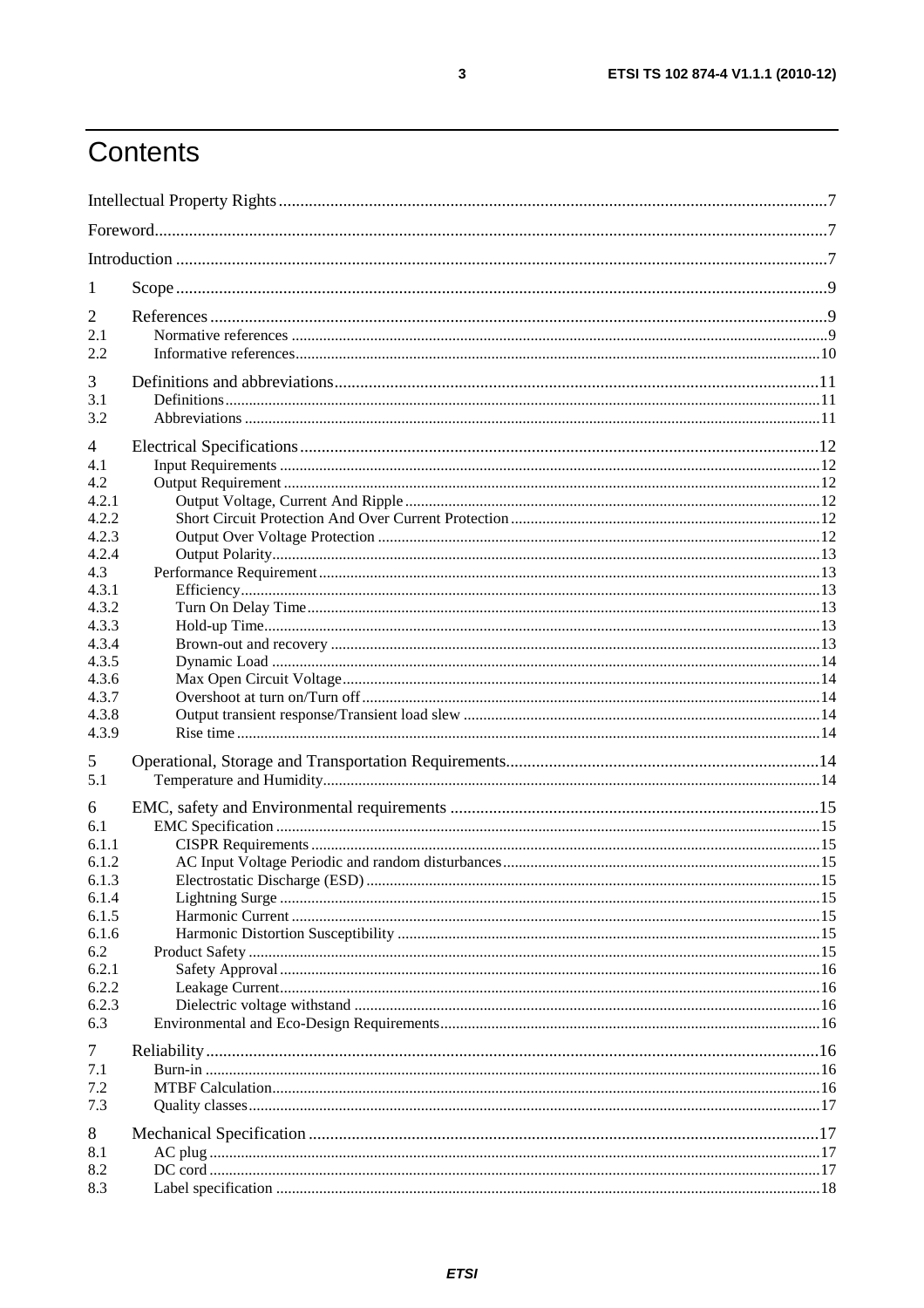| 9                |                             |     |
|------------------|-----------------------------|-----|
|                  | <b>Annex A (normative):</b> |     |
| A.1              |                             |     |
| A.1.1            |                             |     |
| A.2              |                             |     |
| A.2.1<br>A.2.2   |                             |     |
| A.2.3            |                             |     |
| A.2.4            |                             |     |
| A.3              |                             |     |
| A.3.1            |                             |     |
| A.3.2            |                             |     |
| A.3.3            |                             |     |
| A.3.4            |                             |     |
| A.4              |                             |     |
| A.4.1            |                             |     |
| A.4.2<br>A.4.3   |                             |     |
| A.4.4            |                             |     |
|                  |                             |     |
| A.5<br>A.5.1     |                             |     |
| A.5.2            |                             |     |
| A.5.3            |                             |     |
| A.5.4            |                             |     |
| A.6              |                             |     |
| A.6.1            |                             |     |
| A.6.2            |                             |     |
| A.6.3<br>A.6.4   |                             |     |
|                  |                             |     |
| A.7<br>A.7.1     |                             |     |
| A.7.2            |                             |     |
| A.7.3            |                             |     |
| A.7.4            | Results report example      | .27 |
| A.8              |                             |     |
| A.8.1            |                             |     |
| A.8.2            |                             |     |
| A.8.3<br>A.8.4   |                             |     |
|                  |                             |     |
| A.9<br>A.9.1     |                             |     |
| A.9.2            |                             |     |
| A.9.3            |                             |     |
| A.9.4            |                             |     |
|                  |                             |     |
| A.10.1           |                             |     |
| A.10.2           |                             |     |
| A.10.3<br>A.10.4 |                             |     |
|                  |                             |     |
|                  |                             |     |
| A.11.1<br>A.11.2 |                             |     |
| A.11.3           |                             |     |
| A.11.4           |                             |     |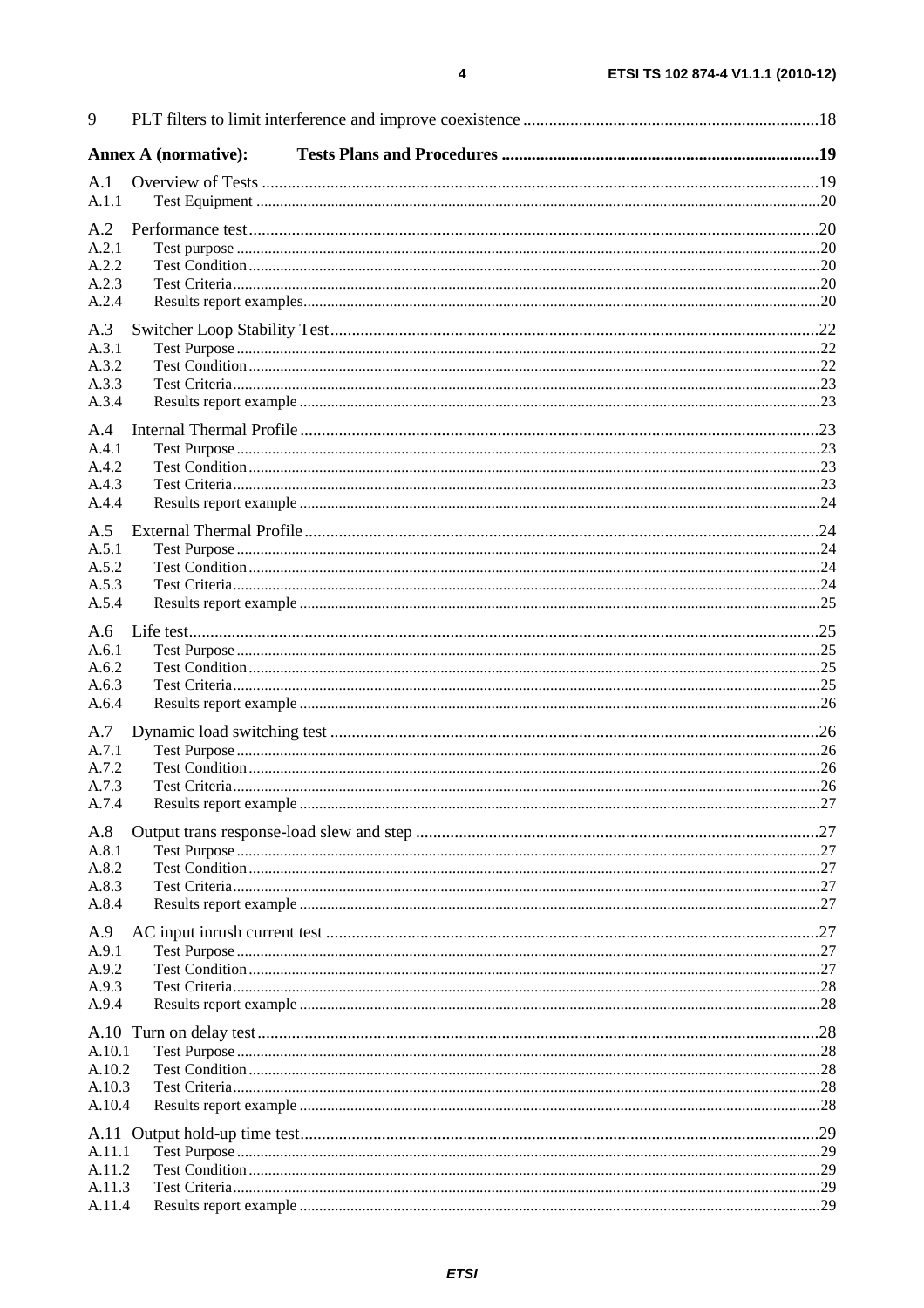| A.12.1 |     |
|--------|-----|
| A.12.2 |     |
| A.12.3 |     |
| A.12.4 |     |
|        |     |
| A.13.1 |     |
| A.13.2 |     |
| A.13.3 |     |
| A.13.4 |     |
|        |     |
|        |     |
| A.14.1 |     |
| A.14.2 |     |
| A.14.3 |     |
| A.14.4 |     |
|        |     |
|        |     |
| A.15.1 |     |
| A.15.2 |     |
| A.15.3 |     |
| A.15.4 |     |
|        |     |
| A.16.1 |     |
| A.16.2 |     |
| A.16.3 |     |
| A.16.4 |     |
|        |     |
|        |     |
| A.17.1 |     |
| A.17.2 |     |
| A.17.3 |     |
| A.17.4 |     |
|        |     |
| A.18.1 |     |
| A.18.2 |     |
| A.18.3 |     |
| A.18.4 |     |
|        |     |
|        |     |
| A.19.1 |     |
| A.19.2 |     |
| A.19.3 |     |
| A.19.4 |     |
|        |     |
|        |     |
| A.20.1 |     |
| A.20.2 |     |
| A.20.3 |     |
| A.20.4 |     |
|        |     |
| A.21.1 |     |
| A.21.2 |     |
| A.21.3 |     |
| A.21.4 |     |
|        |     |
|        |     |
| A.22.1 |     |
| A.22.2 |     |
| A.22.3 |     |
| A.22.4 | .38 |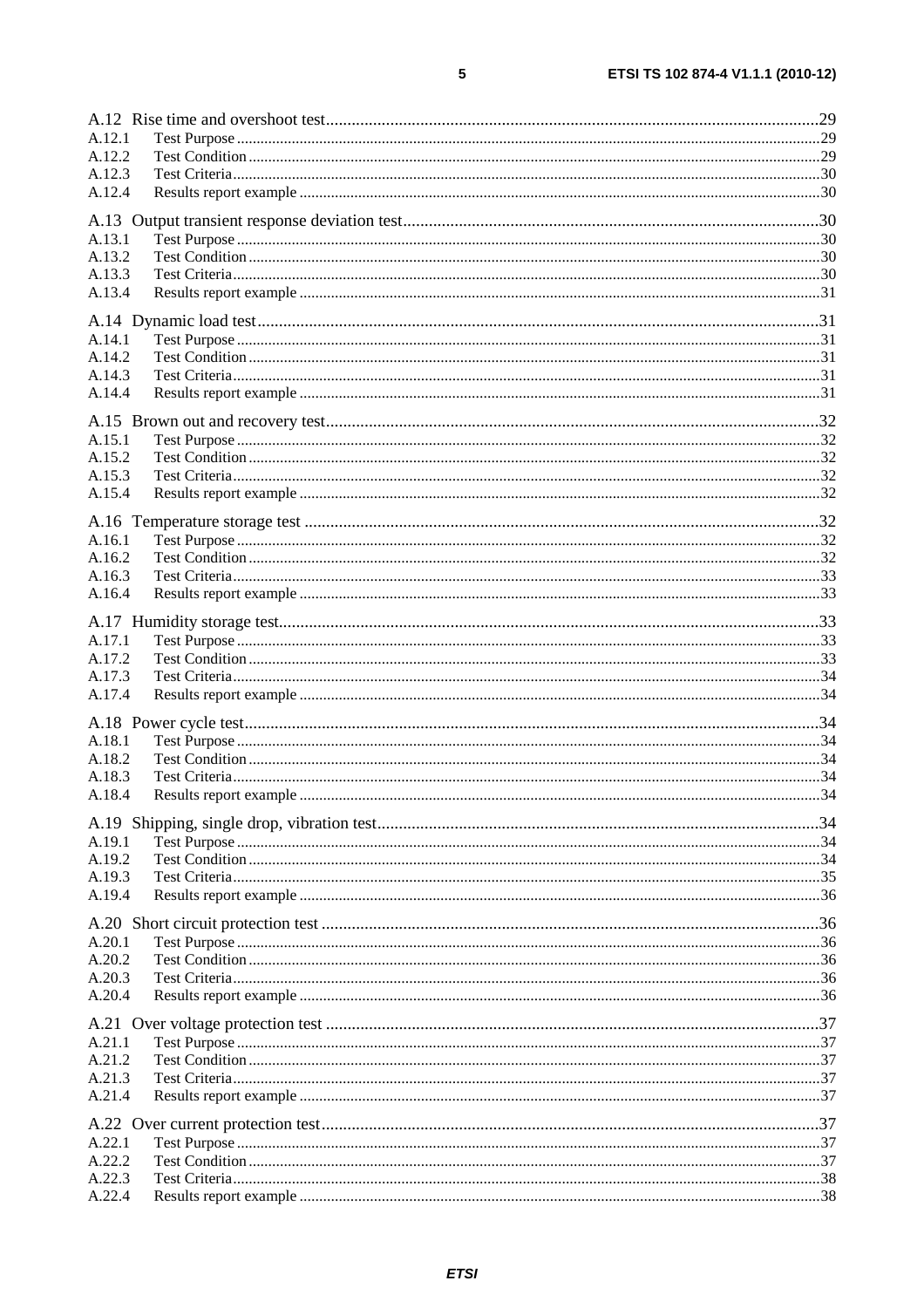| A.22.5           |                               |                                                          |  |
|------------------|-------------------------------|----------------------------------------------------------|--|
| A.22.6           |                               |                                                          |  |
| A.22.7           |                               |                                                          |  |
| A.22.8           |                               |                                                          |  |
|                  |                               |                                                          |  |
|                  |                               |                                                          |  |
| A.23.1           |                               |                                                          |  |
| A.23.2           |                               |                                                          |  |
| A.23.3           |                               |                                                          |  |
| A.23.4           |                               |                                                          |  |
|                  |                               |                                                          |  |
| A.24.1           |                               |                                                          |  |
| A.24.2           |                               |                                                          |  |
| A.24.3           |                               |                                                          |  |
| A.24.4           |                               |                                                          |  |
|                  |                               |                                                          |  |
|                  |                               |                                                          |  |
| A.25.1           |                               |                                                          |  |
| A.25.2<br>A.25.3 |                               |                                                          |  |
|                  |                               |                                                          |  |
| A.25.4           |                               |                                                          |  |
|                  |                               |                                                          |  |
| A.26.1           |                               |                                                          |  |
| A.26.2           |                               |                                                          |  |
| A.26.3           |                               |                                                          |  |
| A.26.4           |                               |                                                          |  |
| A.26.5           |                               |                                                          |  |
|                  |                               |                                                          |  |
| A.27.1           |                               |                                                          |  |
| A.27.2           |                               |                                                          |  |
| A.27.3           |                               |                                                          |  |
| A.27.4           |                               |                                                          |  |
|                  |                               |                                                          |  |
|                  |                               |                                                          |  |
| A.28.1           |                               |                                                          |  |
| A.28.2           |                               |                                                          |  |
| A.28.3           |                               |                                                          |  |
| A.28.4           |                               |                                                          |  |
|                  |                               |                                                          |  |
| A.29.1           |                               |                                                          |  |
| A.29.2           |                               |                                                          |  |
| A.29.3           |                               |                                                          |  |
| A.29.4           |                               |                                                          |  |
|                  |                               |                                                          |  |
|                  |                               |                                                          |  |
|                  |                               |                                                          |  |
|                  | <b>Annex B (informative):</b> | Testing immunity of PLT equipment to CPS disturbances 45 |  |
| B.1              |                               |                                                          |  |
| B.1.1            |                               |                                                          |  |
| B.1.2            |                               |                                                          |  |
| <b>B.1.3</b>     |                               |                                                          |  |
|                  |                               |                                                          |  |
|                  | <b>Annex C</b> (informative): |                                                          |  |
|                  |                               |                                                          |  |
|                  |                               |                                                          |  |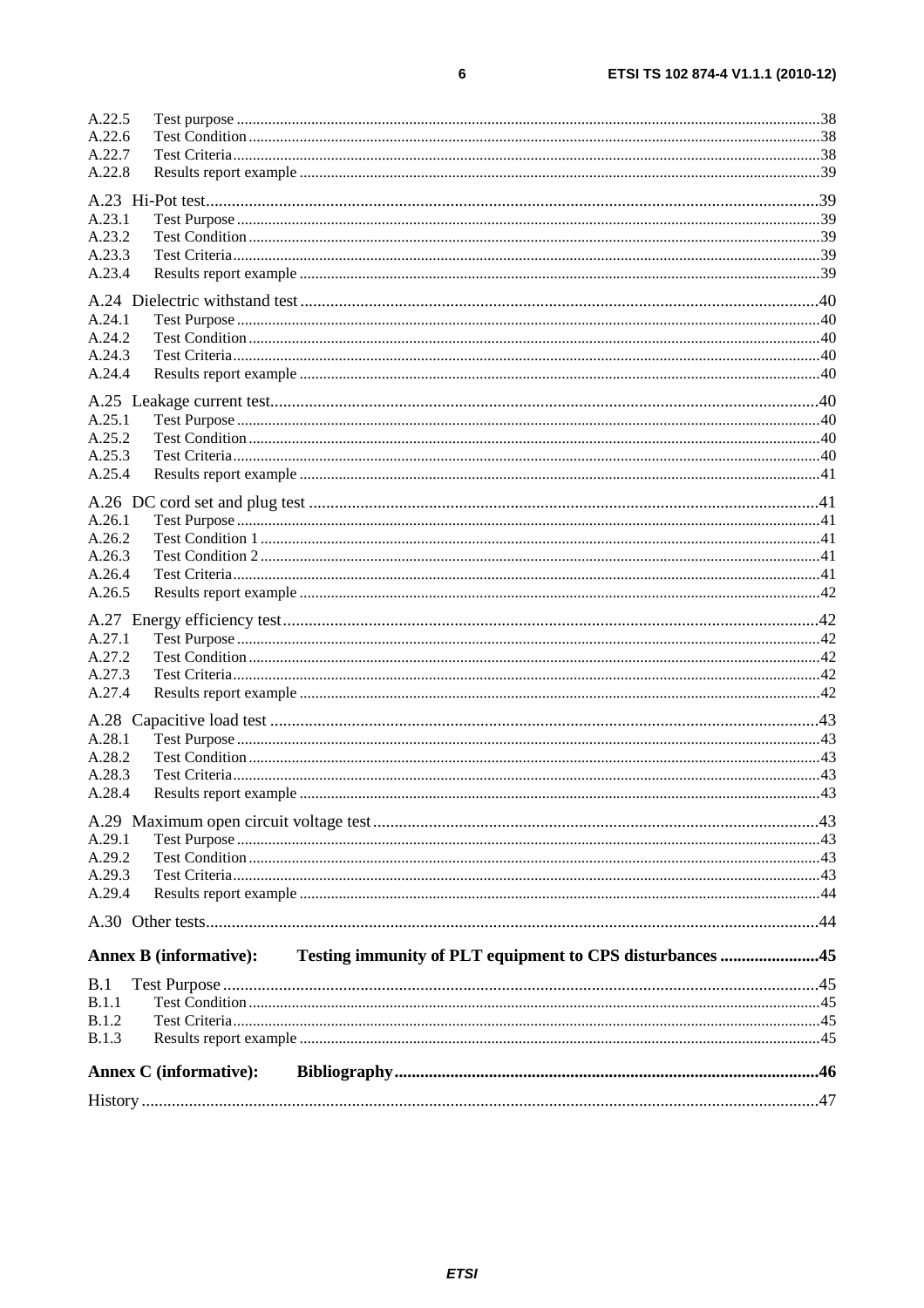## Intellectual Property Rights

IPRs essential or potentially essential to the present document may have been declared to ETSI. The information pertaining to these essential IPRs, if any, is publicly available for **ETSI members and non-members**, and can be found in ETSI SR 000 314: *"Intellectual Property Rights (IPRs); Essential, or potentially Essential, IPRs notified to ETSI in respect of ETSI standards"*, which is available from the ETSI Secretariat. Latest updates are available on the ETSI Web server [\(http://webapp.etsi.org/IPR/home.asp](http://webapp.etsi.org/IPR/home.asp)).

Pursuant to the ETSI IPR Policy, no investigation, including IPR searches, has been carried out by ETSI. No guarantee can be given as to the existence of other IPRs not referenced in ETSI SR 000 314 (or the updates on the ETSI Web server) which are, or may be, or may become, essential to the present document.

### Foreword

This Technical Specification (TS) has been produced by ETSI Technical Committee Access, Terminals, Transmission and Multiplexing (ATTM).

The present document is part 4 of a multi-part deliverable covering the External Common Power Supply for Customer Premises Network and Access Equipment, as identified below:

| TS 102 874-5: "CPS Type 2.c implementation".                        |
|---------------------------------------------------------------------|
| TS 102 874-4: "CPS Type 2.b implementation details";                |
| TS 102 874-3: "CPS Type 1 implementation details";                  |
| TS 102 874-2: "Integrated Broadband Cable and Television Networks"; |
| ES 202 874-1: "Functional requirements";                            |

## Introduction

The present document is part of a multi-part deliverable covering External Common Power Supply (CPS) for Customer Premises Network and Access Equipment.

This multi-part deliverable represents a set of cohesive interwoven technical information that has jointly evolved to define solution of most efficient equipment, as defined below:

- ES 202 874-1 [i.1] defines functional requirements for four different categories of CPS.
- TS 102 874-2 [i.2] defines detailed implementation and operational aspects for CPS Type 2.a.
- TS 102 874-3 [i.3] defines detailed implementation and operational aspects for CPS Type 1.
- TS 102 874-4 (the present document) defines detailed implementation and operational aspects for CPS Type 2.b.
- TS 102 874-5 [i.4] defines detailed implementation and operational aspects for CPS Type 2.c.

The intended applications of these CPS categories are specified in ES 202 874-1 [i.1].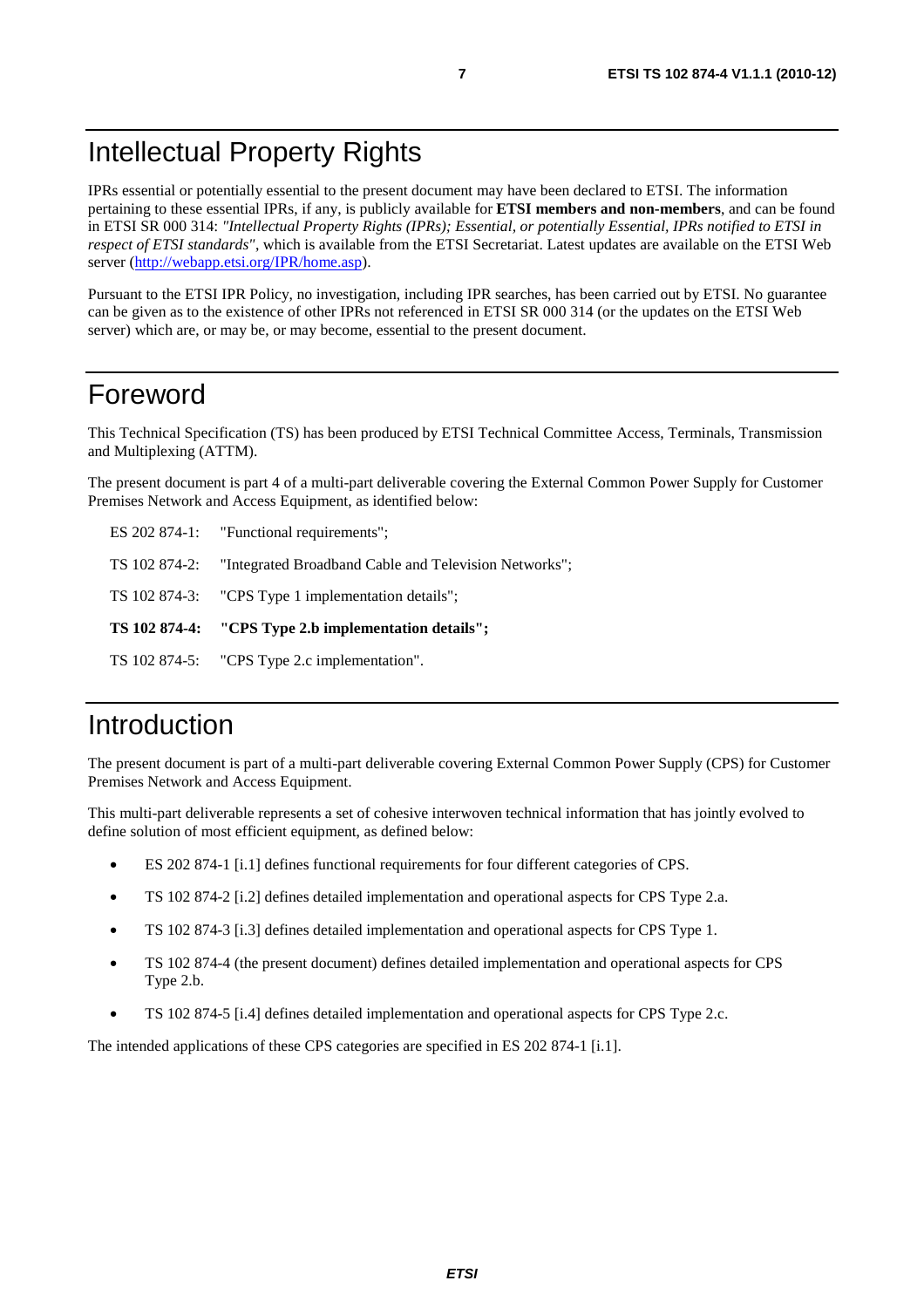Table 1 summarizes the structure of the present document.

| <b>CPS category</b> | <b>Functional requirements</b> | Implementation aspects |  |  |
|---------------------|--------------------------------|------------------------|--|--|
| Type 1: 5V, 2A      |                                | TS 102 874-3 [i.3]     |  |  |
| Type 2.a: 12V, 1A   | ES 202 874-1 [i.1]             | TS 102 874-2 [i.2]     |  |  |
| Type 2.b: 12V, 2A   |                                | TS 102 874-4           |  |  |
| Type 2.c: 12V, 5A   |                                | TS 102 874-5 [i.4]     |  |  |

#### **Table 1: Multi-part deliverable structure**

The present document addresses the implementation details of the External Common Power Supply (CPS) for Customer Premises Network and Access Equipment - Type 2.b, rated to a maximum of 12V dc and a maximum current of 2Amp for use with CPEs, set top boxes and other customer network devices with similar power needs.

Other methods for providing power to end devices are not in the scope of the document (e.g. Power Over Ethernet, power on USB, etc.).

Test are specified to verify the compliance of the external power supply against the requirements given by the present specification.

The present document specifies design requirements and tests to ensure compliance of the CPS as well as reference to relevant European Directives including power efficiency on-load and no-load requirements given by European Commission Regulation No 278/2009 of 6 April 2009 [1].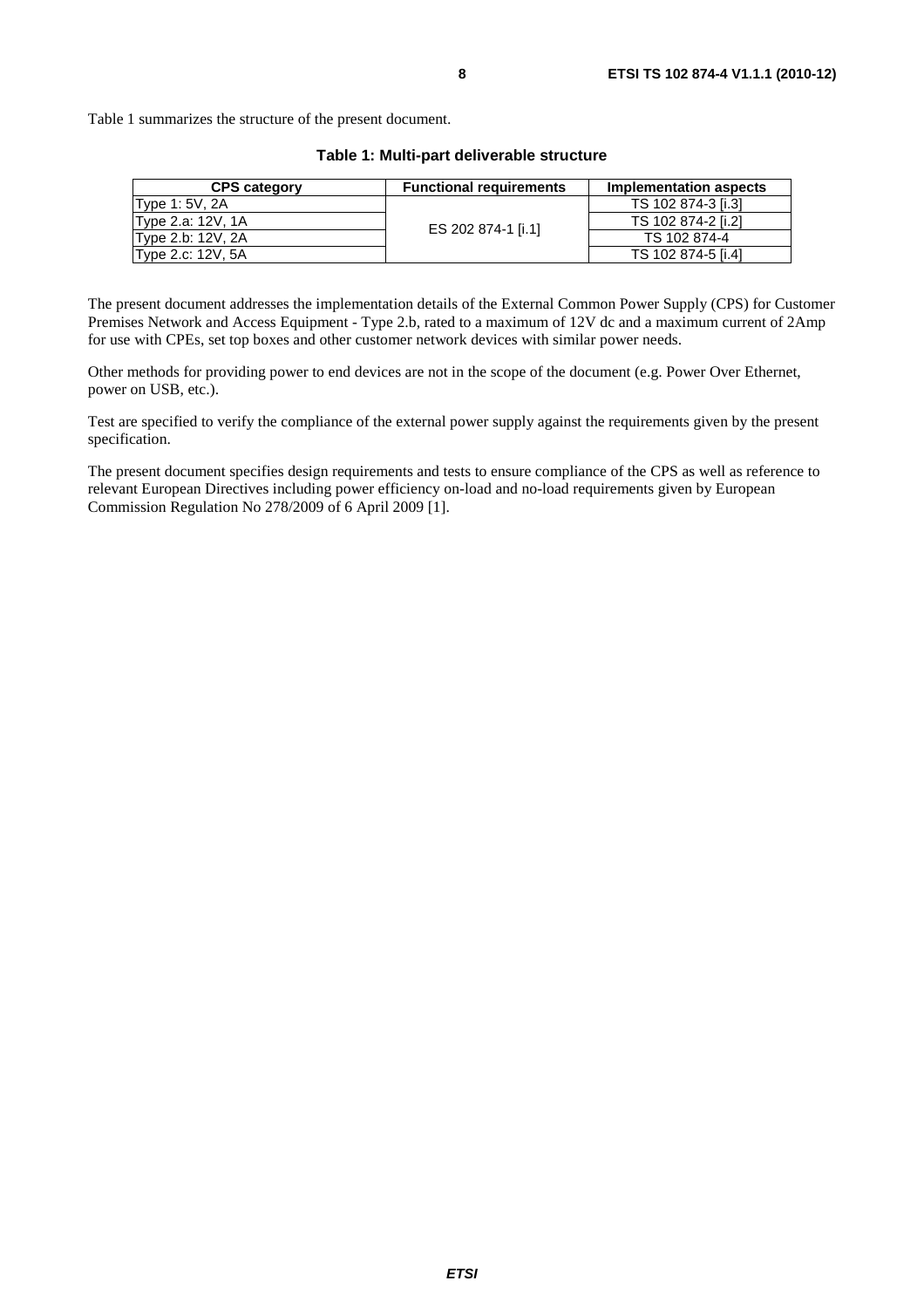### 1 Scope

The present document describes the specification for a high performance External Power Supply Unit for powering the Customer Premises Equipment to a maximum voltage rating of 12V dc.

The specifications define the input, output characteristics and performance requirements for a switching mode AC to DC CPS rated to a maximum 12V dc, and maximum 2 A.

The present document also specifies tests to verify the compliance of the external CPS.

## 2 References

References are either specific (identified by date of publication and/or edition number or version number) or non-specific. For specific references, only the cited version applies. For non-specific references, the latest version of the reference document (including any amendments) applies.

Referenced documents which are not found to be publicly available in the expected location might be found at <http://docbox.etsi.org/Reference>.

NOTE: While any hyperlinks included in this clause were valid at the time of publication ETSI cannot guarantee their long term validity.

## 2.1 Normative references

The following referenced documents are necessary for the application of the present document.

| $[1]$  | Commission Regulation (EC) No 278/2009 of 6 April 2009 implementing Directive 2005/32/EC<br>of the European Parliament and of the Council with regard to ecodesign requirements for no-load<br>condition electric power consumption and average active efficiency of external power supplies. |
|--------|-----------------------------------------------------------------------------------------------------------------------------------------------------------------------------------------------------------------------------------------------------------------------------------------------|
| $[2]$  | CENELEC EN 55022:2006 (+ Amendment 1: 2007): "Information technology equipment - Radio<br>disturbance characteristics - Limits and methods of measurement".                                                                                                                                   |
| $[3]$  | CISPR 22: "Information technology equipment - Radio disturbance characteristics - Limits and<br>methods of measurement".                                                                                                                                                                      |
| $[4]$  | CENELEC EN 61000-3-2: "Electromagnetic compatibility (EMC) -- Part 3-2: Limits - Limits for<br>harmonic current emissions (equipment input current $\leq 16$ A per phase)".                                                                                                                   |
| $[5]$  | CENELEC EN 61000-4-2: "Electromagnetic compatibility (EMC) -- Part 4-2: Testing and<br>measurement techniques - Electrostatic discharge immunity test".                                                                                                                                       |
| [6]    | CENELEC EN 61000-4-4: "Electromagnetic compatibility (EMC) -- Part 4-4: Testing and<br>measurement techniques - Electrical fast transient/burst immunity test".                                                                                                                               |
| $[7]$  | CENELEC EN 61000-4-5: "Electromagnetic compatibility (EMC) -- Part 4-5: Testing and<br>measurement techniques - Surge immunity test".                                                                                                                                                         |
| [8]    | CENELEC EN 61000-4-11: "Electromagnetic compatibility (EMC) -- Part 4-11: Testing and<br>measurement techniques - Voltage dips, short interruptions and voltage variations immunity tests".                                                                                                   |
| [9]    | CENELEC EN 61000-4-12: "Electromagnetic compatibility (EMC) -- Part 4-12: Testing and<br>measurement techniques - Ring wave immunity test".                                                                                                                                                   |
| $[10]$ | Directive 2002/95/EC of the European Parliament and of the Council of 27 January 2003 on the<br>restriction of the use of certain hazardous substances in electrical and electronic equipment.                                                                                                |
| $[11]$ | Directive 2002/96/EC of the European Parliament and of the Council of 27 January 2003 on waste<br>electrical and electronic equipment (WEEE) (ROHS Directive and amendments).                                                                                                                 |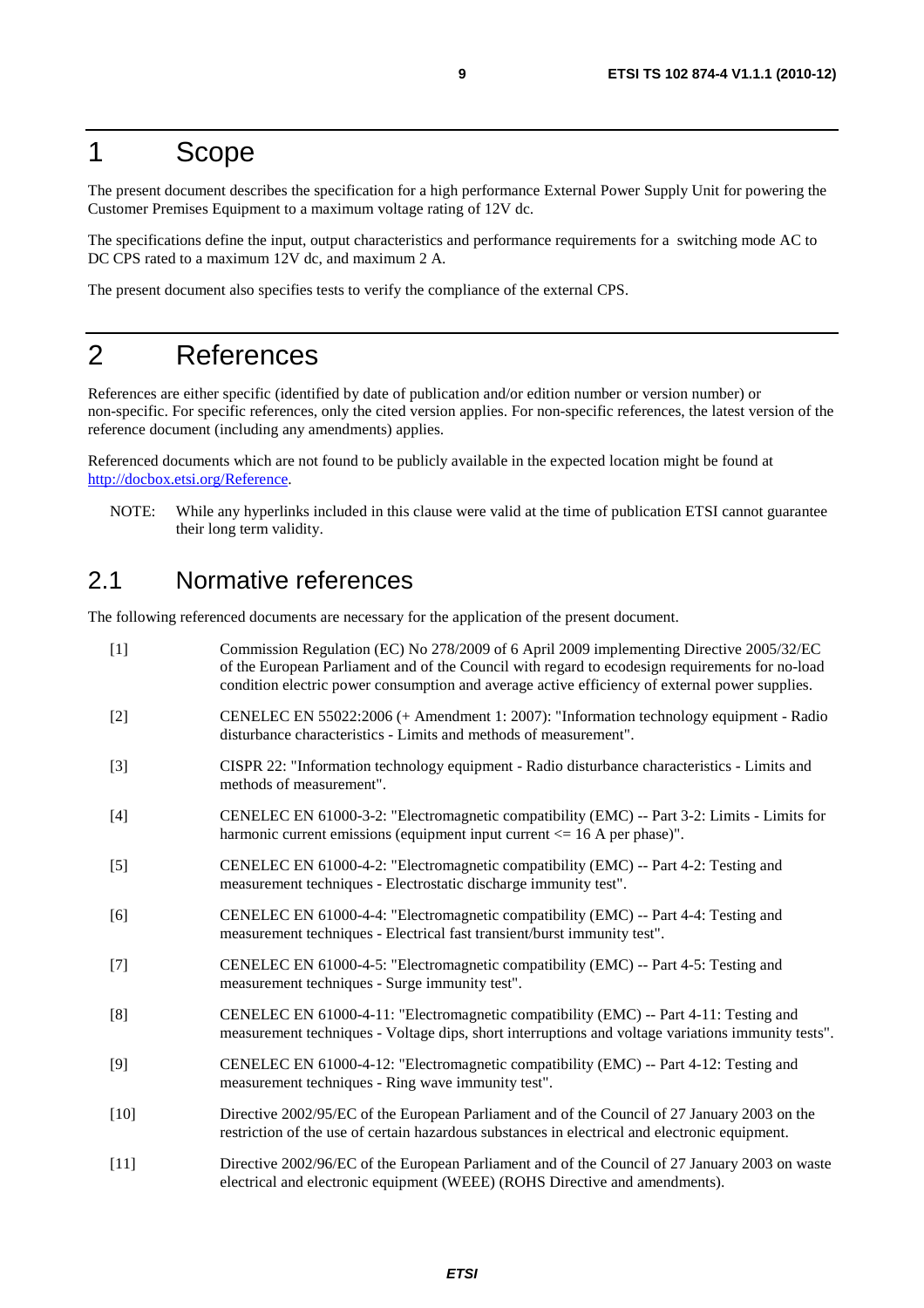- [12] CENELEC EN 60950-1: "Information technology equipment Safety -- Part 1: General requirements".
- [13] CENELEC EN 50075: "Flat non-rewirable two-pole plugs, 2,5 A 250 V, with cord, for the connection of class II-equipment for household and similar purposes".
- [14] Directive 2006/95/EC of the European Parliament and of the Council of 12 December 2006 on the harmonisation of the laws of Member States relating to electrical equipment designed for use within certain voltage limits (LVD directive).
- [15] Council Directive 93/68/EEC (CE Marketing) of 22 July 1993 amending Directives 87/404/EEC (simple pressure vessels), 88/378/EEC (safety of toys), 89/106/EEC (construction products), 89/336/EEC (electromagnetic compatibility), 89/392/EEC (machinery), 89/686/EEC (personal protective equipment), 90/384/EEC (non-automatic weighing instruments), 90/385/EEC (active implantable medicinal devices), 90/396/EEC (appliances burning gaseous fuels), 91/263/EEC (telecommunications terminal equipment), 92/42/EEC (new hot-water boilers fired with liquid or gaseous fuels) and 73/23/EEC (electrical equipment designed for use within certain voltage limits).
- [16] Directive 2004/108/EC of the European Parliament and of the Council of 15 December 2004 on the approximation of the laws of the Member States relating to electromagnetic compatibility and repealing Directive 89/336/EEC (EMC Directive).
- [17] ETSI EN 300 019-1-1: "Environmental Engineering (EE); Environmental conditions and environmental tests for telecommunications equipment; Part 1-1: Classification of environmental conditions; Storage".
- [18] ETSI EN 300 019-1-2: "Environmental Engineering (EE); Environmental conditions and environmental tests for telecommunications equipment; Part 1-2: Classification of Environmental Conditions; Transportation".
- [19] ETSI EN 300 019-1-3: "Environmental Engineering (EE); Environmental conditions and environmental tests for telecommunications equipment; Part 1-3: Classification of environmental conditions; Stationary use at weather protected locations".
- [20] IEC 60754-1: "Test on gases evolved during combustion of materials from cables Part 1: Determination of the amount of halogen acid gas".
- [21] IEC 60754-2: "Test on gases evolved during combustion of electric cables Part 2: Determination of degree of acidity of gases evolved during the combustion of materials taken from electric cables by measuring pH and conductivity".

### 2.2 Informative references

The following referenced documents are not necessary for the application of the present document but they assist the user with regard to a particular subject area.

[i.1] ETSI ES 202 874-1 (V1.1.1): "Access, Terminals, Transmission and Multiplexing (ATTM); External Common Power Supply for Customer Premises Network and Access Equipment: functional requirements; Part 1: Functional requirements". [i.2] ETSI TS 102 874-2: "Access, Terminals, Transmission and Multiplexing (ATTM); External Common Power Supply for Customer Premises Network and Access Equipment; Part 2: Integrated Broadband Cable and Television Networks". [i.3] ETSI TS 102 874-3: "Access, Terminals, Transmission and Multiplexing (ATTM) External Common Power Supply for Customer Premises Network and Access Equipment; Part 3: CPS Type 1 implementation details". [i.4] ETSI TS 102 874-5: "Access, Terminals, Transmission and Multiplexing (ATTM) External Common Power Supply for Customer Premises Network and Access Equipment; Part 5: CPS Type 2.c implementation".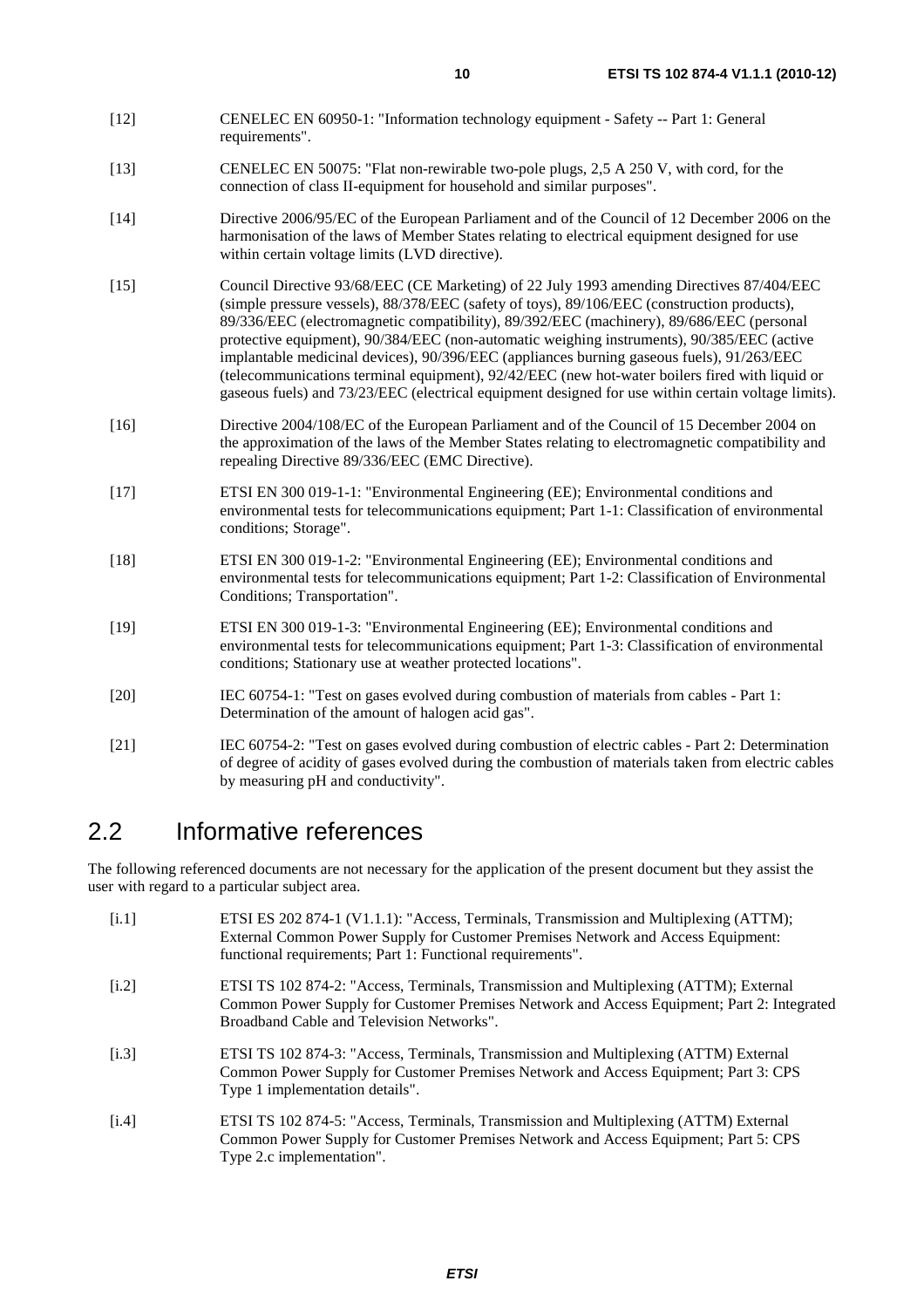## 3 Definitions and abbreviations

## 3.1 Definitions

For the purposes of the present document, the following terms and definitions apply:

**Customer Network (CN):** in-house network composed by home gateway, end devices, network segments (physical wired or wireless connections between customer network elements), home network infrastructure devices such as network adapters (performing a L1/L2 conversion between different network segments) and nodes (network adapters with L3 routing capabilities)

NOTE: Also called Home Network (HN) or Customer Premises Network (CPN).

**Customer Network Gateway (CNG):** gateway between the HN and the Access Network able to perform networking functions from physical connection to bridging and routing capabilities, but also possibly implementing functions related to the service support

NOTE: Also called Home Gateway (HG) or Small Business Gateway (SBG).

**Customer Network Device (CND):** physical device enabling service(s) usage

NOTE 1: Also called End Device (ED).

NOTE 2: EDs can be dedicated to the internet, conversational and audio-video services. But they could be also Consumer Electronics equipment and other devices which may have nothing to do with these premium services (e.g. services performing a content sharing within a HN, typically between a PC and a music system, through the HG).

### 3.2 Abbreviations

For the purposes of the present document, the following abbreviations apply:

| ABS         | Acrylonitrile Butadiene Styrene    |
|-------------|------------------------------------|
| AC          | <b>Alternating Current</b>         |
| СE          | Commission Européenne              |
| <b>CND</b>  | <b>Customer Network Device</b>     |
| <b>CNG</b>  | <b>Customer Network Gateway</b>    |
| <b>CPE</b>  | <b>Customer Premises Equipment</b> |
| <b>CPN</b>  | <b>Customer Premises Network</b>   |
| <b>CPS</b>  | <b>Common Power Supply</b>         |
| DC          | Direct Current                     |
| ЕC          | European Commission                |
| ED          | <b>End Device</b>                  |
| <b>EMC</b>  | ElectroMagnetic Compatibility      |
| <b>ESD</b>  | Electrostatic Discharge            |
| HG          | Home Gateway                       |
| <b>MTBF</b> | Mean Time Between Failure          |
| PC          | PolyCarbonate                      |
| <b>PE</b>   | Poly-Ethylene                      |
| <b>PLT</b>  | PowerLines Technologies            |
| RH          | Relative Humidity                  |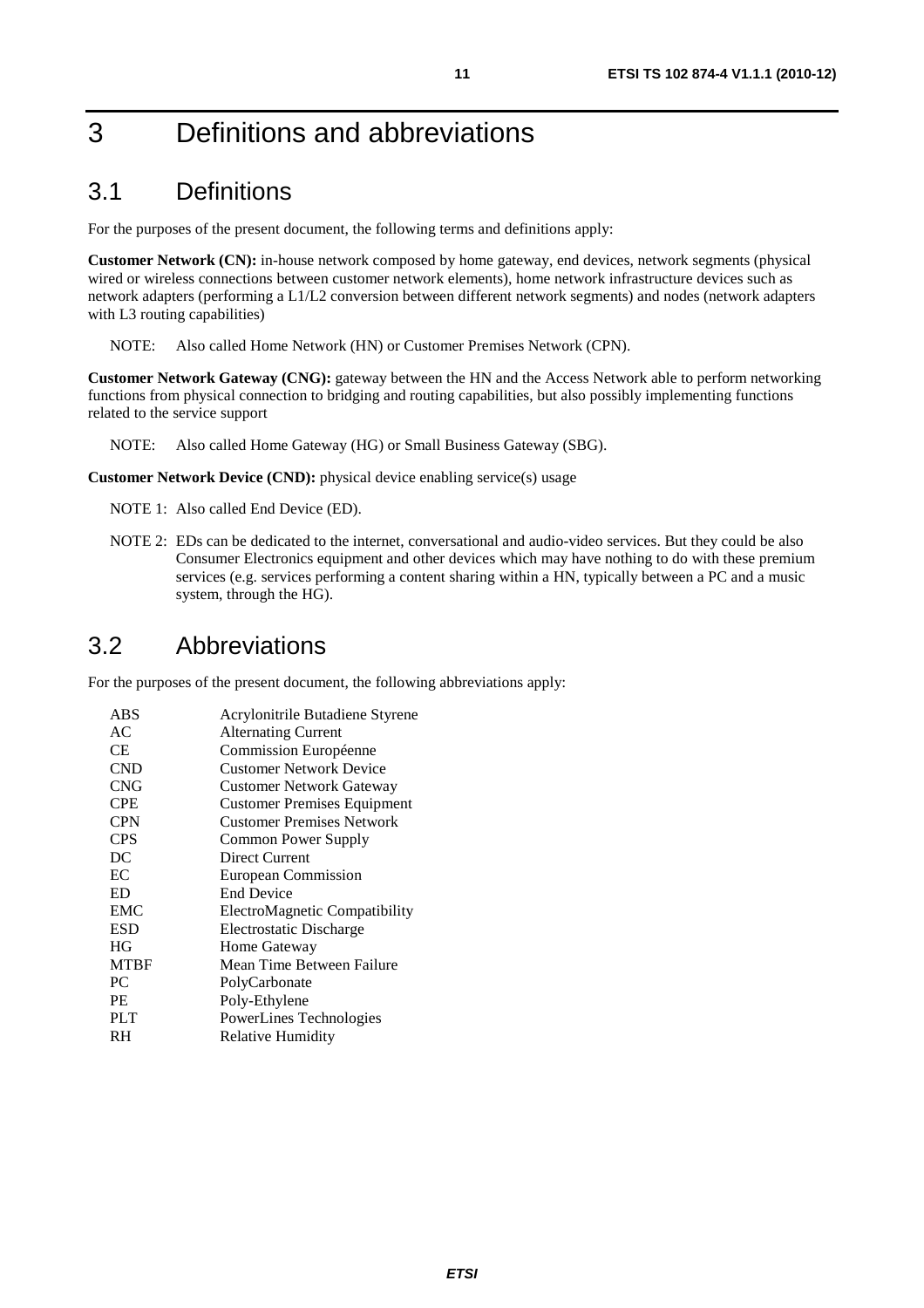## 4 Electrical Specifications

## 4.1 Input Requirements

The CPS shall be designed to meet the requirements and limits given in table 2.

#### **Table 2: Input voltage and frequency**

| <b>Normal Voltages (Vac)</b> | Voltage Variation Range<br>'Vac) | <b>Normal Frequency (Hz)</b> | <b>Frequency Variation</b><br>Range (Hz) |  |
|------------------------------|----------------------------------|------------------------------|------------------------------------------|--|
| 100 to 240                   | 90 to 264                        | 50 to 60                     | 47 to 63                                 |  |

The AC input current shall not exceed 1 A, when operated at 100 Vac to 240 Vac with no load to full load.

The inrush current must be limited to 100 A when operated at 240 Vac.

A fuse with a rating equal to the rating of the CPS i.e. up to maximum of 2,0 A shall be installed on the input line side near the input connector to protect the CPS.

## 4.2 Output Requirement

### 4.2.1 Output Voltage, Current And Ripple

| Input normal<br>voltage (Vac)                                                                                                                                                                                                                                                                                   | <b>Output Nominal</b><br>Voltage (Vdc) | Output<br><b>Regulation</b> | <b>Minimum</b><br>Load (A) | <b>Maximum</b><br>Load (A) | <b>Maximum</b><br>ripple<br>$(mVp-p)$ | Output<br>power (W) |
|-----------------------------------------------------------------------------------------------------------------------------------------------------------------------------------------------------------------------------------------------------------------------------------------------------------------|----------------------------------------|-----------------------------|----------------------------|----------------------------|---------------------------------------|---------------------|
| 100 to 240<br>12                                                                                                                                                                                                                                                                                                |                                        | ±5%                         |                            | 2,0                        | 120                                   | 24                  |
| NOTE 1: Output voltages shall be measured at the output connector.<br>NOTE 2: Measurements shall be made with an oscilloscope of at least 20 MHz bandwidth. Output shall be<br>bypassed at the connector with a 0.1 µF ceramic disk capacitor and a 20 µF electrolytic capacitor to<br>simulate system loading. |                                        |                             |                            |                            |                                       |                     |

#### **Table 3: Output voltage, current and ripple**

Under any combinations of line and load variation and environmental conditions, the output shall remain within the tolerance defined in table 3.

### 4.2.2 Short Circuit Protection And Over Current Protection

The CPS shall be protected from damage of a short circuit at the output or too high output current, irrespective of the duration of the existence of the fault and shall auto-recover when the fault is removed.

The CPS shall not activate the over current protection at start up, while the output is connected to a 2 200 μ<sup>F</sup> electrolytic capacitor.

### 4.2.3 Output Over Voltage Protection

When 12 V output voltage reaches to its over - voltage protection trigger point the CPS shall be shutdown and output voltage shall not exceed 16 V Max. This include Control Loop failure.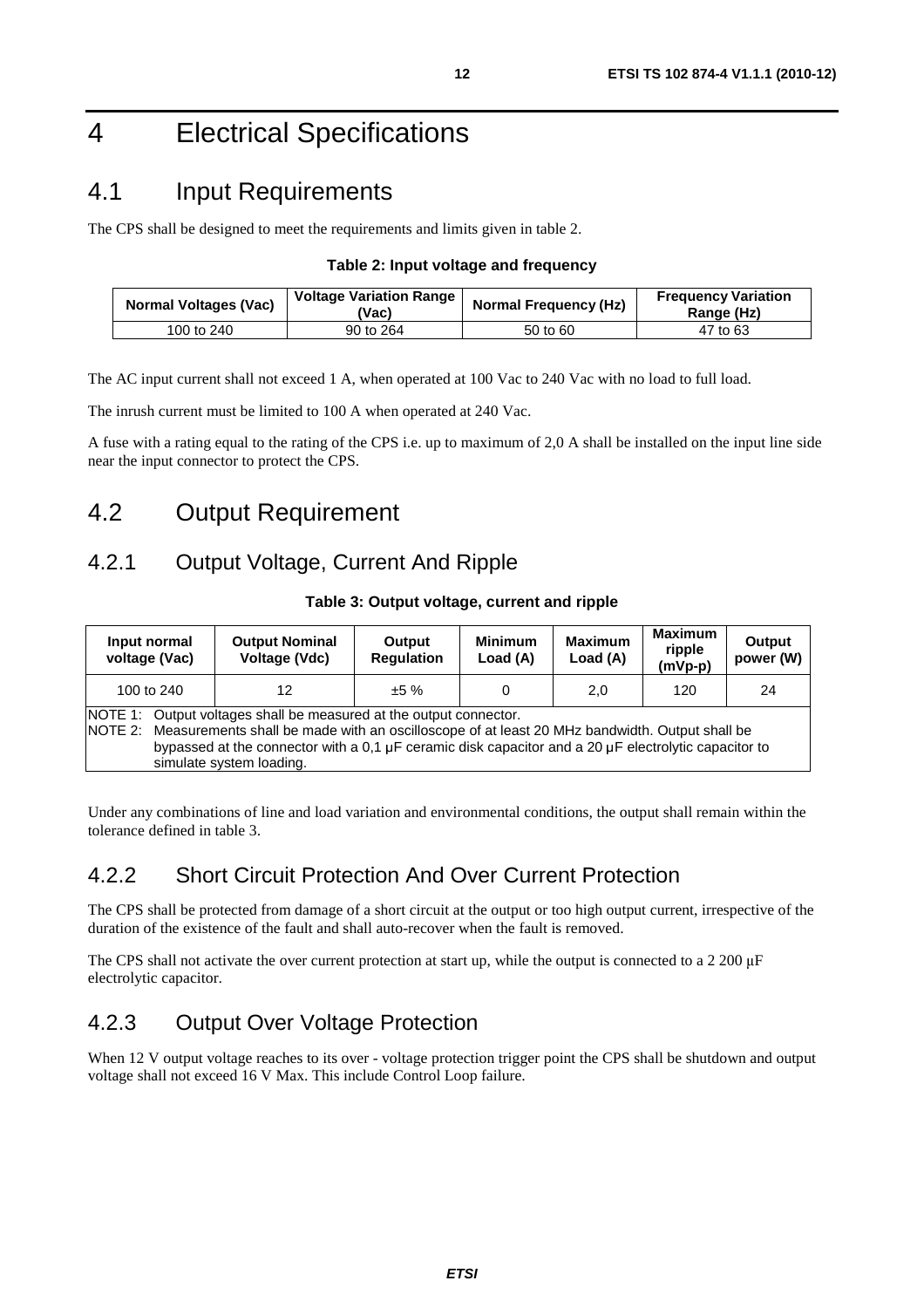#### 4.2.4 Output Polarity



#### **Figure 1: Output polarity**

### 4.3 Performance Requirement

#### 4.3.1 Efficiency

The power supply shall comply with the European Commission Regulation No 278/2009 [1]. That means:

- No-load conditions shall not exceed 0,3 Watt.
- The CPS shall provide an efficiency of at least 82,2 %, measured as the average of the efficiencies at 25 %, 50 %, 75 % and 100 % of the rated load.

In addition, the CPS must provide an efficiency of at least 75 %, measured at the 10 % of the rated load.

#### 4.3.2 Turn On Delay Time

The CPS shall switch on in less than 2 s at maximum load and both 110 Vac/60 Hz and 220 Vac/50 Hz inputs. The measurement shall be made from the start of the input voltage, up to the moment the rated output voltage has been reached.

#### 4.3.3 Hold-up Time

The hold-up time shall be a minimum of 10 ms at maximum load and both 110 Vac/60 Hz and 220 Vac/50 Hz. The measurement shall be made following AC voltage interrupt from the moment at which the input current ceases, to the moment the output voltage drops below the rated voltage minus 5 %.

#### 4.3.4 Brown-out and recovery



#### **Figure 2: Input voltage brown-out and recovery**

CPS must have clean ON/OFF and OFF/ON transition, maintaining the compliance to specification and without any permanent damage after the application of different voltages as described in figure 2.

Input voltage will be reduced from 90 V to 0 Vac in 30 s, then immediately increased to 90 Vac, maintained for 10 s, then brought back to 0 Vac, and finally increased to 90 Vac in 30 s. The same cycle will apply for a maximum input voltage of 200 V.

The test will be repeated 20 times.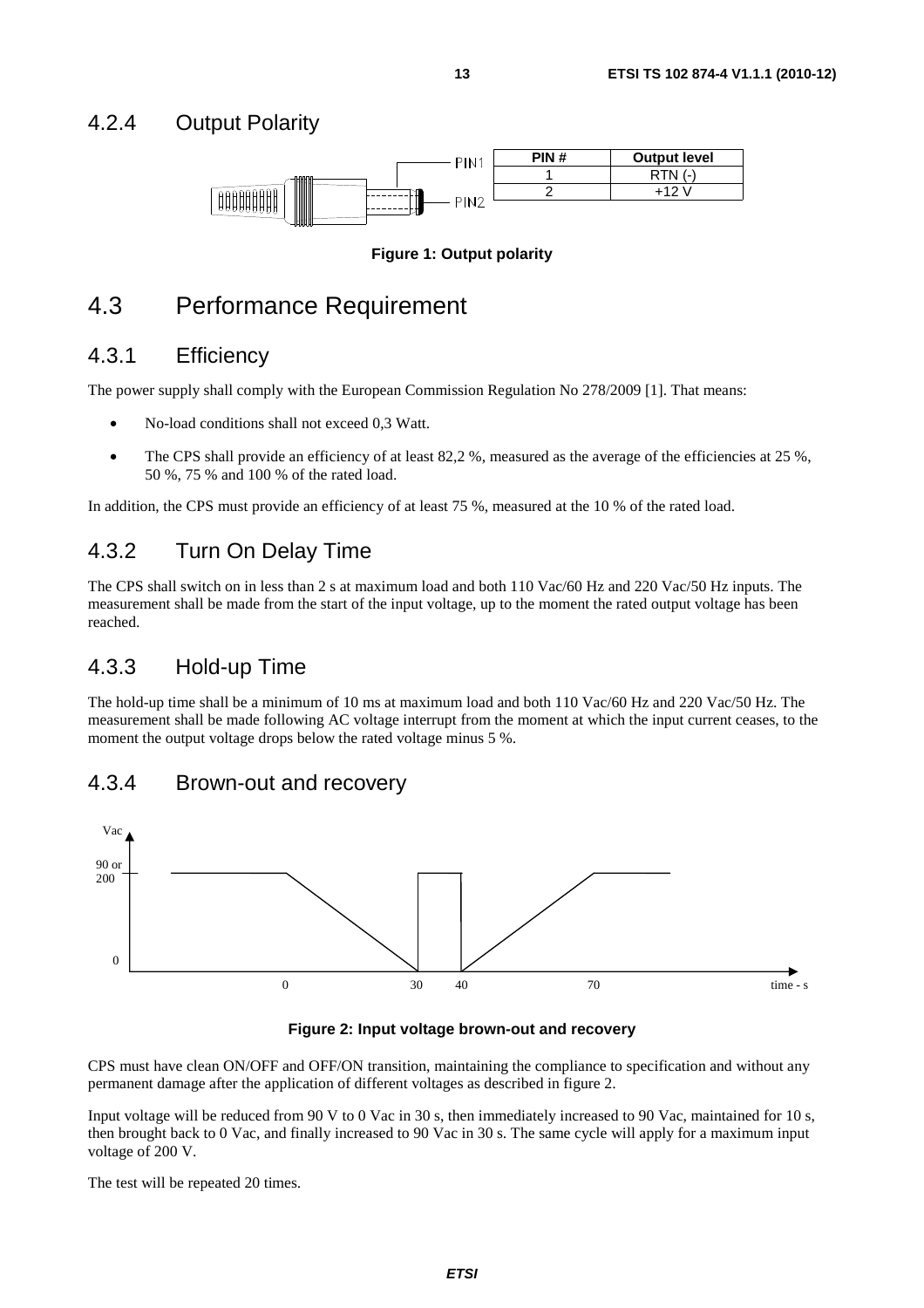#### 4.3.5 Dynamic Load

The CPS must be capable of a higher output current than the rated output current during a time interval as given below:

- High Load: 250 %/30 ms of the rated load.
- Low Load: 100 %/1 s of the rated load.
- Slew Rate: 0,1 A/μs.

#### 4.3.6 Max Open Circuit Voltage

When the circuit of over voltage protection is invalidated, the output voltage must be 16 V maximum.

#### 4.3.7 Overshoot at turn on/Turn off

The overshoot at turn on and turn off shall not exceed 10 % of the nominal voltage value.

#### 4.3.8 Output transient response/Transient load slew

With an input voltage, output load, ambient temperature and slew rate as given below, the undershoot or overshoot of output shall be not less than 5 % of the output voltage.

- Input voltage:  $90 \text{ V} \sim 264 \text{ Vac}/47 \sim 63 \text{Hz}$ .
- Output Load: 20 % to 80 %, 80 % to 20 %.
- Ambient temperature:  $25 \text{ °C} \pm 3 \text{ °C}$ , Slew rate 1,0 A/μs, T1 = T2 = 0,5 ms.

#### 4.3.9 Rise time

Rise time shall be less than 50 ms when measured from 10 % to 90 % of the output voltage at normal input voltage.

## 5 Operational, Storage and Transportation **Requirements**

### 5.1 Temperature and Humidity

The CPS shall be able to operate in the following environmental conditions:

- Temperature:  $-5$  °C to  $+45$  °C.
- Relative humidity: 5 % to 95 %.

This corresponds to Class 3.2 "Partly temperature-controlled locations" of EN 300 019-1-3 [19].

The CPS shall be able to withstand the following storage conditions

- Temperature:  $-25 \degree C$  to  $+55 \degree C$ .
- Relative humidity: 5 % to 100 %.

This corresponds to Class 1.2 "Weather protected, not temperature-controlled storage locations" of EN 300 019-1-1 [17].

The CPS shall be withstand the transportation conditions defined in EN 300 019-1-2 [18] and related to temperature, humidity and vibration.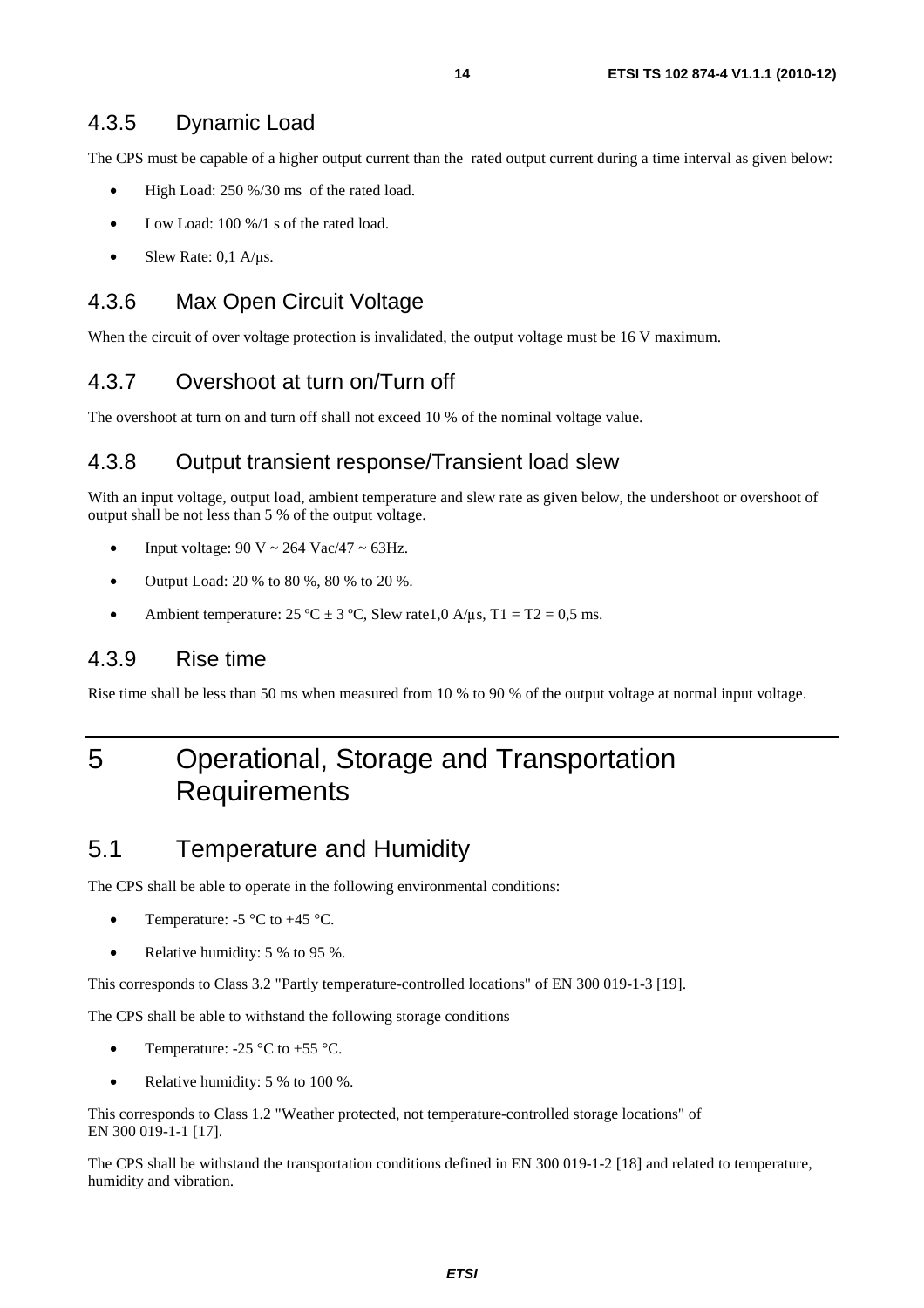## 6 EMC, safety and Environmental requirements

## 6.1 EMC Specification

#### 6.1.1 CISPR Requirements

CPS shall comply with the radiated and conducted emission requirements for CISPR 22 [3] and EN 55022 [2].

#### 6.1.2 AC Input Voltage Periodic and random disturbances

The CPS shall meet the requirement from EN 61000-4-11 [8]: Half cycle at AC mains frequency per 10 half cycles for 25 repetitions at full rated load and AC mains input = 110 Vac and 220 Vac.

### 6.1.3 Electrostatic Discharge (ESD)

The CPS shall meet EN 61000-4-2 [5]:  $\pm$ 15 kVAir Discharge, $\pm$ 8 kV contact discharge.

### 6.1.4 Lightning Surge

The CPS shall meet:

- EN 61000-4-5 [7] with:
	- Differential Mode:  $\pm 2$  kV (2  $\Omega$ );
	- Common Mode:  $\pm 4$  kV (12  $\Omega$ );
	- L-N: 2 kV/2  $\Omega$ :
	- L-PE: 4 kV/12 Ω;
	- N-PE:  $4$  kV/12 Ω;
	- L,N-PE:  $4$  kV/12  $\Omega$ .

NOTE: PE is defined as outside of the DC barrel connector.

Following exposure of the CPS to the surges as given above it shall not suffer permanent damage.

#### 6.1.5 Harmonic Current

The CPS shall meet the requirements of EN 61000-3-2 [4].

#### 6.1.6 Harmonic Distortion Susceptibility

The CPS shall meet the requirements of EN 61000-3-2 [4].

## 6.2 Product Safety

The CPS must meet the equipments of EN 60950-1 [12] and equivalent safety standards for use in information technology equipment.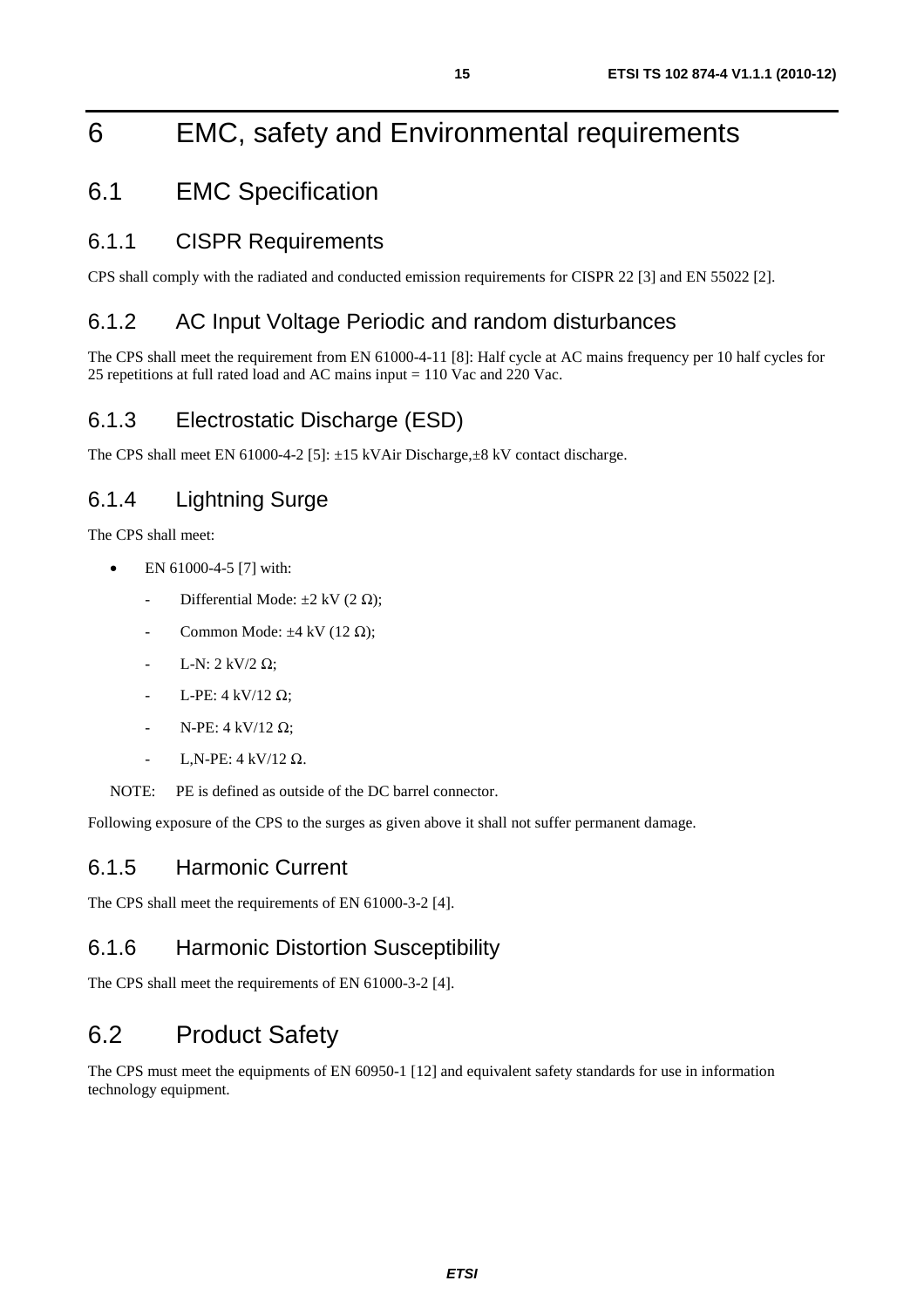#### 6.2.1 Safety Approval

The CPS shall be CE marked in accordance with CE Marking 93/68/EEC [15] and include a manufacturer's Declaration of Conformity Certificate identifying the standards the CPS was designed against for presumption of conformity and identify all the relevant EU Directives it is claimed by the manufacture to meet e.g. including but not limited to LVD Low Voltage Directive 2006/95/EC [14] and EMC Directive 2004/108/EC [16].

#### 6.2.2 Leakage Current

The CPS shall have an AC leakage current of less than 0,25 mA when connected to 240 Vac/50 Hz in conformance to EN 60950-1 [12].

#### 6.2.3 Dielectric voltage withstand

The CPS shall withstand for 1 minute without breakdown the application of a 50 Hz/60 Hz 3 000 Vac (or 1 s without breakdown the application of a 50 Hz/60 Hz 3 600 Vac or 5 090 Vdc) supply voltage applied between both input line and output.

## 6.3 Environmental and Eco-Design Requirements

The CPS shall meet the requirements of Directive 2002/95/EC [10] and Directive 2002/96/EC [11] (and Amendments).

The following Ecodesign rules must be applied when manufacturing the CPS:

- The external case of the CPS shall be manufactured using recyclable plastic.
- The external case of the CPS should be manufactured using at least 50% recycled plastic (preferred choice: ABS).

The cables of the CPS should be manufactured using halogen-free materials, tested following the method described in IEC 60754-1 [20] and IEC 60754-2 [21].

Preferred choices as materials for cables are Polyolefins and Polyurethane.

The electronic parts of the CPS should be manufactured using materials with low halogenated compound content.

Provided that all the safety related requirements are satisfied, of the CPS shall be designed to enable separation between plastic case and electronics at the end of the CPS life, regardless of the specific disposal processes defined for the product; use of screws must be minimised and snap-fit is preferred.

## 7 Reliability

## 7.1 Burn-in

All power supplies shall be burned-in for 2 hours under nominal input and 70  $% \sim 80$  % load at an ambient temperature of  $40^{\circ}$ C.

## 7.2 MTBF Calculation

The MTBF, Mean Time Between Failures, shall be calculated and reported for each quality class offered.

The provisional model adopted is referring to the "bathtub curve" defining the behaviour of the failure rate as function of the time. While in the first part of the useful life the failure rate is higher, then it decreases to a value that remains constant for the rest of the useful life when wear out failures start.

For CPS, the construction of the CPS shall be of appropriate build to ensure its normal use without fault for a period of ten years (useful life).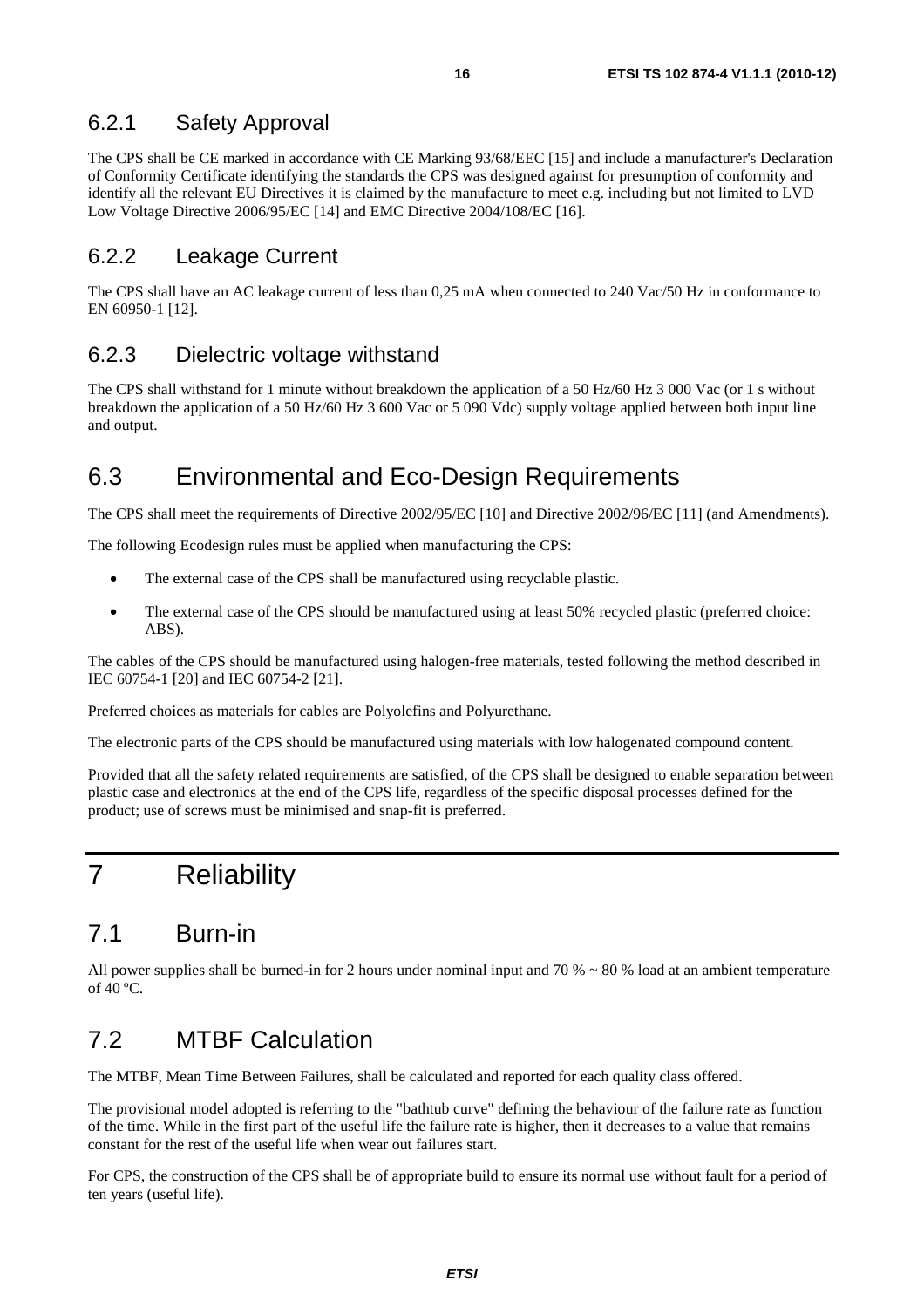For simplicity, the failure rate is considered constant for the first year, then decrease to a second constant and lower value for the rest of the useful life.

In any case the failure rate must correspond to a yearly percentage of failure less than 2,9 %, as per the basic principles contained in [i.1].

## 7.3 Quality classes

The reliability of the CPS is dependent on the quality of the components used in the CPS design. Higher quality parts should be used to improve equipment reliability.

Six quality classes are specified: Q1 - Q6. Each class is defined by the failure percentage in the first year and the failure percentage per year in year 2 to 10, see table 4.

The CPS shall provide details of its build according to one of the quality classes as given in table 4.

| <b>Quality class</b> | Allowed percentage failure in<br>the first year (%) | Allowed percentage failure<br>per year in year 2 to 10 (%) |
|----------------------|-----------------------------------------------------|------------------------------------------------------------|
| Q1                   | 2,00                                                | 1,00                                                       |
| Q2                   | 1.00                                                | 0,50                                                       |
| Q3                   | 0,80                                                | 0,40                                                       |
| Q4                   | 0,60                                                | 0,30                                                       |
| Q5                   | 0,40                                                | 0.20                                                       |
| Q6                   | 0.20                                                | 0.10                                                       |

**Table 4: List of quality classes** 

## 8 Mechanical Specification

## 8.1 AC plug

The 230 VAC plug must form part of the main housing of the CPS or be part of a fixed cord of the main housing of the CPS.

The AC plug of the CPS shall comply with EN 50075 [13], but without the cord.

### 8.2 DC cord

The DC cord must comply with the data below with typical cord length of 2 m.



NOTE 1: Cable: UL 2468 style: 80 ºC, 300 V, 2 conductors. NOTE 2: Plug: Ø 4,95 x 1,95 x 9,5 mm (tuning fork annexure entire insulation) black.

**Figure 3: DC cord**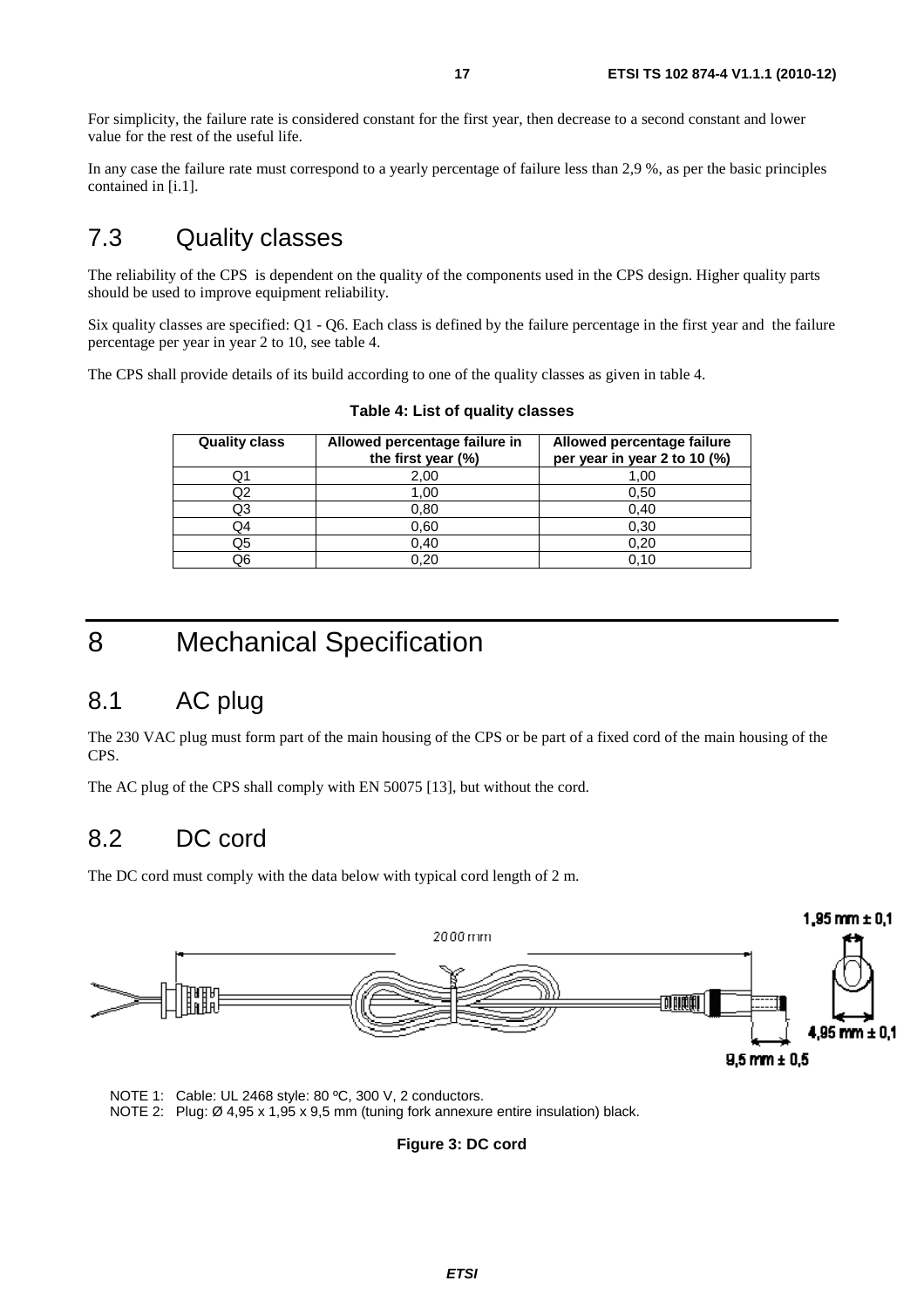The CPS shall be affixed with a label, with appropriate wording in the language specific for the intended country for deployment, stating the CPS compliance with the appropriate European regulations.

## 9 PLT filters to limit interference and improve coexistence

Within the customer premises the CPS may be used where data transmission over powerlines (PLT) is in use. To minimize the interference with PLT communications where the power wires themselves act as the data transmission medium and use the spectral region up to 50 MHz (up to 240 MHz is proposed), the switched mode power supplies that are connected to the power wires can significantly impair the characteristics of the communication channel in this band (the "PLT band"). As a result, the attainable bit rate of the PLT communications is reduced.

The main disturbance introduced by the CPS is caused by variations in the input impedance (the impedance looking into the AC supply terminals) of the CPS within the PLT band. The input impedance can vary with time at the frequency of the supply voltage. Because the input impedance changes when the supply voltage exceeds a threshold, the result is a time-varying impedance at 50 Hz or 60 Hz.

It should be noted that various PLT technologies have mechanisms to counteract cyclo-stationary noise (additive noise in synchronism with the supply voltage) and these mechanisms can partially counteract the impedance variation.

Power Supplies should be designed so as to minimize time varying impedance changes.

One potential technique for amelioration of the CPS in this regard is the introduction of filter circuits at the AC input. Figure 4 is an example of such a filter circuit.



#### **Figure 4: Example of how to improve coexistence between CPS and PLT technology**

In addition it is generally undesirable for CPE equipment to receive PLT transmissions where such transmissions impair the performance of the CPE.

#### **Consequent requirement:**

As power supplies can introduce significant impedance variations on an AC line used for data transmission over Powerlines, all CPS categories shall be designed so as not to affect the bit rate of the data over PLT traffic by more than 5 % of the reference throughput.

In addition, to limit interference with Powerline Communications equipment, the AC Power Port conducted emissions shall NOT exceed 35 dBµV peak and 33 dBµV average in the frequency band from 1,6 MHz to 100 MHz. Other regulatory limits shall be applied if they define values below these or cover a different frequency area.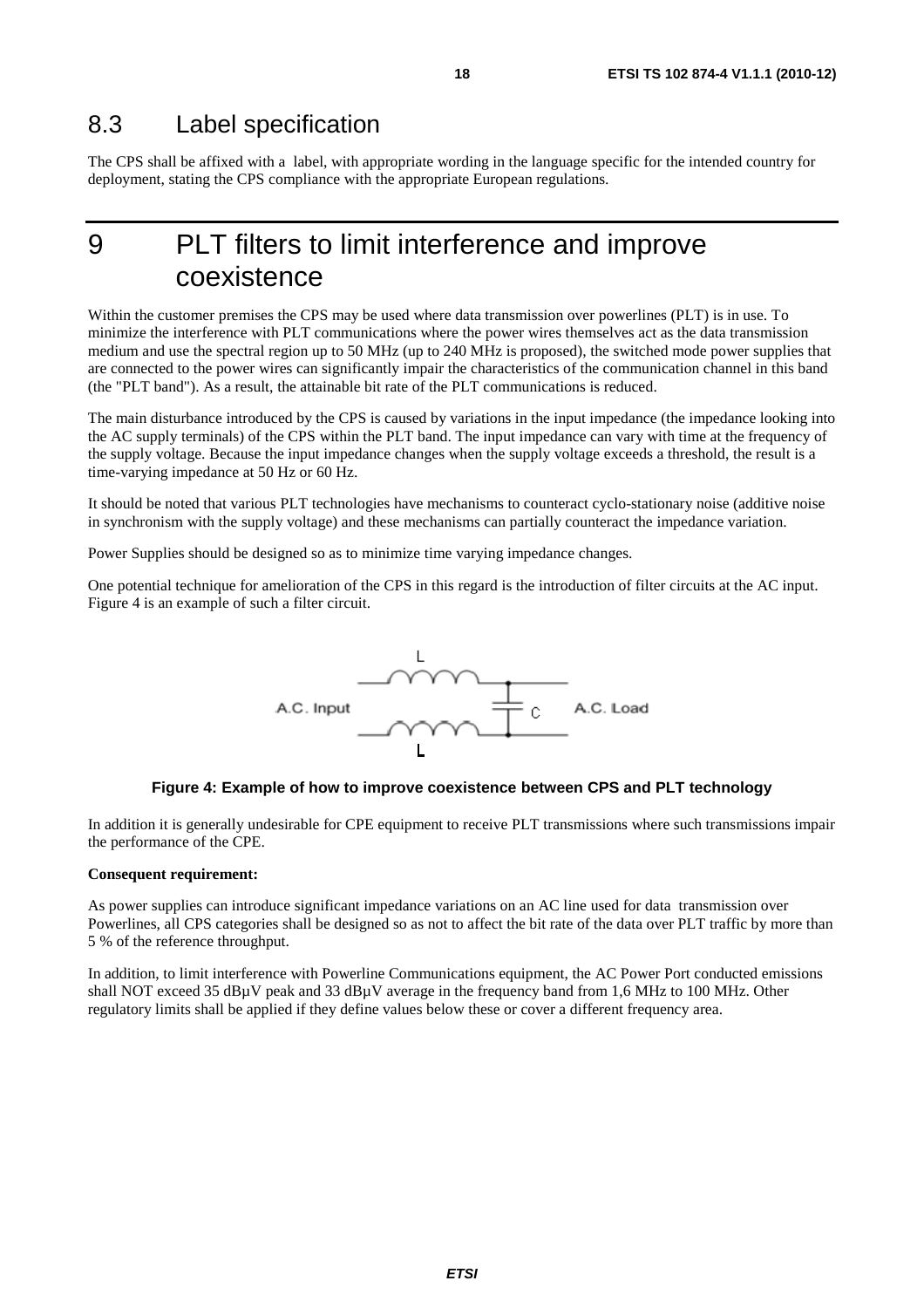## Annex A (normative): Tests Plans and Procedures

The test procedure in this annex is intended to not represent tests for mass-production test procedure. Nevertheless every CPS selected at random, even though it might not be fully tested in the mass-production, must pass all the tests given in this annex.

The values given in the reported results in this annex are for example only and must be replaced with the required data from the actual results relating to the CPS under test with the same accuracy.

## A.1 Overview of Tests

Table A.1 presents an over view of the tests. The description of each test and test detail is given in the subsequent clauses.

| No.            | <b>Test Item</b>                          |     | Test at temperature °C |     |     |     |     |  |
|----------------|-------------------------------------------|-----|------------------------|-----|-----|-----|-----|--|
|                |                                           | -40 | 0                      | 25  | 40  | 50  | 70  |  |
| 1              | <b>Performance Test</b>                   |     | ves                    | yes | ves |     |     |  |
| $\overline{2}$ | Switcher Power Supply Loop Stability Test |     | ves                    | yes | ves |     |     |  |
| 3              | Thermal Profile, Internal                 |     |                        |     | ves |     |     |  |
| 4              | Thermal Profile, External                 |     |                        | ves |     |     |     |  |
| 5              | Life Test                                 |     |                        |     | ves |     |     |  |
| 6              | Dynamic Load Switching Test               |     |                        |     | ves |     |     |  |
| $\overline{7}$ | Output Trans Response-Load Slew&step      |     |                        | yes |     |     |     |  |
| 8              | AC input inrush current Test              |     |                        | ves |     |     |     |  |
| 9              | Turn-on delay Test                        |     |                        | yes |     |     |     |  |
| 10             | Output Hold-up time Test                  |     |                        |     |     |     |     |  |
| 11             | Rise time and Overshoot Test              |     |                        | ves |     |     |     |  |
| 12             | Output Transient Response /Deviation Test |     |                        | ves |     |     |     |  |
| 13             | <b>Dynamic Load Test</b>                  |     |                        | ves |     |     |     |  |
| 14             | Brown Out and Recovery Test               |     |                        | yes |     |     |     |  |
| 15             | Temperature Storage Test                  | ves |                        |     |     |     | yes |  |
| 16             | <b>Humidity Storage Test</b>              |     |                        |     |     | ves |     |  |
| 17             | Power Cycle Test                          |     |                        | ves |     |     |     |  |
| 18             | Shipping, Single Drop, Vibration Test     |     |                        | yes |     |     |     |  |
| 19             | <b>Short Circuit Protection Test</b>      |     |                        | yes |     |     |     |  |
| 20             | Over Voltage Protection Test              |     |                        | ves |     |     |     |  |
| 21             | <b>Over Current Protection Test</b>       |     |                        | yes |     |     |     |  |
| 22             | Construction, Appearance and Weight       |     |                        | ves |     |     |     |  |
| 23             | <b>Hi-pot Test</b>                        |     |                        | yes |     |     |     |  |
| 24             | <b>Dielectric Withstand Test</b>          |     |                        | yes |     |     |     |  |
| 25             | <b>Leakage Current Test</b>               |     |                        | ves |     |     |     |  |
| 26             | DC Mains Cord set and Plug Test           |     |                        | yes |     |     |     |  |
| 27             | <b>Energy Efficiency Test</b>             |     |                        | ves |     |     |     |  |
| 28             | Capacitive Load Test                      |     |                        | yes |     |     |     |  |
| 29             | Max Open Circuit Voltage Test             |     |                        | yes |     |     |     |  |
| 30             | EMC tests (EN 61000 series/EN 55022 [2])  |     |                        | yes |     |     |     |  |

#### **Table A.1: Overview of tests**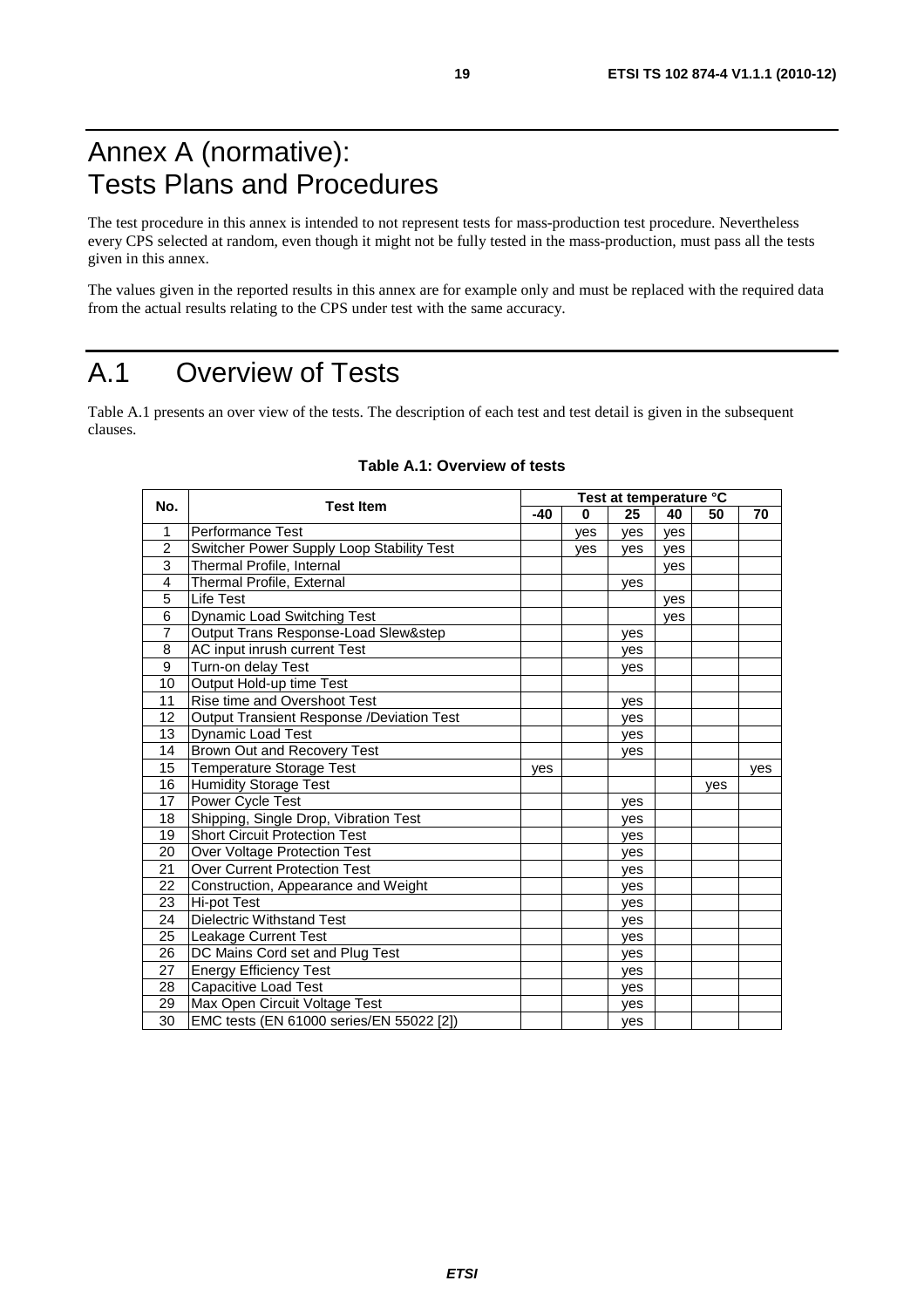All measurement equipment must be listed in the results report.

- Purpose of the measurement equipment.
- Manufacturer.
- Type.
- Serial number.
- Date of the latest calibration.
- Expiry date of the latest calibration.

## A.2 Performance test

### A.2.1 Test purpose

To verify the product basic functions. Delivery result report 1.

## A.2.2 Test Condition

- Input voltage: 90 Vac/264 Vac.
- Input Frequency:  $47 \text{ Hz} \sim 63 \text{ Hz}$ .
- Output Load:  $0\%$ ,  $25\%$ ,  $50\%$  and  $100\%$  of the rated load.
- Ambient temperature: see table A.1.
- Ambient humidity: 95 % RH.

## A.2.3 Test Criteria

The electric performance must meet the specification.

### A.2.4 Results report examples

#### **Test A**

- Input voltage: 90 Vac.
- Frequency: 47 Hz.
- Temperature: 0 °C.
- Relative Humidity: 95 %.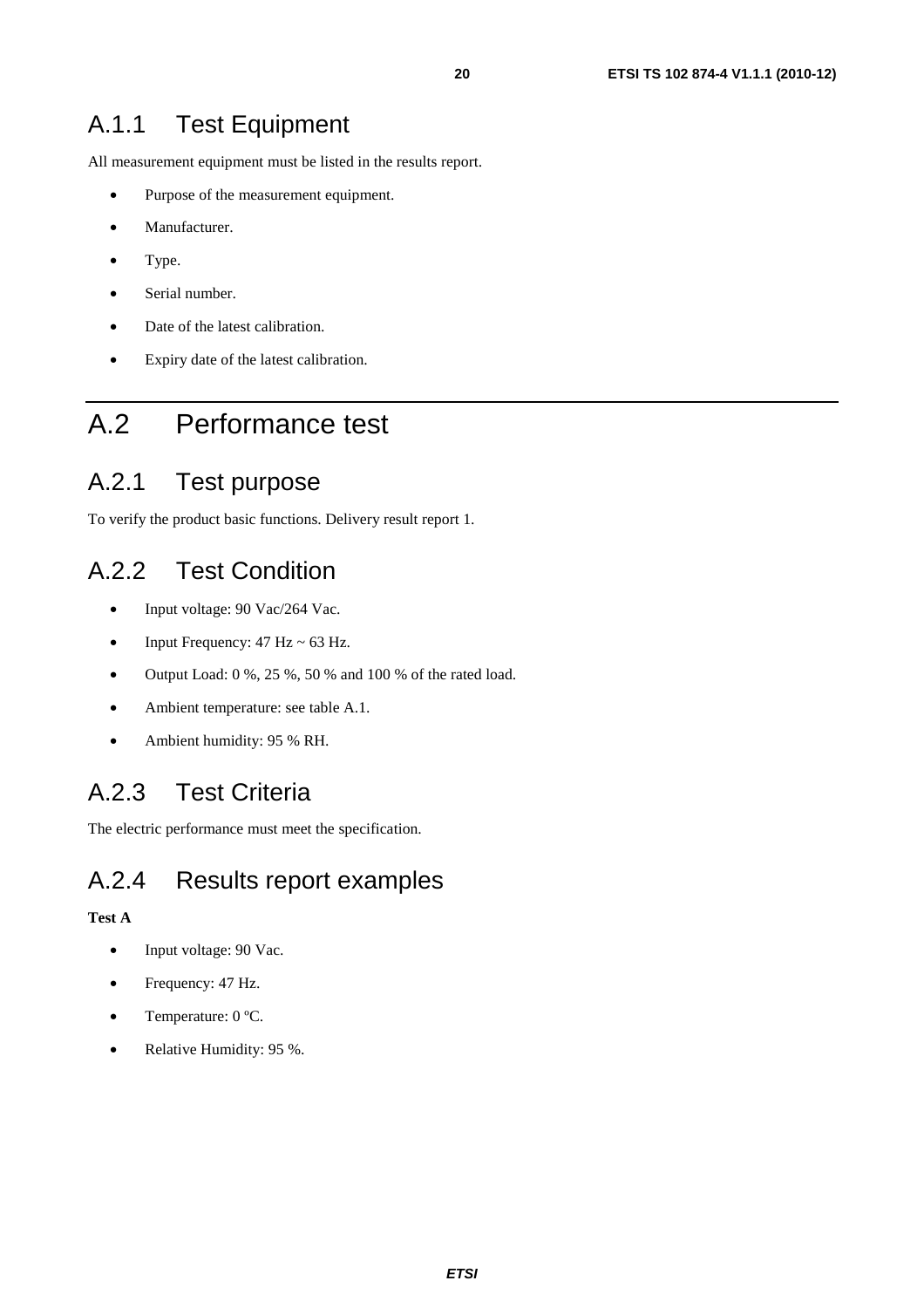#### **Test B**

- Input voltage: 90 Vac.
- Frequency: 47 Hz.
- Temperature: 25 °C.
- Relative Humidity: 95 %.

#### **Test C**

- Input voltage: 90 Vac.
- Frequency: 47 Hz.
- Temperature: 40 °C.
- Relative Humidity: 95 %.

#### **Test D**

- Input voltage: 264 Vac.
- Frequency: 63 Hz.
- Temperature: 0 °C.
- Relative Humidity: 95 %.

#### **Test E**

- I Input voltage: 264 Vac.
- Frequency: 63 Hz.
- Temperature: 25 °C.
- Relative Humidity: 95 %.

#### **Test F**

- I Input voltage: 264 Vac.
- Frequency: 63 Hz.
- Temperature: 40 °C.
- Relative Humidity: 95 %.

For all these text the report should look like below.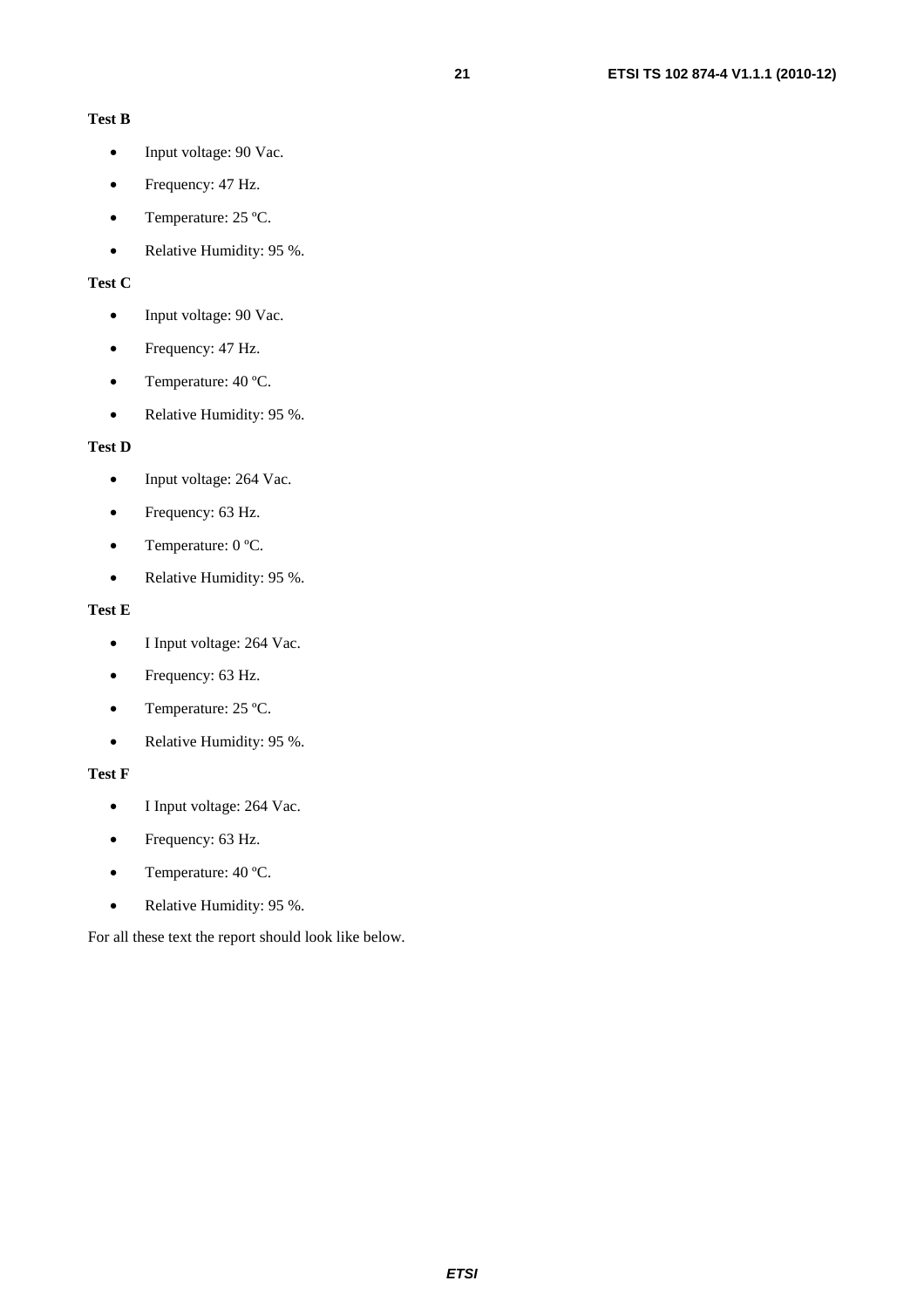| <b>Item</b> | 0 % Load         |           |      |      | 25 % Load |      |      |       | 50 % Load |      |      | 100 % Load |           |      |        |
|-------------|------------------|-----------|------|------|-----------|------|------|-------|-----------|------|------|------------|-----------|------|--------|
| serial      | IO               | <b>VL</b> | VR-P | IP   | <b>VL</b> | VR-P | Eff  | IP    | <b>VL</b> | VR-p | Eff  | IP         | <b>VL</b> | VR-p | Eff    |
| no.         | (mA)             | (V)       | (mV) | (mA) | (V)       | (mV) | (%)  | (mA)  | (V)       | (mV) | (%)  | (mA)       | (V)       | (mV) | $(\%)$ |
| 1#          | 5,0              | 12.24     | 13,2 | 78,3 | 12,18     | 17,8 | 78.1 | 148,9 | 12,12     | 21,6 | 79,4 | 292,6      | 12,00     | 29,6 | 76,9   |
| 2#          | 4,8              | 12,23     | 14,0 | 77,9 | 12,14     | 78,3 | 79.1 | 150.0 | 12,10     | 22,1 | 79,2 | 292,8      | 12,01     | 30,1 | 77,8   |
| 3#          | $\overline{5,2}$ | 12,23     | 12,2 | 78,2 | 12,16     | 17,6 | 78.6 | 148.8 | 12,11     | 21,8 | 79,6 | 292,6      | 12,02     | 29,8 | 78,1   |
| 4#          | 4,6              | 12,24     | 13,6 | 77,6 | 12,14     | 17,9 | 78,5 | 148,3 | 12,12     | 21,6 | 79,7 | 292,0      | 12,00     | 29,6 | 79,1   |
| 5#          | 4,9              | 12,22     | 12,8 | 78,0 | 12,14     | 17,8 | 78,8 | 149,2 | 12,11     | 21,8 | 79,4 | 292,3      | 11,99     | 30,6 | 76,8   |
| 6#          | 5,1              | 12,21     | 13,1 | 78,3 | 12,16     | 18,4 | 78,4 | 148,6 | 12,13     | 20,9 | 79,0 | 292,1      | 12,00     | 30,0 | 77,8   |
| 7#          | 4,6              | 12,24     | 14,0 | 77,8 | 12,16     | 18,3 | 78,3 | 148,3 | 12,10     | 21,4 | 79,3 | 292,4      | 12,01     | 29,8 | 76,9   |
| 8#          | 4,5              | 12,20     | 12,6 | 78,3 | 12,15     | 18,5 | 78,6 | 149,2 | 12,12     | 22,0 | 79,6 | 292,0      | 11,98     | 29,7 | 78,5   |
| 9#          | 4,8              | 12,23     | 13,4 | 78,4 | 12,15     | 18,0 | 79,1 | 149,0 | 12,10     | 21,6 | 79,5 | 292,5      | 12,03     | 30,1 | 77,9   |
| 10#         | 4,7              | 12,24     | 12,9 | 78,0 | 12,15     | 17,6 | 78,1 | 148,6 | 12.11     | 21,8 | 79,8 | 292,7      | 12,00     | 29,6 | 78,5   |
| 11#         | 5,0              | 12,22     | 13,1 | 77,9 | 12,18     | 17,7 | 77,9 | 149,3 | 12,10     | 22,4 | 79,8 | 292,3      | 12,02     | 29,8 | 76,9   |
| 12#         | 5,3              | 12,21     | 12,5 | 77,6 | 12,14     | 18,2 | 78,4 | 149,6 | 12,12     | 21,6 | 79,4 | 292,0      | 12,01     | 30,1 | 77,6   |
| 13#         | 4,9              | 12,20     | 14,0 | 78,3 | 12,16     | 17,4 | 78,6 | 149,6 | 12,11     | 22,3 | 79,7 | 292,0      | 12,01     | 29,7 | 78,4   |
| 14#         | 5,1              | 12.23     | 12,8 | 78,5 | 12.16     | 18,5 | 78,3 | 149,8 | 12.10     | 21,8 | 79,3 | 292.5      | 12,01     | 29,5 | 77,8   |
| 15#         | 4,6              | 12,21     | 13,1 | 78,4 | 12,17     | 18,0 | 78,6 | 150,2 | 12,13     | 22,4 | 79,8 | 291,6      | 11,96     | 30,1 | 76,9   |
| 16#         | 4,8              | 12,24     | 14,0 | 78,0 | 12,15     | 17,6 | 79,1 | 148,6 | 12,11     | 21,6 | 79,5 | 291,8      | 11,99     | 29,8 | 78,5   |
| 17#         | 5,1              | 12,22     | 12,6 | 77,9 | 12,14     | 17,7 | 78,1 | 149,3 | 12,10     | 22,3 | 79,2 | 292,4      | 12,00     | 29,1 | 77,9   |
| 18#         | 4,9              | 12,21     | 12,6 | 77,6 | 12,14     | 18,2 | 77,9 | 148,3 | 12,10     | 20,9 | 79,6 | 291,6      | 11,98     | 29,7 | 76,9   |
| 19#         | 5,1              | 12,24     | 13,4 | 78,0 | 12,16     | 17,9 | 78,4 | 149,2 | 12,12     | 21,4 | 79,5 | 291,8      | 12,01     | 30,3 | 78,5   |
| 20#         | 4,6              | 12,20     | 12,9 | 78,3 | 12,16     | 17,8 | 78,5 | 149,0 | 12,10     | 22,0 | 79,8 | 292,9      | 11,99     | 30,1 | 77,9   |
| 21#         | 4,5              | 12,23     | 13,1 | 77,8 | 12,17     | 18,4 | 78,8 | 148,6 | 12,11     | 21,6 | 79,8 | 292,0      | 12,01     | 29,8 | 78,5   |
| 22#         | 4,8              | 12,24     | 12,5 | 78,3 | 12,15     | 18,3 | 78,4 | 149,3 | 12,10     | 21,8 | 79,4 | 291,7      | 12,00     | 29,7 | 76,9   |
| 23#         | 4,7              | 12,22     | 14,0 | 78,4 | 12,15     | 18,5 | 78,3 | 149,6 | 12,12     | 22,4 | 79,7 | 291,6      | 12,02     | 30,3 | 77,6   |
| 24#         | 5,0              | 12,21     | 12,8 | 78,0 | 12,18     | 18,0 | 78,6 | 149,8 | 12,11     | 21,6 | 79,3 | 292,3      | 12,01     | 30,6 | 78,4   |
| 25#         | $\overline{5,3}$ | 12,20     | 13,1 | 77,9 | 12.17     | 17,6 | 79.1 | 150,2 | 12.10     | 21,6 | 79,8 | 291.6      | 12,01     | 29,8 | 77,8   |
| 26#         | 4,9              | 12,23     | 14,0 | 77,6 | 12,15     | 17,7 | 78,1 | 148,6 | 12,12     | 22,3 | 79,8 | 292,0      | 12,01     | 30,1 | 78,4   |
| 27#         | 5,1              | 12.22     | 13,6 | 78,3 | 12,15     | 17,6 | 77,9 | 149,3 | 12.10     | 21,8 | 79,4 | 291.7      | 11,96     | 29,7 | 77,8   |
| 28#         | 4,8              | 12,21     | 12,8 | 78,3 | 12,18     | 17,7 | 78,3 | 149,8 | 12,11     | 22,4 | 79,7 | 291,6      | 12,03     | 29,5 | 76,9   |
| 29#         | 4,7              | 12,24     | 13,1 | 78,4 | 12.14     | 18,5 | 78,6 | 150,2 | 12,10     | 21,6 | 79,3 | 292,3      | 12,00     | 30,1 | 78,5   |
| 30#         | 5,0              | 12,20     | 14,0 | 78,0 | 12,16     | 18,0 | 79,1 | 148,6 | 12,11     | 12,8 | 79,4 | 292,4      | 12,02     | 29,4 | 77,7   |

**Table A.2: Test report example** 

## A.3 Switcher Loop Stability Test

## A.3.1 Test Purpose

To verify that the control loop works under all AC input, DC load conditions and temperature. Measure and plot Open Loop Gain/Phase characteristics at each of the following test conditions.

## A.3.2 Test Condition

- Input voltage:  $90$  Vac ~  $264$  Vac.
- Input Frequency:  $47 \text{ Hz} \sim 63 \text{ Hz}$ .
- Output Load: 25 %, 50 % and 100 % of the rated load.
- Ambient temperature: see table A.1.
- Ambient humidity: 95 % RH.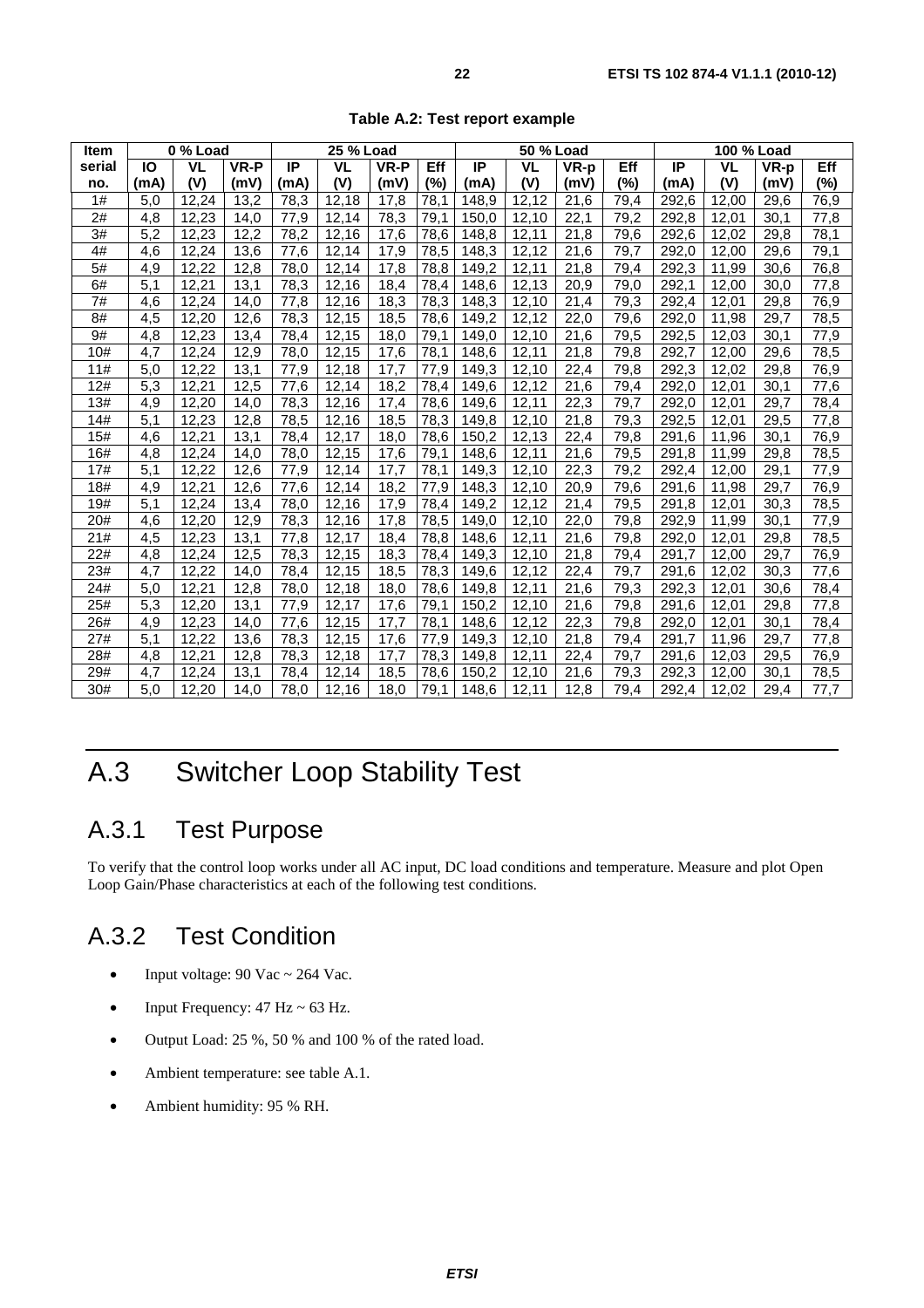### A.3.3 Test Criteria

When the ring return circuit is closed and the gain is 0 dB, the phase margin should be greater than 45°. When the phase is  $0^\circ$ , the gain margin should be lower than -6 dB. When the two conditions are met the test is considered to have been passed.

### A.3.4 Results report example

|               |          | $0^{\circ}$ C |           | 25 °C                                 |                    | 40 °C               |                    |
|---------------|----------|---------------|-----------|---------------------------------------|--------------------|---------------------|--------------------|
| Input         | Output % |               |           | Phase Margin Gain Margin Phase Margin | <b>Gain Margin</b> | <b>Phase Margin</b> | <b>Gain Margin</b> |
| voltage/freg. | Load (A) |               | (dB)      |                                       | (dB)               |                     | (dB)               |
|               | 0.25     | 102,11        | $-15,252$ | 102,12                                | $-93,934$          | 102,17              | $-43,627$          |
| 90 Vac/47 Hz  | 0,5      | 102,89        | $-18,552$ | 102,91                                | $-95,564$          | 101,95              | $-92,869$          |
|               | 1,0      | 102,44        | -12,820   | 102,17                                | $-21,672$          | 94,253              | $-92,149$          |
|               | 0.25     | 102.06        | -13.696   | 94.536                                | $-97.039$          | 102                 | $-40.941$          |
| 120 Vac/60 Hz | 0.5      | 103,49        | $-11.292$ | 102,41                                | $-34.034$          | 102,06              | $-34,453$          |
|               | 1.0      | 102.96        | $-12.911$ | 103                                   | $-88.753$          | 102.73              | $-25.169$          |
|               | 0.25     | 102,15        | $-13.669$ | 102.05                                | $-39.697$          | 101,75              | $-49.524$          |
| 230 Vac/50 Hz | 0.5      | 103.05        | $-8.798$  | 103.35                                | $-32.090$          | 103.19              | $-36.213$          |
|               | 1.0      | 103.42        | $-16.245$ | 102.84                                | $-93.199$          | 102.39              | $-91.762$          |
|               | 0.25     | 102.17        | $-12.603$ | 101.95                                | $-36.273$          | 101.81              | $-39,402$          |
| 264 Vac/63 Hz | 0,5      | 103.04        | $-8,933$  | 103,35                                | $-71,241$          | 103,28              | $-33,732$          |
|               | 1.0      | 103,55        | $-15.846$ | 102,89                                | $-37,331$          | 102,57              | $-37,281$          |

**Table A.3: Test report example** 

## A.4 Internal Thermal Profile

### A.4.1 Test Purpose

This test is to verify whether the temperature inside the housing, complies with the requirements and safety standards.

## A.4.2 Test Condition

- Input voltage:  $90$  Vac ~ 264 Vac.
- Input Frequency: 50 Hz.
- Output Load: 100 % of the rated load.
- Ambient temperature: see table A.1.
- Ambient humidity: 85 % RH.

### A.4.3 Test Criteria

The temperature must meet EN 60950-1 [12].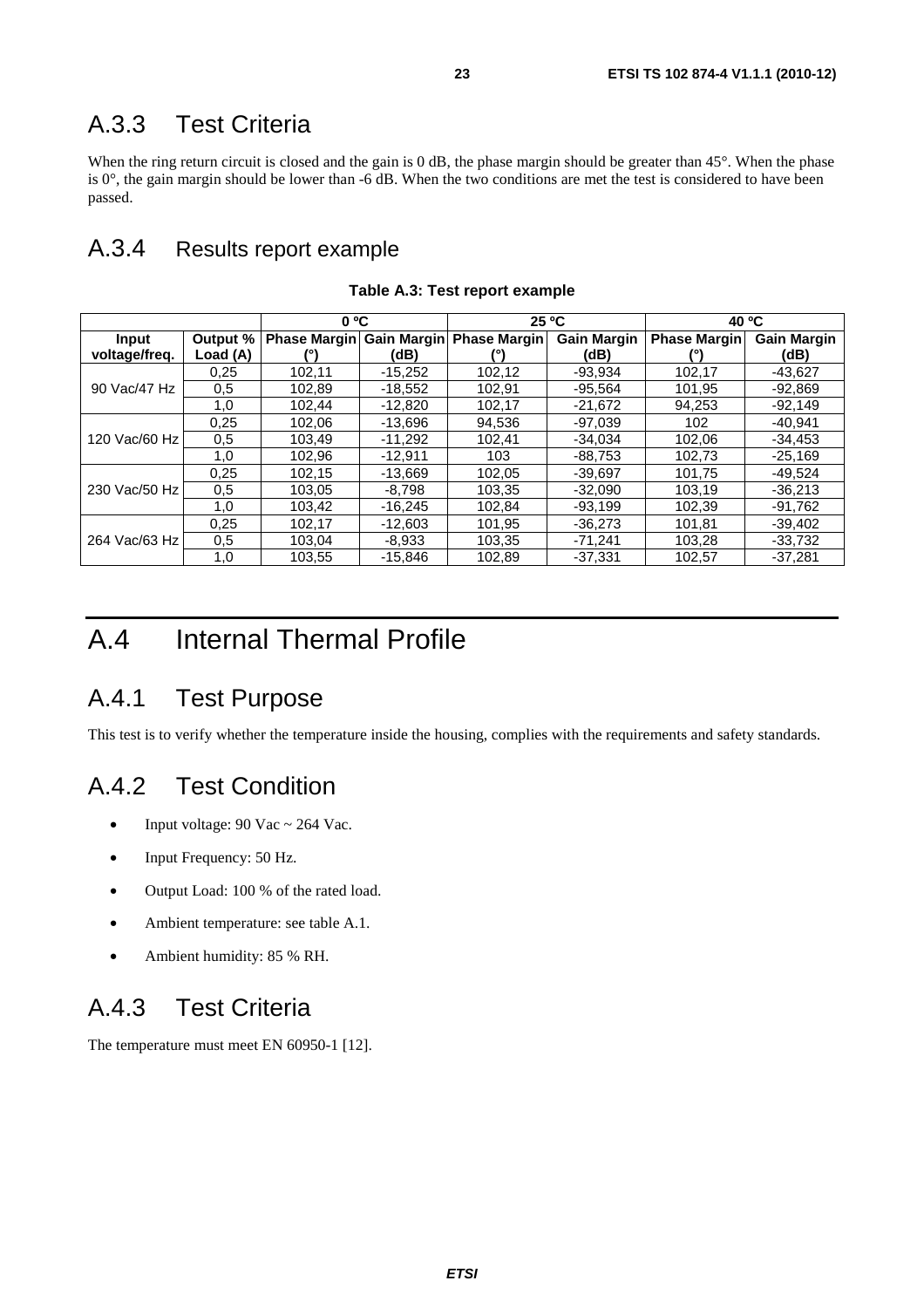## A.4.4 Results report example

#### **Table A.4: Test report example**

I/P: 90 Vac /50 Hz

| <b>Components</b><br>Site/Description | C <sub>2</sub> | C4   | C6   | C7   | ∟F1. | Q٠   | C3   |      | D7    |
|---------------------------------------|----------------|------|------|------|------|------|------|------|-------|
| Spec max                              | 105            | 105  | 105  | 105  | 110  | 150  | 125  | 110  | 150   |
| 80 % spec                             | 84             | 84   | 84   | 84   | 88   | 120  | 100  | 88   | 120   |
| 1#                                    | 68,8           | 70.4 | 75,7 | 63,4 | 85,4 | 88,4 | 85,6 | 81,4 | 108,8 |
| 2#                                    | 67,5           | 69.8 | 78,6 | 64.2 | 84.4 | 88,8 | 84,8 | 82.7 | 110,1 |

I/P: 264 Vac /50 Hz

| <b>Components</b><br>Site/Description | C <sub>2</sub> | C4   | C6   | C7   | ∟F1. | Q1   | C <sub>3</sub> |      | D7    |
|---------------------------------------|----------------|------|------|------|------|------|----------------|------|-------|
| Spec max                              | 105            | 105  | 105  | 105  | 110  | 150  | 125            | 110  | 150   |
| 80 % spec                             | 84             | 84   | 84   | 84   | 88   | 120  | 100            | 88   | 120   |
| 1#                                    | 64.4           | 69.8 | 73.1 | 58,2 | 73,7 | 90,1 | 81<br>.4       | 85,3 | 105,2 |
| 2#                                    | 63,6           | 68,8 | 74,8 | 57.1 | 74,8 | 91.4 | 81,8           | 84.8 | 106,4 |

## A.5 External Thermal Profile

## A.5.1 Test Purpose

This test is to verify whether the external temperature of the housing, complies with the requirements and safety standards.

## A.5.2 Test Condition

- Input voltage:  $90$  Vac ~  $264$  Vac.
- Input Frequency: 50 Hz.
- Output Load: 100 % of the rated load.
- Ambient temperature: see table A.1.
- Ambient humidity: 85 % RH.

## A.5.3 Test Criteria

The temperature is maximum 65 °C in conformance with EN 60950-1 [12].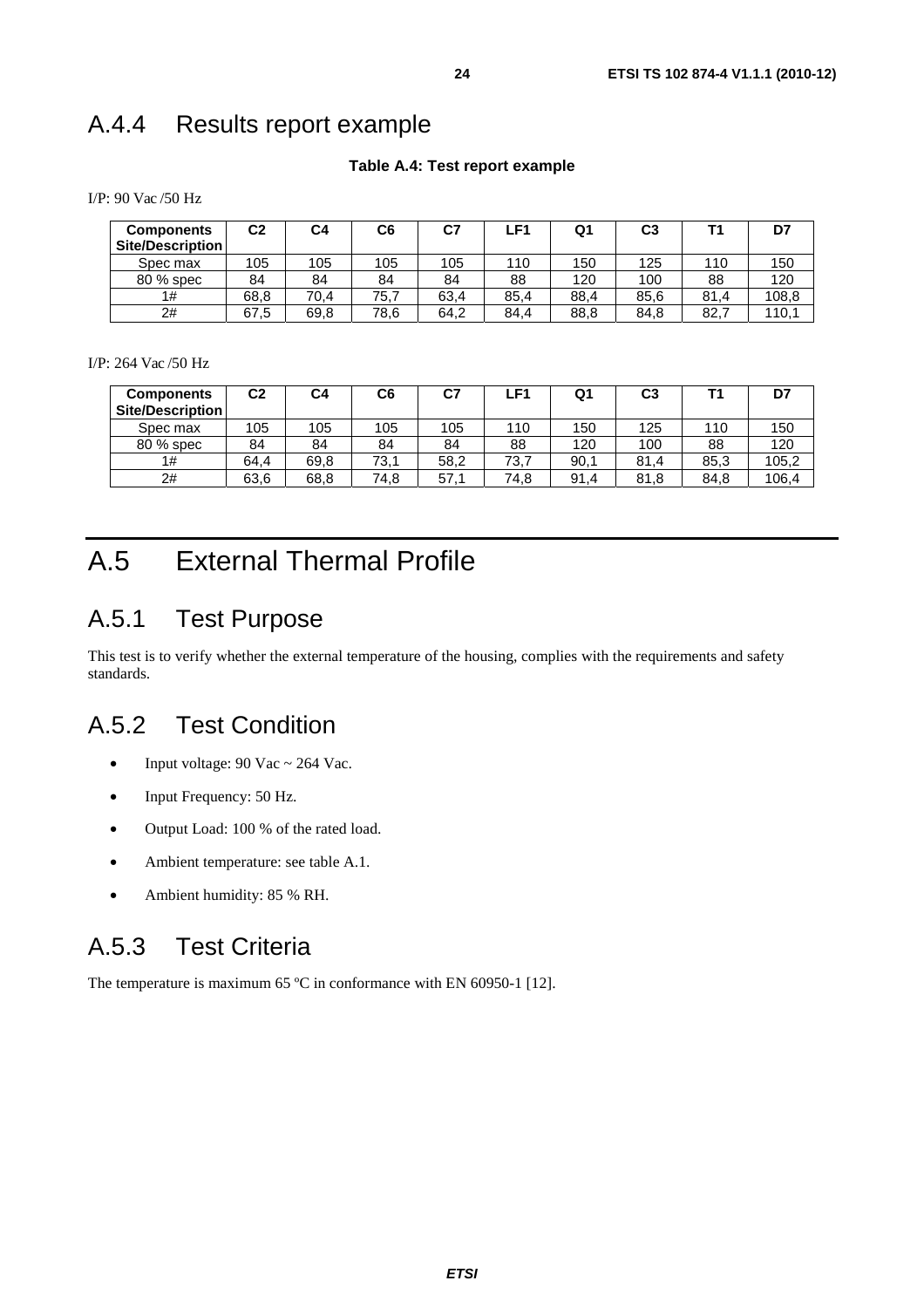### A.5.4 Results report example

| <b>Components</b> | Thermal temperature (°C) |                                                      |  |  |  |  |
|-------------------|--------------------------|------------------------------------------------------|--|--|--|--|
| No.               |                          | I/P: 90 Vac/50 Hz O/P:1A   I/P: 264 Vac/50 Hz O/P:1A |  |  |  |  |
| 1#                | 58,6                     | 57.9                                                 |  |  |  |  |
| 2#                | 58,1                     | 57.8                                                 |  |  |  |  |
| 3#                | 57.6                     | 56,6                                                 |  |  |  |  |
| 4#                | 59,0                     | 58,4                                                 |  |  |  |  |
| 5#                | 57.8                     | 57.5                                                 |  |  |  |  |

#### **Table A.5: Test report example**

## A.6 Life test

### A.6.1 Test Purpose

To verify the reliability of products for the life test condition.

### A.6.2 Test Condition

- Input voltage: 230 Vac.
- Input Frequency: 50 Hz.
- Output Load: a cycle of 5 s 50 % of the rated load and 5 s 100 % of the rated load.
- Ambient temperature: see table A.1.
- Ambient humidity:  $90\% \sim 95\% \text{ RH}.$
- Time: 500 hours.

## A.6.3 Test Criteria

After this test, the electric performance must meet specification.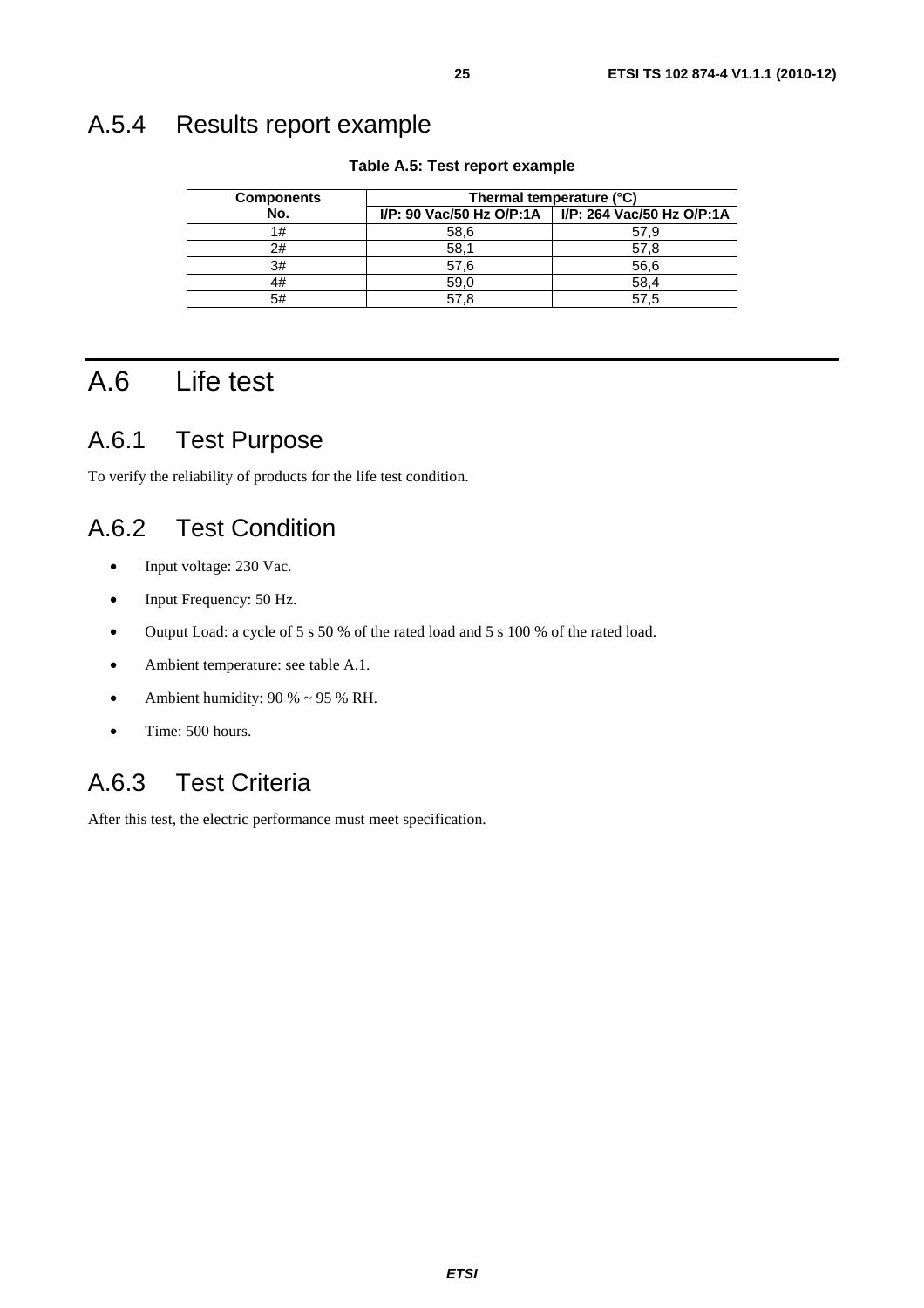## A.6.4 Results report example

| Serial number |                 | <b>Output Voltage (V)</b> | Ripple (mV) | Efficiency (%) |  |
|---------------|-----------------|---------------------------|-------------|----------------|--|
|               | 1#              | 12,00                     | 29,3        | 78,5           |  |
|               | 2#              | 12,01                     | 30,1        | 76,9           |  |
|               | 3#              | 12,03                     | 29,4        | 77,6           |  |
|               | 4#              | 12,00                     | 28,9        | 78,4           |  |
|               | 5#              | 12,02                     | 29,3        | 77,8           |  |
|               | 6#              | 12,01                     | 30,1        | 78,5           |  |
|               | 7#              | 12,03                     | 29,6        | 77,9           |  |
| Before test   | 8#              | 12,00                     | 29,8        | 78,5           |  |
|               | 9#              | 12,00                     | 30,3        | 77,9           |  |
|               | 10#             | 12,01                     | 30,4        | 78,5           |  |
|               | 11#             | 12,03                     | 29,6        | 76,9           |  |
|               | 12#             | 12,04                     | 29,8        | 78,4           |  |
|               | 13#             | 12,00                     | 30,3        | 77,8           |  |
|               | 14#             | 12,02                     | 30,6        | 78,5           |  |
|               | 15#             | 12,01                     | 29,9        | 77,9           |  |
|               | 1#              | 12,03                     | 29,8        | 77,8           |  |
|               | 2#              | 12,00                     | 30,3        | 78,5           |  |
|               | $\overline{3#}$ | 12,00                     | 30,4        | 77,9           |  |
|               | 4#              | 12,01                     | 29,6        | 78,5           |  |
|               | 5#              | 12,03                     | 29,8        | 77,9           |  |
|               | 6#              | 12,04                     | 30,3        | 78,5           |  |
|               | 7#              | 12,00                     | 30,6        | 76,9           |  |
| After test    | 8#              | 12,02                     | 29,9        | 78,4           |  |
|               | 9#              | 12,01                     | 29,7        | 77,8           |  |
|               | 10#             | 12,00                     | 30,1        | 78,5           |  |
|               | 11#             | 12,01                     | 29,6        | 77,9           |  |
|               | 12#             | 12,00                     | 29,3        | 76,9           |  |
|               | 13#             | 12,03                     | 30,1        | 77,6           |  |
|               | 14#             | 12,01                     | 29,6        | 78,4           |  |
|               | 15#             | 12,02                     | 29,8        | 77,8           |  |

#### **Table A.6: Test report example**

## A.7 Dynamic load switching test

## A.7.1 Test Purpose

This test is to verify the reliability of the CPS for the dynamic load conditions.

## A.7.2 Test Condition

- Input voltage: 230 Vac.
- Input Frequency: 50 Hz.
- Output Load: block current 5 s 50 % and 5 s 100 % of the rated load.
- Ambient temperature: see table A.1.
- Time: 500 hours.

## A.7.3 Test Criteria

After the test, the electrical performance must meet the specifications.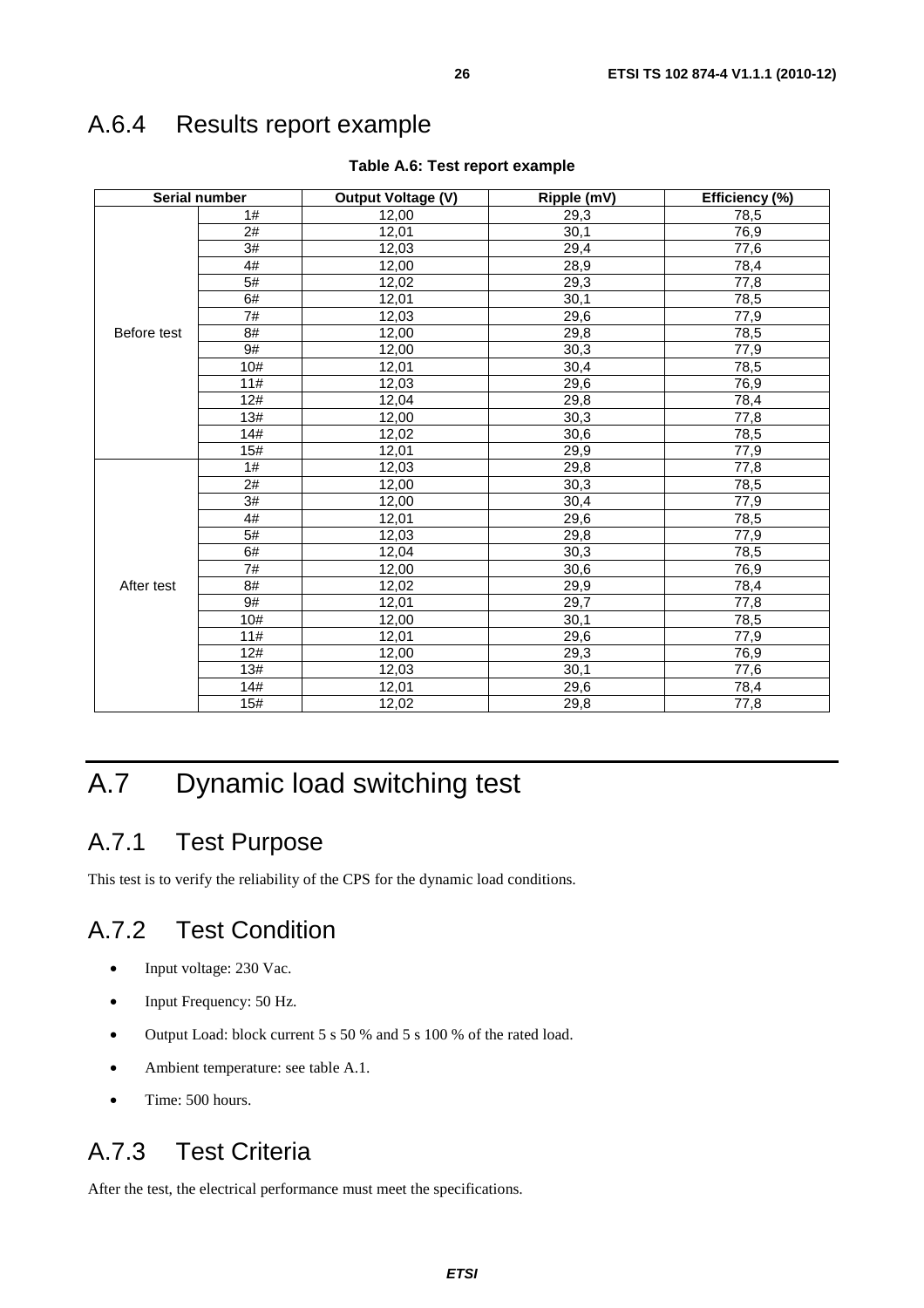### A.7.4 Results report example

The results report example is the same as in clause A.5.4.

## A.8 Output trans response-load slew and step

### A.8.1 Test Purpose

This test is to verify the reliability of the CPS for output trans response load conditions.

### A.8.2 Test Condition

- Input voltage:  $90$  Vac ~ 264 Vac.
- Input Frequency:  $47$  Hz  $\sim$  63 Hz.
- Output Load: current 20 % to 80 % and 80 % to 20 % of the rated load, with a slew rate of 1,0 A/ $\mu$ s and  $T1 = T2 = 0.5$  ms.
- Ambient temperature: see table A.1.

### A.8.3 Test Criteria

With the output current from 20 % to 80 %, and from 80 % to 20 %, the output voltage should change less than 5 %. At 12 Vdc, 5 % is 0,6 Vdc.

### A.8.4 Results report example

#### **Table A.7: Test report example**

| <b>Item</b>   | <b>Output voltage(V)</b> |               |               |               |  |  |  |  |  |
|---------------|--------------------------|---------------|---------------|---------------|--|--|--|--|--|
| Serial number | 90 Vac/47 Hz             | 115 Vac/60 Hz | 230 Vac/50 Hz | 264 Vac/63 Hz |  |  |  |  |  |
| 1#            | 0.2655                   | 0.2988        | 0.2788        | 0.2911        |  |  |  |  |  |
| 2#            | 0,2859                   | 0.3021        | 0.2924        | 0,2915        |  |  |  |  |  |
| 3#            | 0.2759                   | 0.3125        | 0.2951        | 0,3015        |  |  |  |  |  |
| 4#            | 0,2958                   | 0.3028        | 0.2891        | 0.3142        |  |  |  |  |  |
| 5#            | 0.2856                   | 0.2958        | 0.2798        | 0.2898        |  |  |  |  |  |

## A.9 AC input inrush current test

#### A.9.1 Test Purpose

This test is to verify the reliability of the CPS for AC input current test conditions.

### A.9.2 Test Condition

- Input voltage: 90 Vac and 264 Vac.
- Input Frequency: 50 Hz.
- Output Load: 100 % of the rated load.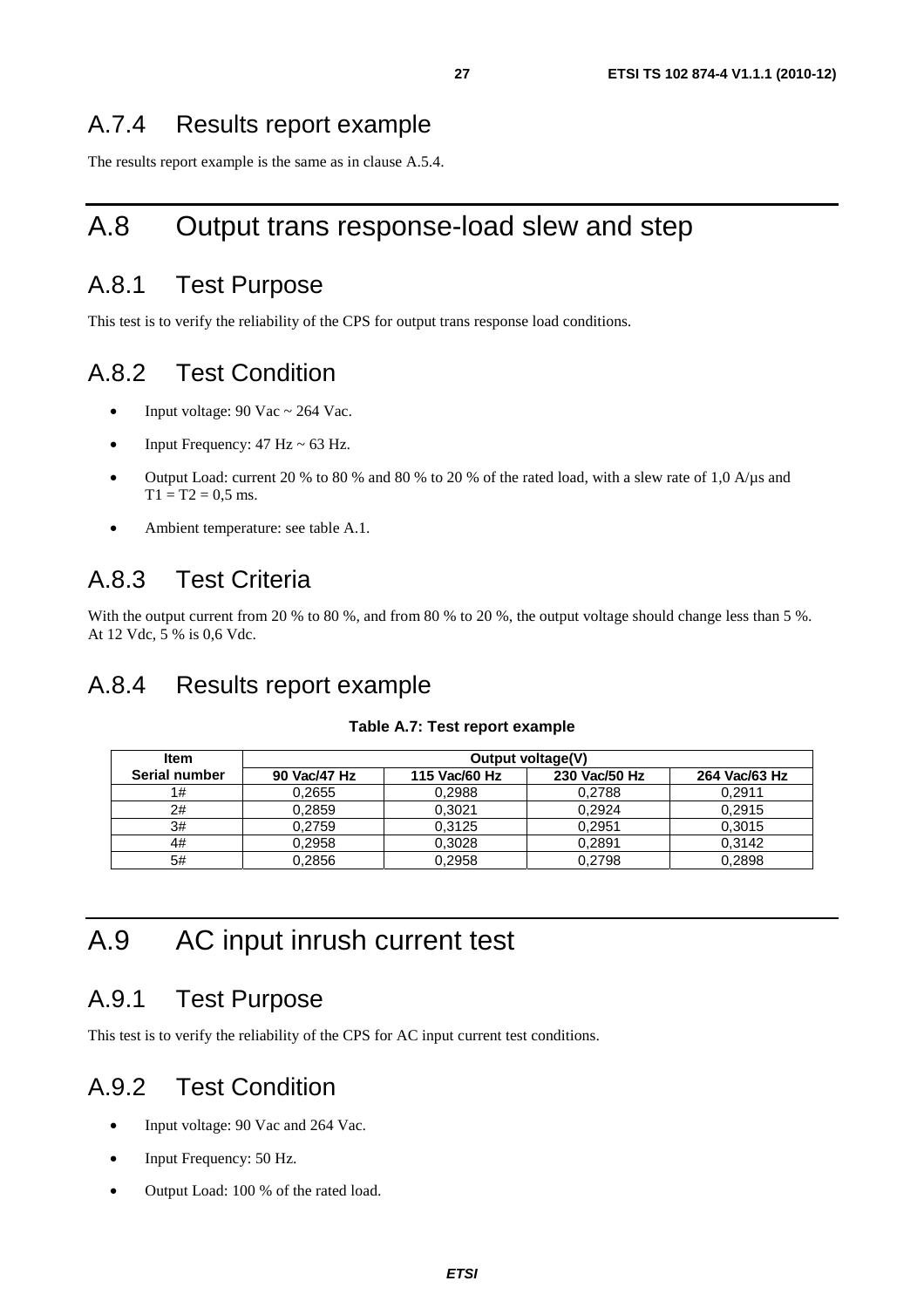• The inrush current is measured at an ambient temperature of 25 °C, with the test unit temperature stabilized in the power off condition until at ambient temperature.

## A.9.3 Test Criteria

The AC inrush current must be less than 50 A.

## A.9.4 Results report example

| <b>Components</b> | 90 Vac/50 Hz | 264 Vac/50 Hz |
|-------------------|--------------|---------------|
| Serial number     | (A)          | Ά             |
| 1#                | 10,3         | 10,8          |
| 2#                | 16,3         | 14.2          |
| 3#                | 13,8         | 15,0          |
| 4#                | 14.2         | 16,2          |
| 5#                | 15.0         | 14.9          |

#### **Table A.8: Test report example**

## A.10 Turn on delay test

## A.10.1 Test Purpose

This test is to verify the turn on delay of the CPS.

## A.10.2 Test Condition

- Input voltage: 110 Vac and 220 Vac.
- Input Frequency: 60 Hz and 50 Hz.
- Output Load: 100 % of the rated load.
- Ambient temperature: see table A.1.

### A.10.3 Test Criteria

The turn-on delay must be less than 2 000 ms.

## A.10.4 Results report example

#### **Table A.9: Test report example**

| <b>Components serial number</b> | Turn-on delay time (ms) |  |  |  |  |
|---------------------------------|-------------------------|--|--|--|--|
|                                 | 1 241                   |  |  |  |  |
| 2#                              | 1 5 5 1                 |  |  |  |  |
| 3#                              | 1 4 3 5                 |  |  |  |  |
|                                 | 1 2 6 8                 |  |  |  |  |
|                                 | 554                     |  |  |  |  |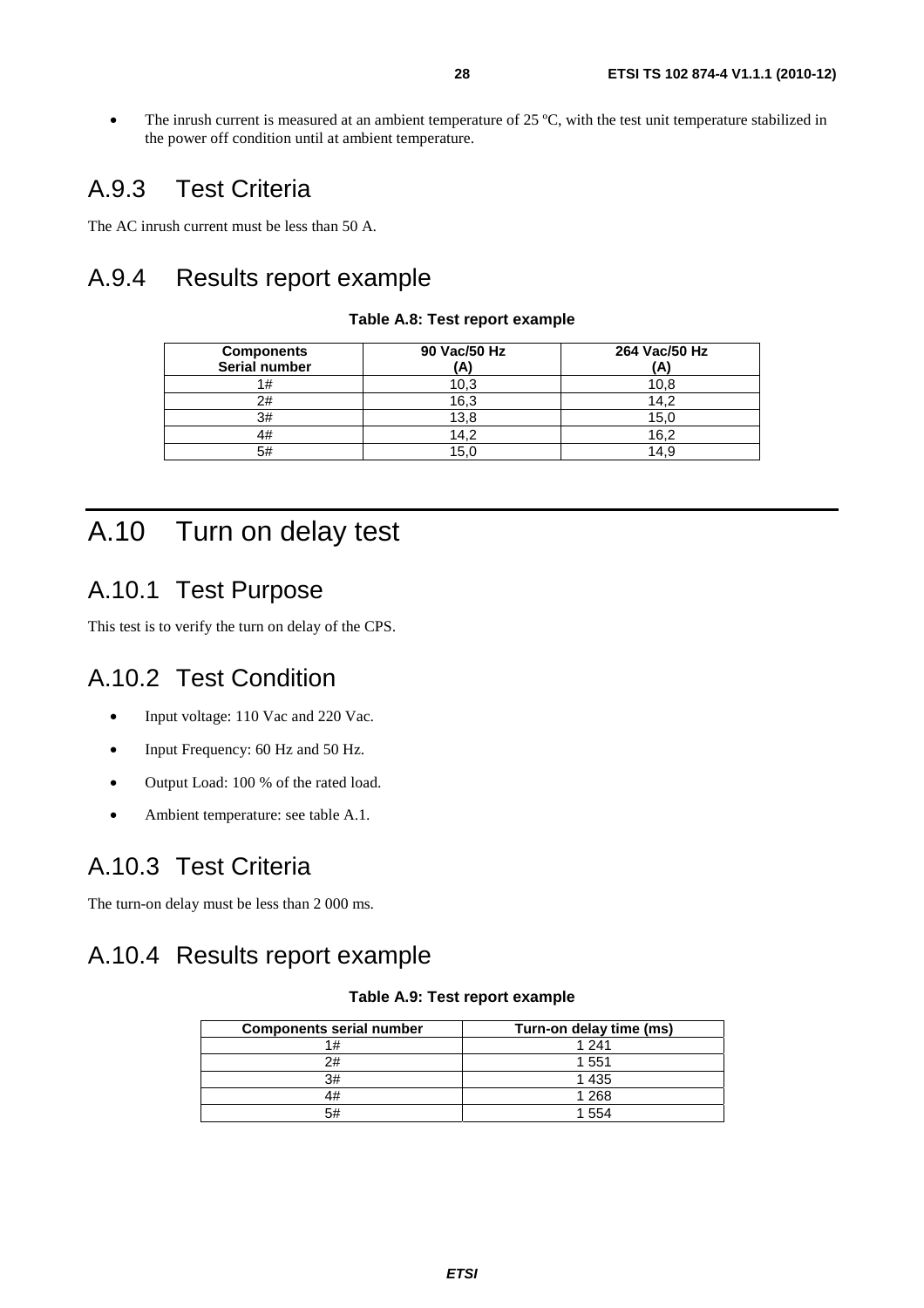## A.11 Output hold-up time test

## A.11.1 Test Purpose

This test is to verify the output hold-up time of the CPS.

## A.11.2 Test Condition

- Input voltage: 110 Vac and 220 Vac.
- Input Frequency: 60 Hz and 50 Hz.
- Output Load: 100 % of the rated load.
- Ambient temperature: see table A.1.

## A.11.3 Test Criteria

The output hold-up time must be more than 10 ms.

## A.11.4 Results report example

#### **Table A.10: Test report example**

| <b>Components</b><br>Serial number | Hold-up time<br>(ms) |
|------------------------------------|----------------------|
| ۱#                                 | 23,2                 |
| 2#                                 | 21.5                 |
| 3#                                 | 24.5                 |
| 1#                                 |                      |
| 5#                                 | 22.6                 |

## A.12 Rise time and overshoot test

## A.12.1 Test Purpose

This test is to verify the output rise time and overshoot of the CPS.

## A.12.2 Test Condition

- Input voltage:  $90$  Vac ~  $264$  Vac.
- Input Frequency:  $47 \text{ Hz} \sim 63 \text{ Hz}$ .
- Output Load:  $0\% \sim 100\%$  of the rated load.
- Ambient temperature: see table A.1.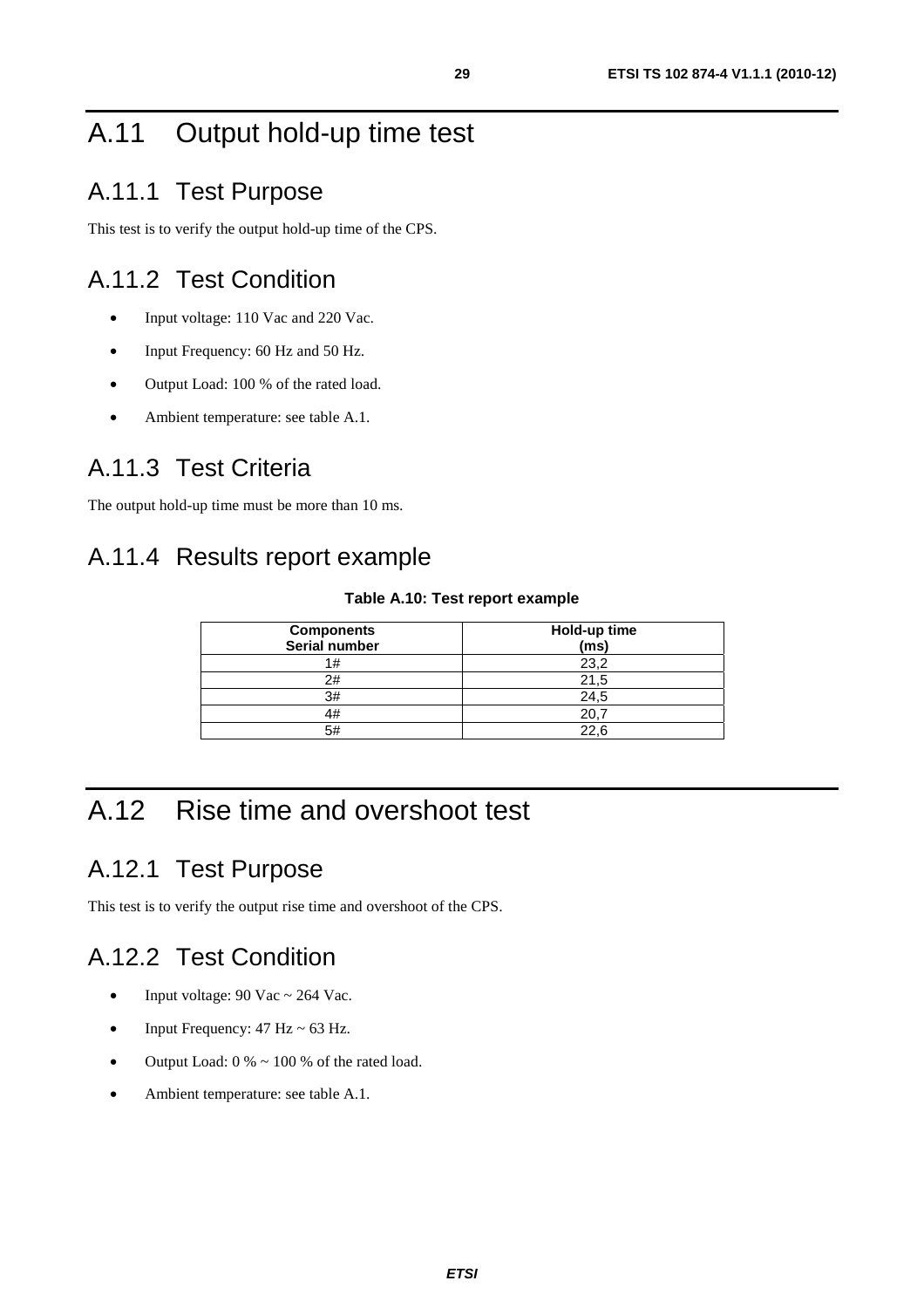## A.12.3 Test Criteria

The rise time shall be less than 50 ms measured from 10 % to 90 % of the output voltage.

The overshoot at turn on and turn off shall not exceed 10 % of the nominal voltage value.

## A.12.4 Results report example

| <b>Input Voltage</b> |        |                               | 90 Vac/47 Hz |                  | 115 Vac/60 Hz |       | 230 Vac/50Hz                  | 264 Vac/63Hz |           |  |
|----------------------|--------|-------------------------------|--------------|------------------|---------------|-------|-------------------------------|--------------|-----------|--|
| <b>Serial</b>        |        | <b>Rise time</b><br>Overshoot |              | <b>Rise time</b> | Overshoot     |       | <b>Rise time</b><br>Overshoot |              | Overshoot |  |
|                      | number | (ms)                          | (mV)         | (ms)             | (mV)          | (ms)  | (mV)                          | (ms)         | (mV)      |  |
| 1#                   | 0A     | 3,625                         | 250          | 2,585            | 250           | 2,224 | 250                           | 2,165        | 250       |  |
|                      | 1.0A   | 5,205                         | 250          | 3,554            | 250           | 3,185 | 250                           | 3,564        | 250       |  |
| 2#                   | 0А     | 3,524                         | 250          | 2,524            | 250           | 2,281 | 250                           | 2.224        | 250       |  |
|                      | 1.0A   | 5,152                         | 250          | 3,621            | 250           | 3,239 | 250                           | 3,314        | 250       |  |
| 3#                   | 0Α     | 3.554                         | 250          | 2.624            | 250           | 2,251 | 250                           | 2.456        | 250       |  |
|                      | 1.0A   | 5,213                         | 250          | 3,651            | 250           | 3,218 | 250                           | 3,329        | 250       |  |
| 4#                   | 0А     | 3,421                         | 250          | 2,682            | 250           | 2,212 | 250                           | 2,652        | 250       |  |
|                      | 1.0A   | 5,128                         | 250          | 3,652            | 250           | 3,258 | 250                           | 3,332        | 250       |  |
| 5#                   | 0А     | 3,458                         | 250          | 2,584            | 250           | 2,124 | 250                           | 2,124        | 250       |  |
|                      | 1.0A   | 5,211                         | 250          | 3,624            | 250           | 3,264 | 250                           | 3,241        | 250       |  |

**Table A.11: Test report example** 

## A.13 Output transient response deviation test

### A.13.1 Test Purpose

This test is to verify the output transient response deviation of the CPS.

## A.13.2 Test Condition

- Input voltage:  $90$  Vac ~ 264 Vac.
- Input Frequency:  $47 \text{ Hz} \sim 63 \text{ Hz}$ .
- Output Load:  $0\% \sim 100\%$  of the rated load.
- Ambient temperature: see table A.1.

### A.13.3 Test Criteria

The deviation percentage must be less than 5 % The deviation percentage is  $(V_{high} - V_{low}/V_{normal} \times 100 \%)$ .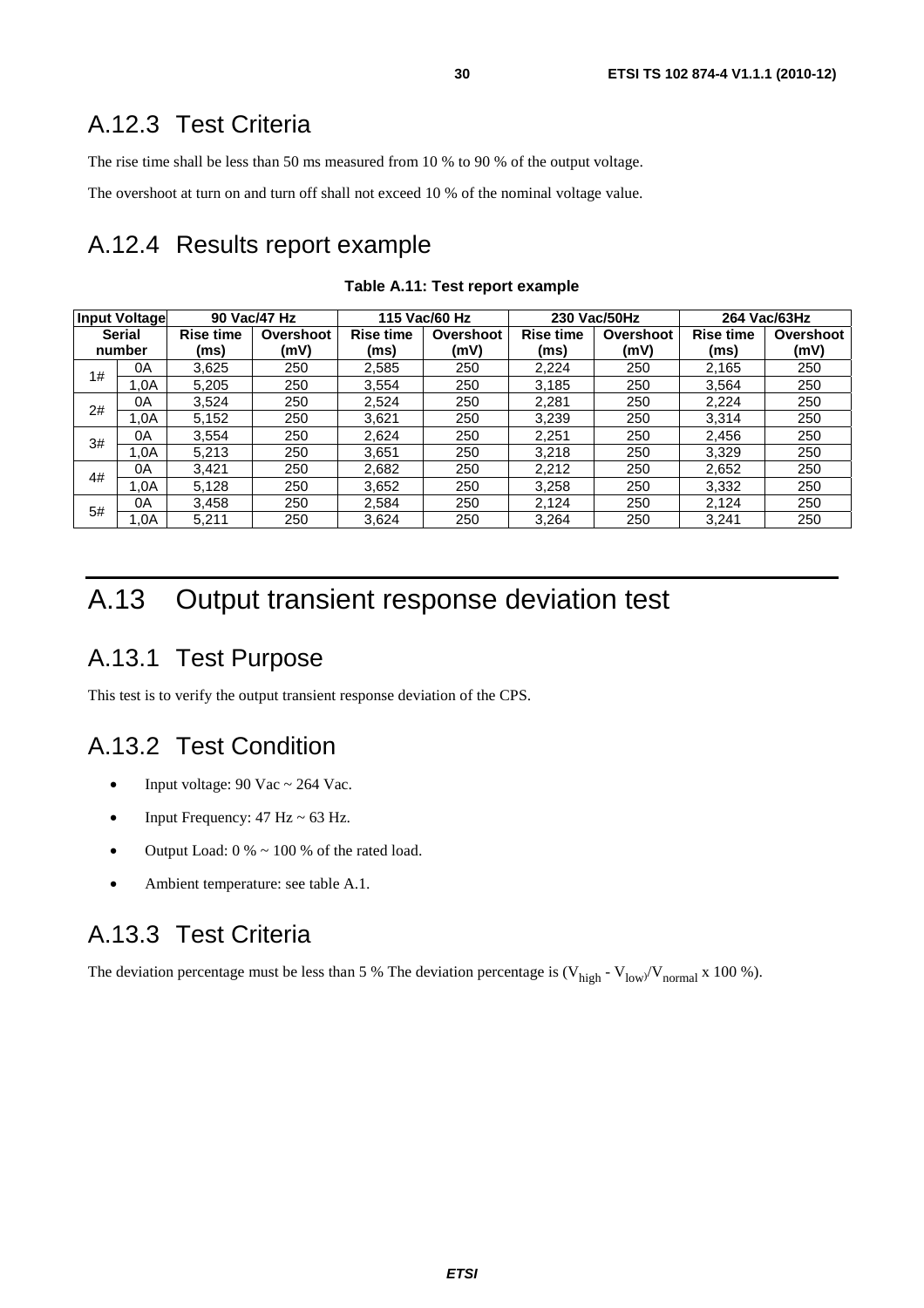## A.13.4 Results report example

|               |                |          |                  | 90 Vac/47 Hz |                  | 115 Vac/60 Hz |                  | 230 Vac/50 Hz | 264 Vac/63 Hz    |         |
|---------------|----------------|----------|------------------|--------------|------------------|---------------|------------------|---------------|------------------|---------|
| <b>Input</b>  |                | Output   | <b>Deviation</b> | Output       | <b>Deviation</b> | Output        | <b>Deviation</b> | Output        | <b>Deviation</b> |         |
| <b>Serial</b> | <b>Normal</b>  | Load     | <b>Voltage</b>   | percent      | Voltage          | percent       | Voltage          | percent       | Voltage          | percent |
|               | number Voltage | (A)      | (V)              | (%)          | (V)              | (%)           | (V)              | (%)           | (V)              | (%)     |
|               | (V)            |          |                  |              |                  |               |                  |               |                  |         |
| 1#            |                | $\Omega$ | 12,22            | 1,92         | 12,22            | 1,92          | 12,22            | 1,92          | 12,22            | 1,92    |
|               |                | 1,0      | 11,99            |              | 11,99            |               | 11,99            |               | 11,99            |         |
| 2#            |                | $\Omega$ | 12,21            | 1,75         | 12,21            |               | 12,21            | 1,75          | 12,21            | 1,75    |
|               |                | 1,0      | 12,00            |              | 12,00            | 1,75          | 12,00            |               | 12,00            |         |
| 3#            | 12,0           | $\Omega$ | 12,24            | 1,92         | 12,24            |               | 12,24            |               | 12,24            | 1,92    |
|               |                | 1,0      | 12,01            |              | 12,01            | 1,92          | 12,01            | 1,92          | 12,01            |         |
| 4#            |                | $\Omega$ | 12,20            |              | 12,20            |               | 12,20            |               | 12,20            |         |
|               |                | 1,0      | 11,98            | 1,83         | 11,98            | 1,83          | 11,98            | 1,83          | 11,98            | 1,83    |
| 5#            |                | $\Omega$ | 12,23            |              | 12,23            |               | 12,23            |               | 12,23            |         |
|               |                | 1,0      | 12,03            | 1,67         | 12,03            | 1,67          | 12,03            | 1,67          | 12,03            | 1,67    |

**Table A.12: Test report example** 

## A.14 Dynamic load test

### A.14.1 Test Purpose

This test is to verify the dynamic load test of the CPS.

### A.14.2 Test Condition

- Input voltage: 90 Vac.
- Input Frequency: 47 Hz.
- Output Load: 5A/30 ms 2A/1s of the rated load.
- Slew rate:  $0,1$  A/ $\mu$ s.
- Ambient temperature: see table A.1.

## A.14.3 Test Criteria

The output voltage must be more than 9 Vdc.

## A.14.4 Results report example

#### **Table A.13: Test report example**

| <b>Item</b><br>Serial number | <b>Output voltage</b><br>W١ |
|------------------------------|-----------------------------|
| 1#                           | 10,6                        |
| 2#                           | 10,8                        |
| 3#                           | 10.2                        |
| 4#                           | 10,6                        |
| 5#                           | 10.5                        |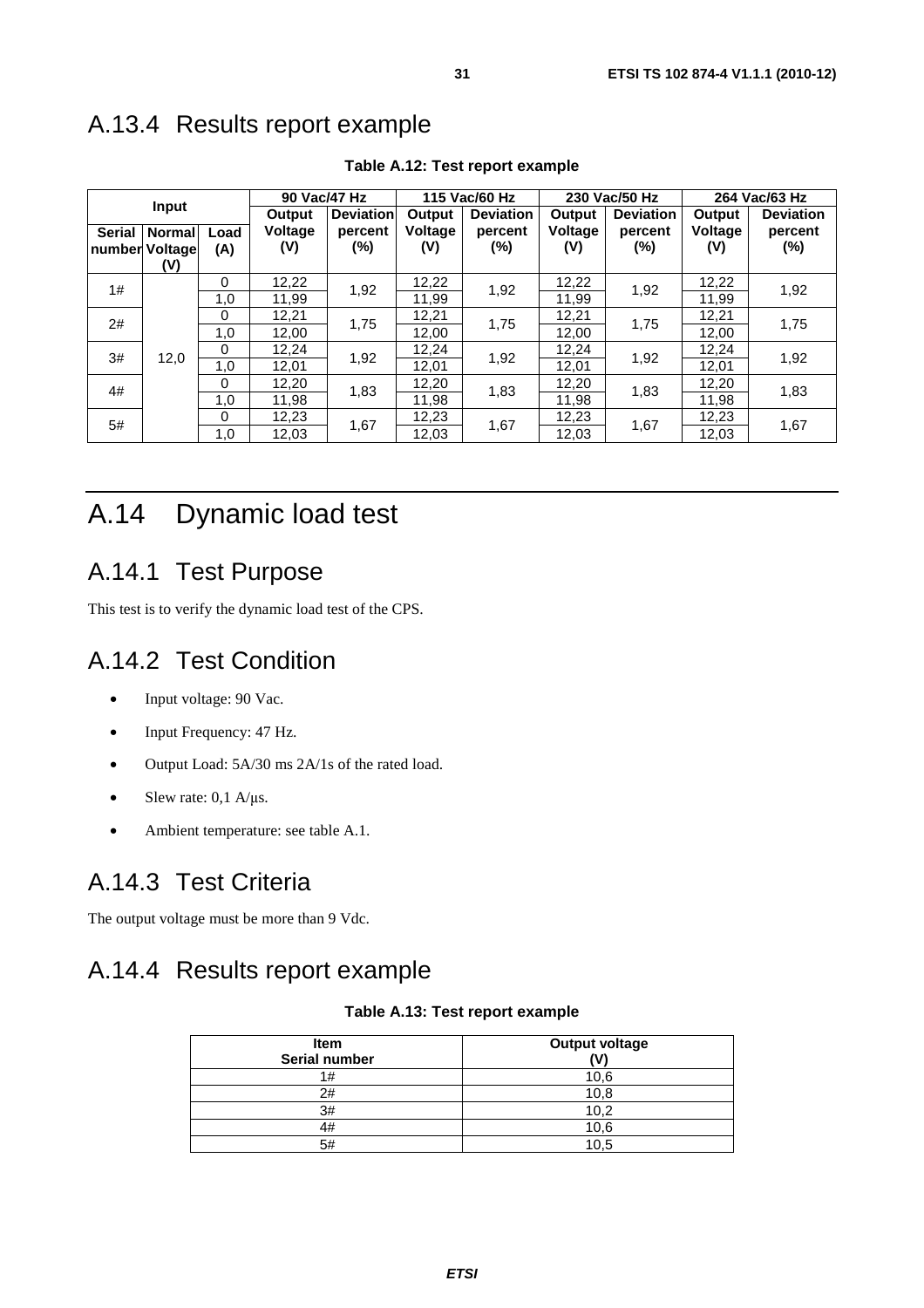## A.15 Brown out and recovery test

### A.15.1 Test Purpose

This test is to verify the brown out and recovery of the CPS.

## A.15.2 Test Condition

- Input voltage: reduce the AC input voltage to 0 Vac in 30 s then immediately increase the AC input voltage to 90 Vac, hold up 10 s, then fall to 0 Vac, and then increase AC input to 90 Vac in 30 s. Repeat this 20 times. Same cycle applied with voltage variation form 0 V to 200 V.
- Input Frequency: 50 Hz.
- Output Load: 100 % of the rated load.
- Ambient temperature: see table A.1.

## A.15.3 Test Criteria

After the test, the electric performance must meet the specifications. The CPS must have clean ON/OFF and OFF/ON transition. No permanent damage.

## A.15.4 Results report example

| <b>Components</b> |               | Power on              | <b>Power off</b> |                       |
|-------------------|---------------|-----------------------|------------------|-----------------------|
| Serial number     | Input voltage | Start-up/Steady       | Input voltage    | Steady/Fall           |
|                   |               | <b>Output voltage</b> |                  | <b>Output Voltage</b> |
| 1#                | 47,8/56,6     | 11,48/11,85           | 55/47.5          | 11,85/11,26           |
| 2#                | 49,6/55,3     | 11,51/11,96           | 53/48,2          | 11,96/11,21           |
| 3#                | 49,2/55,6     | 11,42/12,03           | 54/47.3          | 12,03/11,35           |
| 4#                | 49,8/54,2     | 11,46/12,01           | 52/48,6          | 12,01/11,25           |
| 5#                | 49,7/55,1     | 11,40/11,99           | 53/48.0          | 11,99/11,23           |

#### **Table A.14: Test report example**

## A.16 Temperature storage test

### A.16.1 Test Purpose

This test is to verify if the CPS can endure the storage temperature.

## A.16.2 Test Condition

- Chamber temperature  $40 °C \sim +70 °C$ .
- Cycle time: 3 hours.
- Cycles: 2.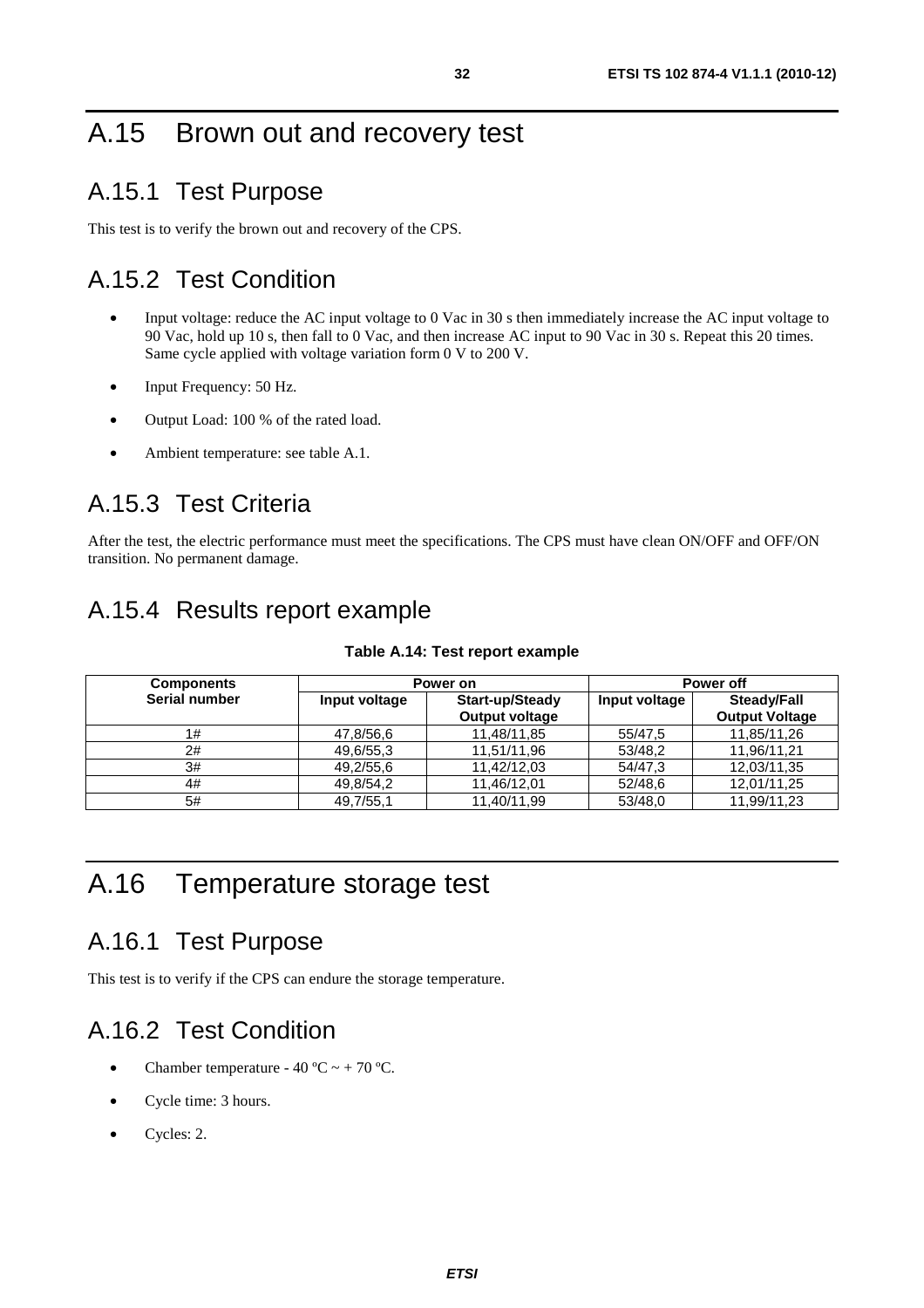## A.16.3 Test Criteria

After the test, the electric performance must meet the specifications. No permanent damage.

### A.16.4 Results report example

| <b>Item</b><br><b>Serial</b> | Before test voltage   After test voltage |       | Hi-pot:P-S:3,75kVA<br>C 10 mA 1 min | <b>Insulation: 500VDC</b> | 1 min 100 M $\Omega$ min |
|------------------------------|------------------------------------------|-------|-------------------------------------|---------------------------|--------------------------|
| number                       | (V)                                      | (V)   | Input to output                     | To output<br>plug         | <b>To housing</b>        |
| 1#                           | 12,01                                    | 12,02 | OK                                  | OK                        | OK                       |
| 2#                           | 12,03                                    | 12,01 | OK                                  | OK                        | OK                       |
| 3#                           | 12,04                                    | 12,00 | $\overline{\mathsf{OK}}$            | $\overline{OK}$           | OK                       |
| 4#                           | 12,00                                    | 12,01 | OK                                  | OK                        | OK                       |
| 5#                           | 12,02                                    | 12,00 | OK                                  | OK                        | OK                       |
| 6#                           | 12,01                                    | 12,03 | $\overline{\mathsf{OK}}$            | $\overline{OK}$           | OK                       |
| 7#                           | 12,00                                    | 12,01 | OK                                  | OK                        | OK                       |
| 8#                           | 12,01                                    | 12,02 | $\overline{\mathsf{OK}}$            | $\overline{OK}$           | $\overline{OK}$          |
| 9#                           | 12,00                                    | 12,02 | OK                                  | OK                        | OK                       |
| 10#                          | 12,03                                    | 12,01 | OK                                  | OK                        | OK                       |
| 11#                          | 12,01                                    | 12,03 | OK                                  | OK                        | OK                       |
| 12#                          | 12,02                                    | 12,00 | $\overline{\mathsf{OK}}$            | $\overline{OK}$           | OK                       |
| 13#                          | 12,02                                    | 12,02 | OK                                  | OK                        | OK                       |
| 14#                          | 12,01                                    | 12,01 | OK                                  | OK                        | OK                       |
| 15#                          | 12,03                                    | 12,04 | $\overline{\mathsf{OK}}$            | OK                        | OK                       |
| 16#                          | 12,00                                    | 12,00 | $\overline{\mathsf{OK}}$            | $\overline{\mathsf{OK}}$  | $\overline{\mathsf{OK}}$ |
| 17#                          | 12,02                                    | 12,00 | OK                                  | OK                        | OK                       |
| 18#                          | 12,01                                    | 12,00 | OK                                  | OK                        | OK                       |
| 19#                          | 12,03                                    | 12,02 | OK                                  | OK                        | OK                       |
| 20#                          | 12,00                                    | 12,01 | $\overline{\mathsf{OK}}$            | $\overline{OK}$           | $\overline{\mathsf{OK}}$ |
| 21#                          | 12,00                                    | 12,02 | OK                                  | OK                        | OK                       |
| 22#                          | 12,01                                    | 12,02 | OK                                  | OK                        | OK                       |
| 23#                          | 12,03                                    | 12,01 | OK                                  | OK                        | OK                       |
| 24#                          | 12,04                                    | 12,03 | OK                                  | OK                        | OK                       |
| 25#                          | 12,00                                    | 12,00 | $\overline{\mathsf{OK}}$            | $\overline{OK}$           | OK                       |
| 26#                          | 12,00                                    | 12,02 | OK                                  | OK                        | OK                       |
| 27#                          | 12,00                                    | 12,01 | $\overline{\mathsf{OK}}$            | $\overline{OK}$           | $\overline{OK}$          |
| 28#                          | 12,02                                    | 12,00 | OK                                  | OK                        | OK                       |
| 29#                          | 12,01                                    | 12,00 | OK                                  | OK                        | OK                       |
| 30#                          | 12,03                                    | 12.02 | $\overline{OK}$                     | $\overline{OK}$           | $\overline{OK}$          |

#### **Table A.15: Test report example**

## A.17 Humidity storage test

### A.17.1 Test Purpose

This test is to verify if the CPS can endure the storage humidity.

## A.17.2 Test Condition

- Chamber temperature: +50 °C.
- Relative humidity: 95 %.
- Test time: 24 hours.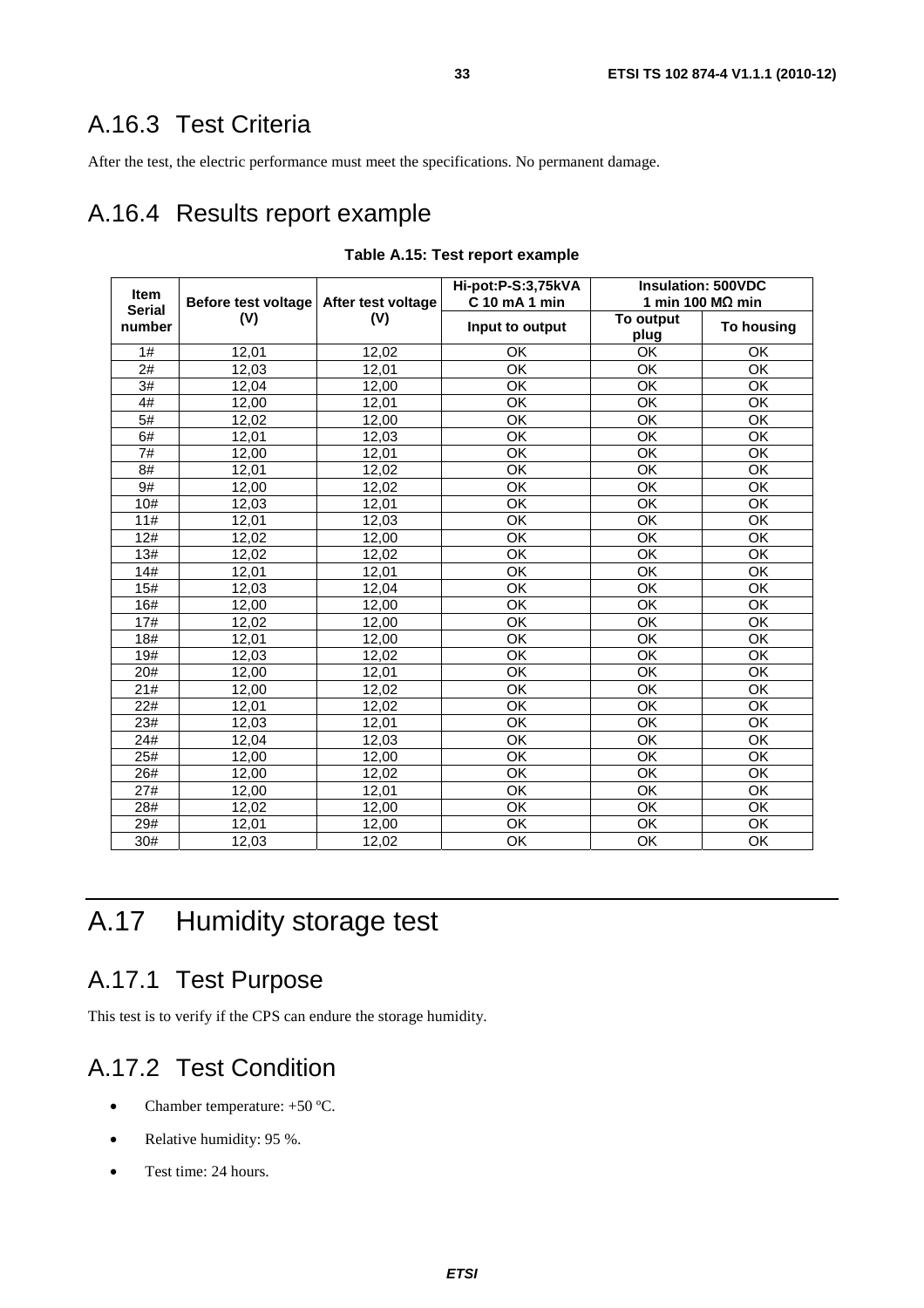## A.17.3 Test Criteria

After the test, the electric performance must meet the specifications. No permanent damage.

## A.17.4 Results report example

This example is the same as in clause A.15.4.

## A.18 Power cycle test

### A.18.1 Test Purpose

This test is to verify the power turn on/off and the stability of the CPS even after a break condition of the power line.

### A.18.2 Test Condition

- Input voltage: 230 Vac.
- Input Frequency: 50 Hz.
- Input voltage: on 5 s, off 5 s repeat 10 000 times.
- Output Load: 100 % of the rated load.
- Ambient temperature: see table A.1.

### A.18.3 Test Criteria

After the test, the electric performance must meet the specifications. No permanent damage.

### A.18.4 Results report example

This example is the same as in clause A.15.4.

## A.19 Shipping, single drop, vibration test

### A.19.1 Test Purpose

This test is to verify the endurance of the CPS for the vibration and non repetitive shock during transportation, operation, removal, and reliability of the CPS for a drop.

## A.19.2 Test Condition

- Input: not connected.
- Output: not connected.
- Ambient temperature: see table A.1.
- Height: 61 cm.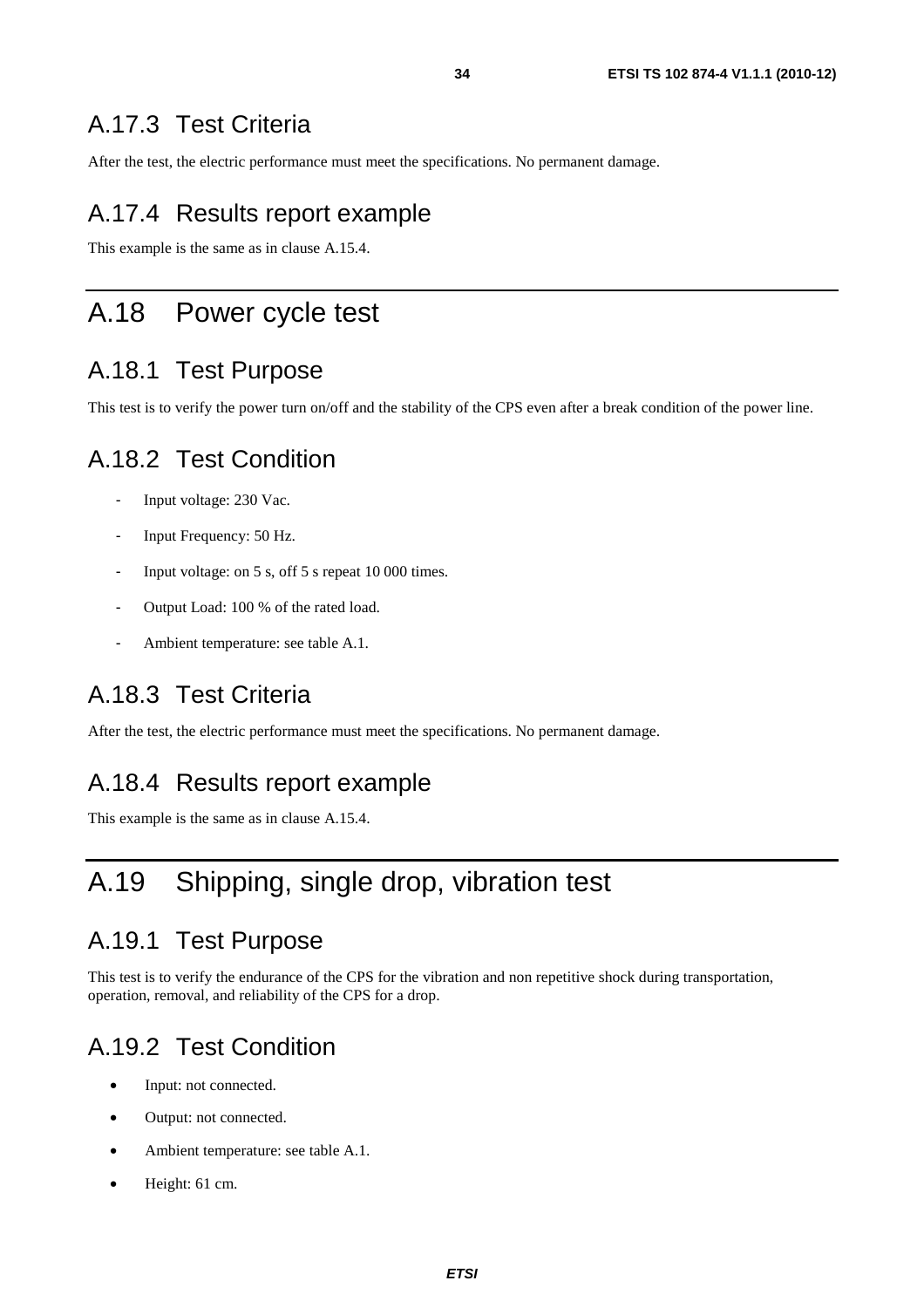- Faces: 4.
- Drop surface: 1 cm wood.
- Vibration frequency:  $10 \text{ Hz} \sim 55 \text{ Hz}$ .
- Test axis: X, Y, Z axis.
- Time: 5 minutes per axis.
- This test must be performed in following order:
	- 1) Drop test.
	- 2) Vibration test.
		- Individual Drop.<br> $\blacksquare$  Ouantity = 1 box
		- Quantity = 1 box.<br>
		Drop test
		- Drop test.



**Figure A.1: Shipping, single drop, vibration test** 

## A.19.3 Test Criteria

No appearance damage or component damage. After the test, the electric performance must meet the specifications. No permanent damage.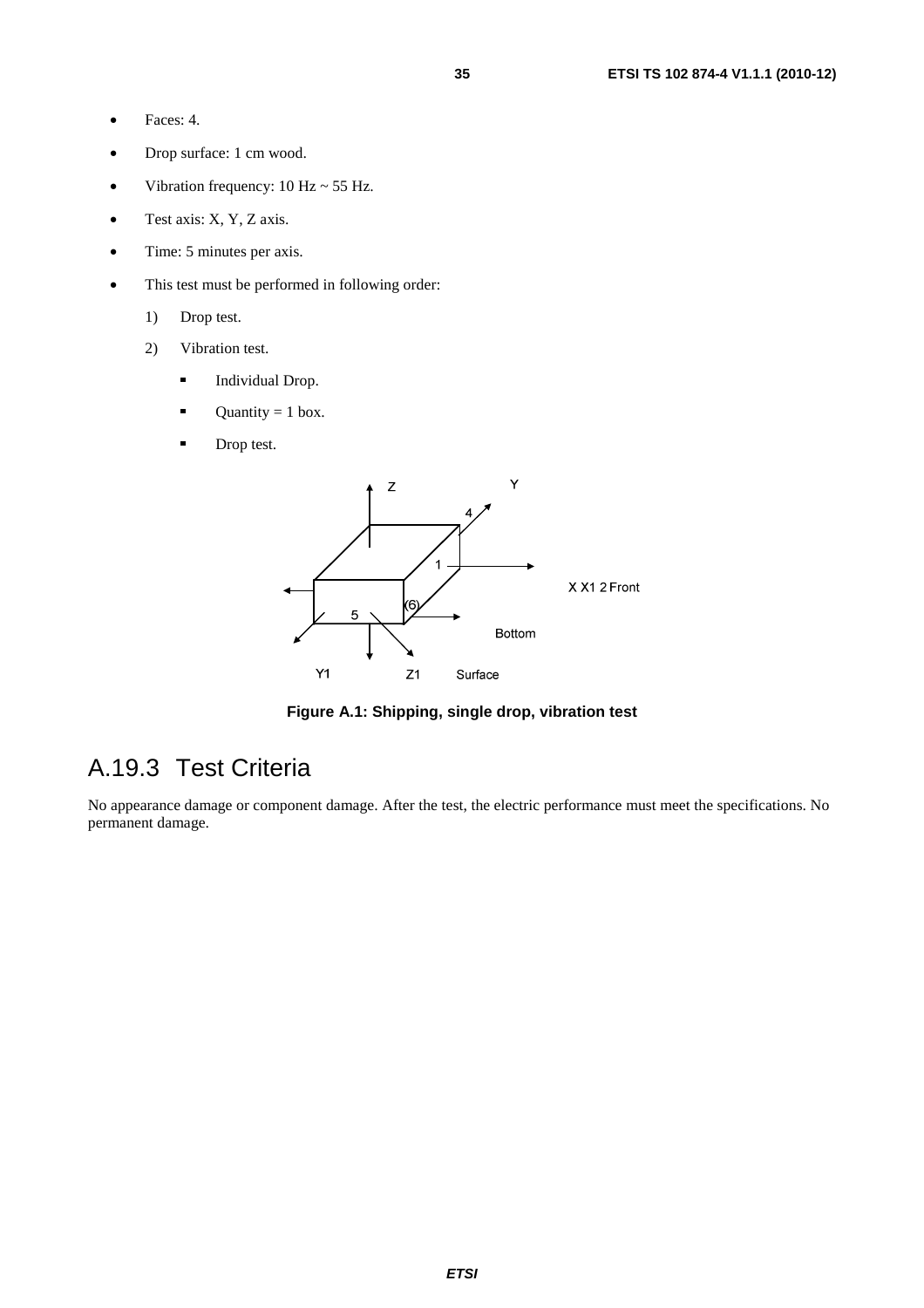## A.19.4 Results report example

| <b>Drop Test</b> |                                      |                            |                                            |  |  |  |
|------------------|--------------------------------------|----------------------------|--------------------------------------------|--|--|--|
|                  | <b>Test Order</b>                    | Drop Height cm             | <b>Remarks</b>                             |  |  |  |
| 1                | Bottom Corner (most critical Corner) | 90                         |                                            |  |  |  |
| $\overline{2}$   | Top Corner (most critical Corner)    | 90                         |                                            |  |  |  |
| 3                | Top Edge (most critical Edge)        | 90                         |                                            |  |  |  |
| 4                | Vertical Edge (most critical Edge)   | 90                         |                                            |  |  |  |
| 5                | <b>Bottom Edge</b>                   | 90                         | Select different Edge for each<br>3 sample |  |  |  |
| 6                | Face 3                               | 90                         |                                            |  |  |  |
| 7                | Face 1                               | 90                         |                                            |  |  |  |
| 8                | Face 2                               | 90                         |                                            |  |  |  |
| 9                | Face 4                               | 90                         |                                            |  |  |  |
| 10               | Face 5                               | 90                         |                                            |  |  |  |
| 11               | Face 6                               | 90                         |                                            |  |  |  |
|                  | <b>Vibration Test</b>                |                            |                                            |  |  |  |
|                  | <b>Test Order</b>                    | <b>Test time (minutes)</b> | <b>Remarks</b>                             |  |  |  |
| 12 <sup>°</sup>  | Face 1 - Face 3                      | 20                         | With Face 3 facing down                    |  |  |  |
| 13               | Face 2 - Face 4                      | 20                         |                                            |  |  |  |
| 14               | lFace 5 - Face 6                     | 20                         |                                            |  |  |  |

**Table A.16: Test report example** 

## A.20 Short circuit protection test

## A.20.1 Test Purpose

This test is to verify if the CPS can endure a short circuit at the output.

## A.20.2 Test Condition

- Input: 230 Vac.
- Frequency: 50 Hz.
- Output: 100 % of the rated load short circuit.
- Ambient temperature: see table A.1.

## A.20.3 Test Criteria

The short circuit protection must meet the specifications.

## A.20.4 Results report example

#### **Table A.17: Test report example**

| <b>Item</b><br>Serial number | <b>Protection time</b><br>(s) | After test voltage |
|------------------------------|-------------------------------|--------------------|
| 1#                           |                               | 12,03              |
| 2#                           |                               | 12,01              |
| 3#                           |                               | 12,00              |
| 4#                           |                               | 12,02              |
| 5#                           |                               |                    |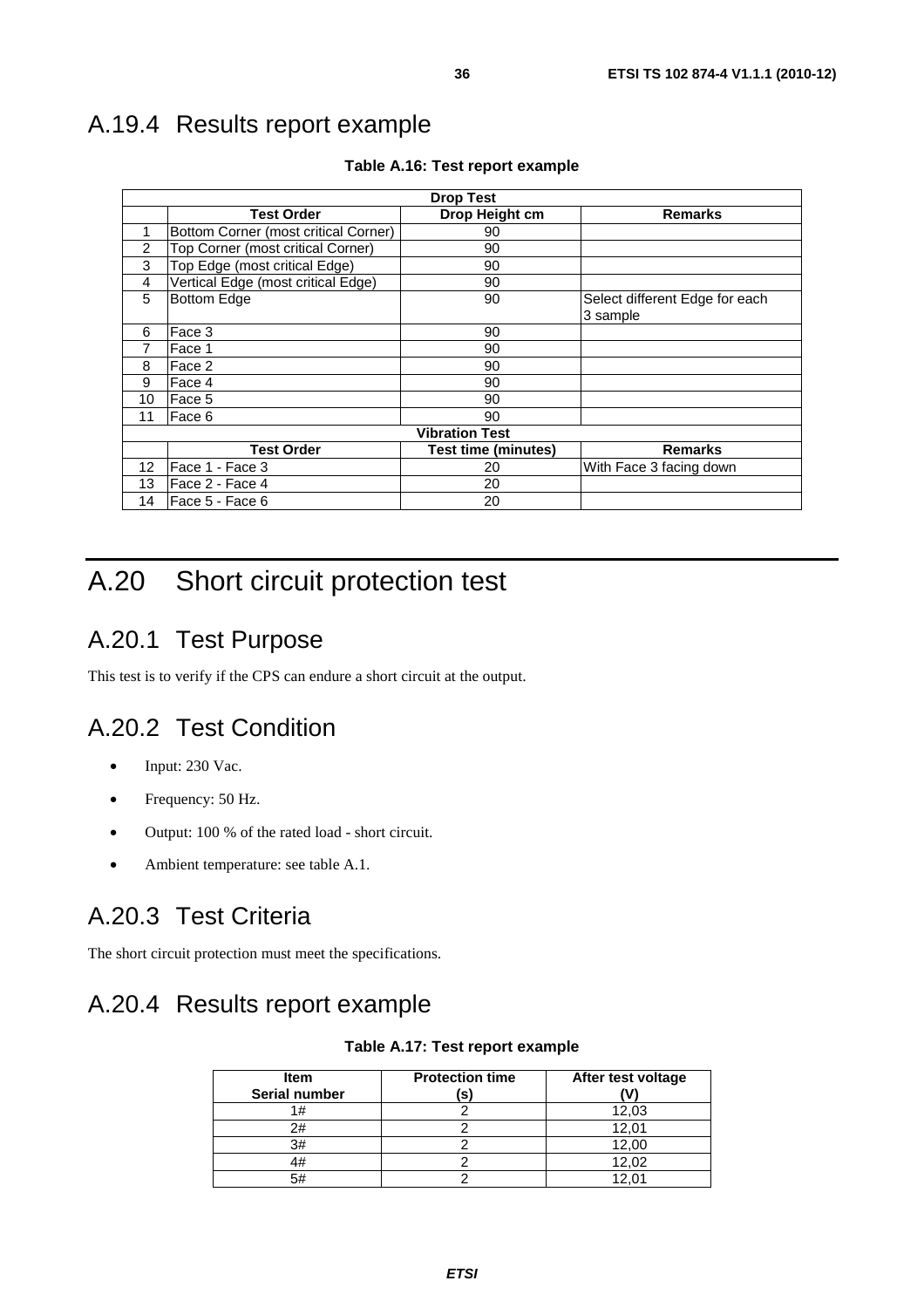## A.21 Over voltage protection test

## A.21.1 Test Purpose

This test is to verify if the CPS can endure over voltage.

## A.21.2 Test Condition

- Input:  $90$  Vac ~ 264 Vac.
- Frequency:  $47 \text{ Hz} \approx 63 \text{ Hz}.$
- Ambient temperature: see table A.1.

## A.21.3 Test Criteria

The over voltage circuit protection voltage must be lower than 16 V.

## A.21.4 Results report example

#### **Table A.18: Test report example**

| <b>Item</b>   | Output         | Output voltage with over over-voltage is "on" (V) |               |               |               |  |
|---------------|----------------|---------------------------------------------------|---------------|---------------|---------------|--|
| Serial number | current<br>(A) | 90 Vac/47 Hz                                      | 115 Vac/60 Hz | 230 Vac/50 Hz | 264 Vac/63 Hz |  |
|               | $\Omega$       | 14,2                                              | 14,3          | 14,2          | 14,1          |  |
| 1#            |                | 14,4                                              | 14,5          | 14,5          | 14,5          |  |
| 2#            | $\Omega$       | 14,2                                              | 14,3          | 14,3          | 14,3          |  |
|               |                | 14,4                                              | 14,4          | 14,4          | 14,4          |  |
| 3#            | $\Omega$       | 14,2                                              | 14,3          | 14,2          | 14,1          |  |
|               |                | 14,4                                              | 14,5          | 14,5          | 14,5          |  |
| 4#            | $\Omega$       | 14,2                                              | 14,3          | 14,3          | 14,3          |  |
|               |                | 14,4                                              | 14,4          | 14,4          | 14,4          |  |
|               | $\Omega$       | 14,2                                              | 14,3          | 14,3          | 14,3          |  |
| 5#            |                | 14,4                                              | 14,4          | 14,4          | 14,4          |  |

## A.22 Over current protection test

## A.22.1 Test Purpose

This test is to verify if the CPS can endure over current.

## A.22.2 Test Condition

- Input:  $90$  Vac ~ 264 Vac.
- Frequency:  $47 \text{ Hz} \approx 63 \text{ Hz}.$
- Ambient temperature: see table A.1.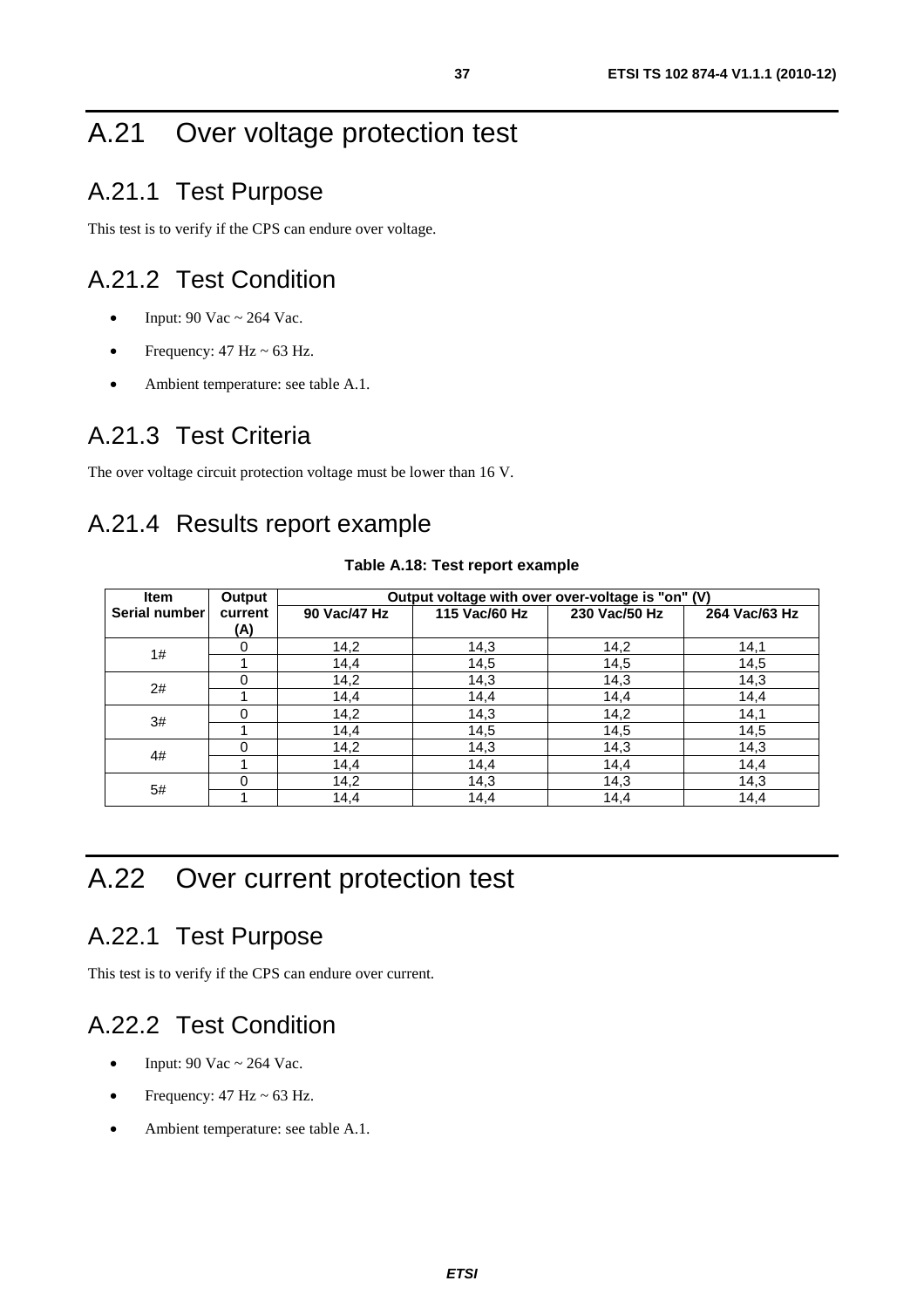## A.22.3 Test Criteria

The over current circuit protection must limit the current at a value between 2 and 3 A. After removing the short circuit after 15 minutes the CPS shall auto recover without damage.

## A.22.4 Results report example

| <b>Item</b>   | Temperature        | Limit current (A) |               |                                                                 |               |  |
|---------------|--------------------|-------------------|---------------|-----------------------------------------------------------------|---------------|--|
| Serial number | (°C)               | 90 Vac/47 Hz      | 115 Vac/60 Hz | 230 Vac/50 Hz                                                   | 264 Vac/63 Hz |  |
| 1#            | 0                  | 2,13              | 2,36          | 2,61                                                            | 2,89          |  |
|               | 50                 | 2,14              | 2,38          | 2,65                                                            | 2,92          |  |
| 2#            | $\Omega$           | 2,14              | 2,35          | 2,56                                                            | 2,94          |  |
|               | 50                 | 2,12              | 2,34          | 2,58                                                            | 2,91          |  |
| 3#            | 0                  | 2,13              | 2,37          | 2,63                                                            | 2,93          |  |
|               | 50                 | 2,14              | 2,38          | 2,65                                                            | 2,92          |  |
| 4#            | $\Omega$           | 2,14              | 2,35          | 2,56                                                            | 2,94          |  |
|               | 50                 | 2,14              | 2,35          | 2,56                                                            | 2,94          |  |
| 5#            | $\Omega$           | 2,12              | 2,34          | 2,58                                                            | 2,91          |  |
|               | 50                 | 2,13              | 2,37          | 2,63                                                            | 2,93          |  |
| <b>Item</b>   | <b>Temperature</b> |                   |               | Auto recover after 15 minutes shortcircuit/output voltage (Vdc) |               |  |
| Serial number | (°C)               | 90 Vac/47 Hz      | 115 Vac/60 Hz | 230 Vac/50 Hz                                                   | 264 Vac/63 Hz |  |
| 1#            | 0                  | yes/12,13         | yes/12,36     | yes/12,61                                                       | yes/12,89     |  |
|               | 50                 | yes/12,14         | yes/12,38     | yes/12,65                                                       | yes/12,92     |  |
| 2#            | 0                  | ves/12,14         | yes/12,35     | yes/12,56                                                       | yes/12,94     |  |
|               |                    |                   |               |                                                                 |               |  |
|               | 50                 | ves/12,12         | yes/12,34     | yes/12,58                                                       | yes/12,91     |  |
|               | $\Omega$           | yes/12,13         | yes/12,37     | yes/12,63                                                       | yes/12,93     |  |
| 3#            | 50                 | yes/12,14         | yes/12,38     | yes/12,65                                                       | yes/12,92     |  |
|               | $\Omega$           | yes/12,14         | yes/12,35     | yes/12,56                                                       | yes/12,94     |  |
| 4#            | 50                 | yes/12,14         | yes/12,35     | yes/12,56                                                       | yes/12,94     |  |
| 5#            | $\mathbf{0}$<br>50 | yes/12,12         | yes/12,34     | yes/12,58                                                       | yes/12,91     |  |

#### **Table A.19: Test report example**

## A.22.5 Test purpose

This test is to verify if the Construction, Appearance and Weight of the CPS is in compliance with the design and the safety requirements.

## A.22.6 Test Condition

- Inspect the CPS with unaided naked eyes.
- Inspection distance 30 cm away from the naked eyes.
- Ambient temperature: see table A.1.

## A.22.7 Test Criteria

The construction, appearance and weight must meet specification.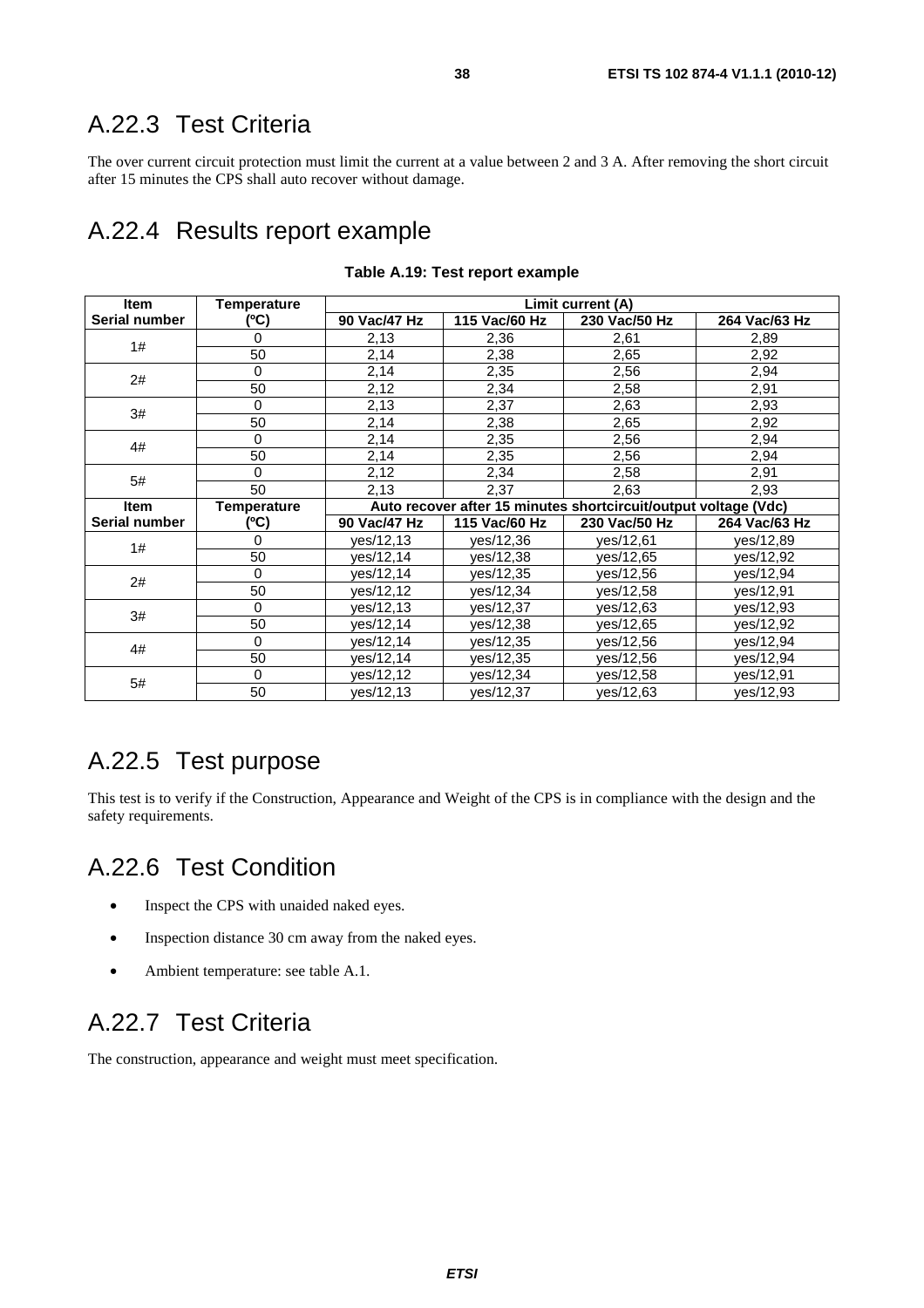## A.22.8 Results report example

| Item          |        | Housing(mm) |               | DC cord | Appearance | Weight (g) |
|---------------|--------|-------------|---------------|---------|------------|------------|
| Serial number | Length | Width       | <b>Height</b> | Length  |            |            |
| 1#            | 71,90  | 33,55       | 69,06         | 1839    | ΟK         | 128,9      |
| 2#            | 71,92  | 33,52       | 69,03         | 1839    | OK         | 128,3      |
| 3#            | 71,91  | 33,53       | 69,03         | 1842    | ΟK         | 128,8      |
| 4#            | 71,91  | 33,54       | 69,05         | 1840    | OK         | 129,1      |
| 5#            | 71,90  | 33,53       | 69.07         | 1842    | OK         | 128,7      |

#### **Table A.20: Test report example**

## A.23 Hi-Pot test

## A.23.1 Test Purpose

To verify the possibility of electric leakage when the input is connected to high voltage.

## A.23.2 Test Condition

- Test voltage: 3,75 kVac.
- Leak current: 10 mA.
- Test time: 1 minute.
- Ambient temperature: see table A.1.

## A.23.3 Test Criteria

The CPS must meet the specifications.

## A.23.4 Results report example

#### **Table A.21: Test report example**

| <b>Item</b><br>Serial number | Input to output<br>3,75 kVac 10 mA 1 minute | <b>Surface structure</b> |
|------------------------------|---------------------------------------------|--------------------------|
| 1#                           | <b>PASS</b>                                 |                          |
| 2#                           | <b>PASS</b>                                 | Jk                       |
| 3#                           | <b>PASS</b>                                 |                          |
| 4#                           | <b>PASS</b>                                 |                          |
| 5#                           | <b>PASS</b>                                 |                          |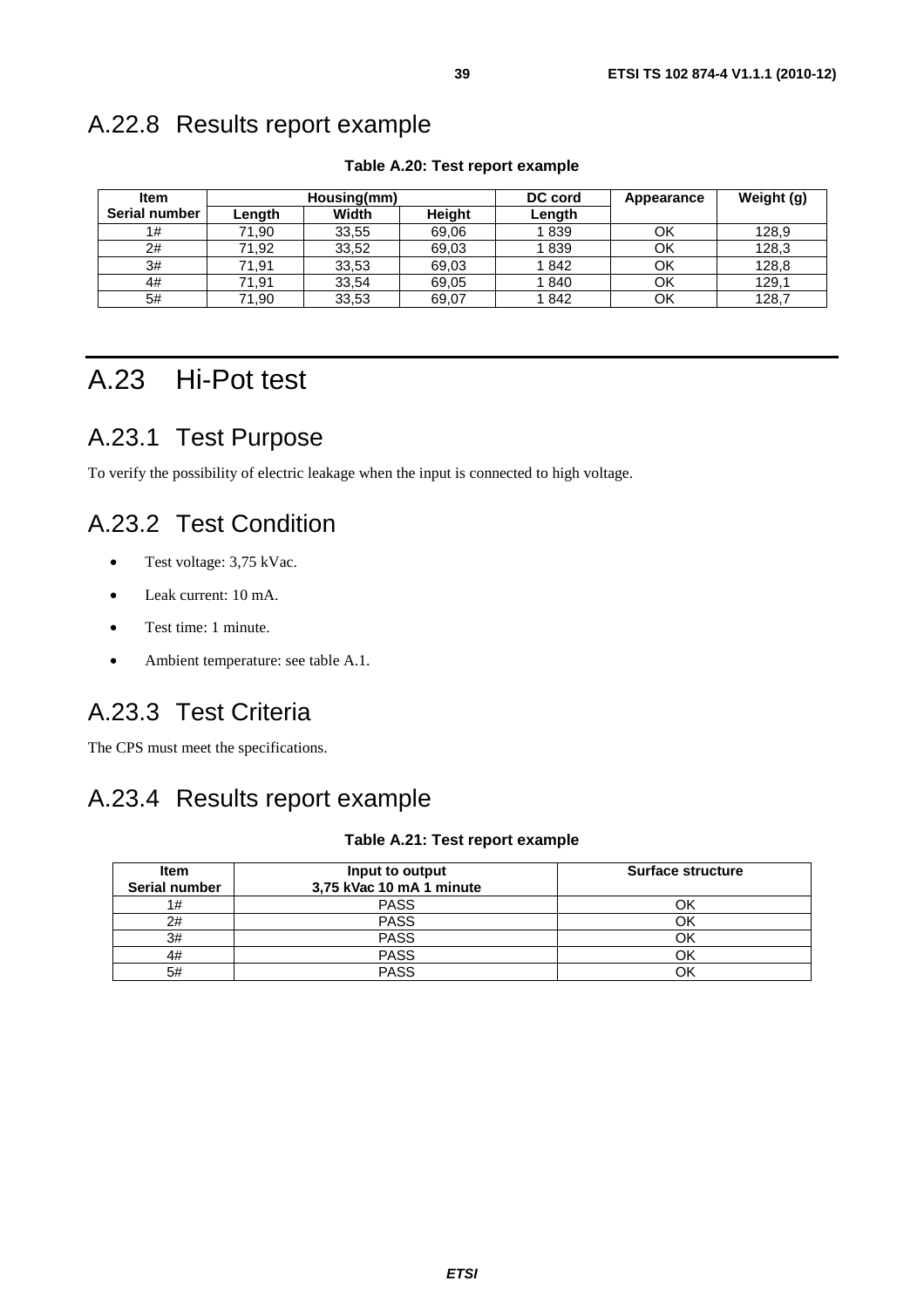## A.24 Dielectric withstand test

## A.24.1 Test Purpose

To verify the insulation of the CPS.

### A.24.2 Test Condition

- Test voltage: 500 Vdc.
- Test time: 1 minute.
- Ambient temperature: see table A.1.

## A.24.3 Test Criteria

The CPS must meet the at least 100 MΩ dielectric withstand.

## A.24.4 Results report example

#### **Table A.22: Test report example**

| Item<br><b>Serial number</b> | Input to output<br>500 Vdc 1 minute | <b>Surface structure</b> |
|------------------------------|-------------------------------------|--------------------------|
| 1#                           | <b>PASS</b>                         |                          |
| 2#                           | <b>PASS</b>                         |                          |
| 3#                           | <b>PASS</b>                         |                          |
| 4#                           | <b>PASS</b>                         | Оk                       |
| 5#                           | <b>PASS</b>                         |                          |

## A.25 Leakage current test

## A.25.1 Test Purpose

To verify the leakage current of the CPS.

## A.25.2 Test Condition

- Input: 230 Vac.
- Frequency: 50 Hz.
- Output load: 100% of the rated load.
- Ambient temperature: see table A.1.

### A.25.3 Test Criteria

The leakage current must be less than 250 µA.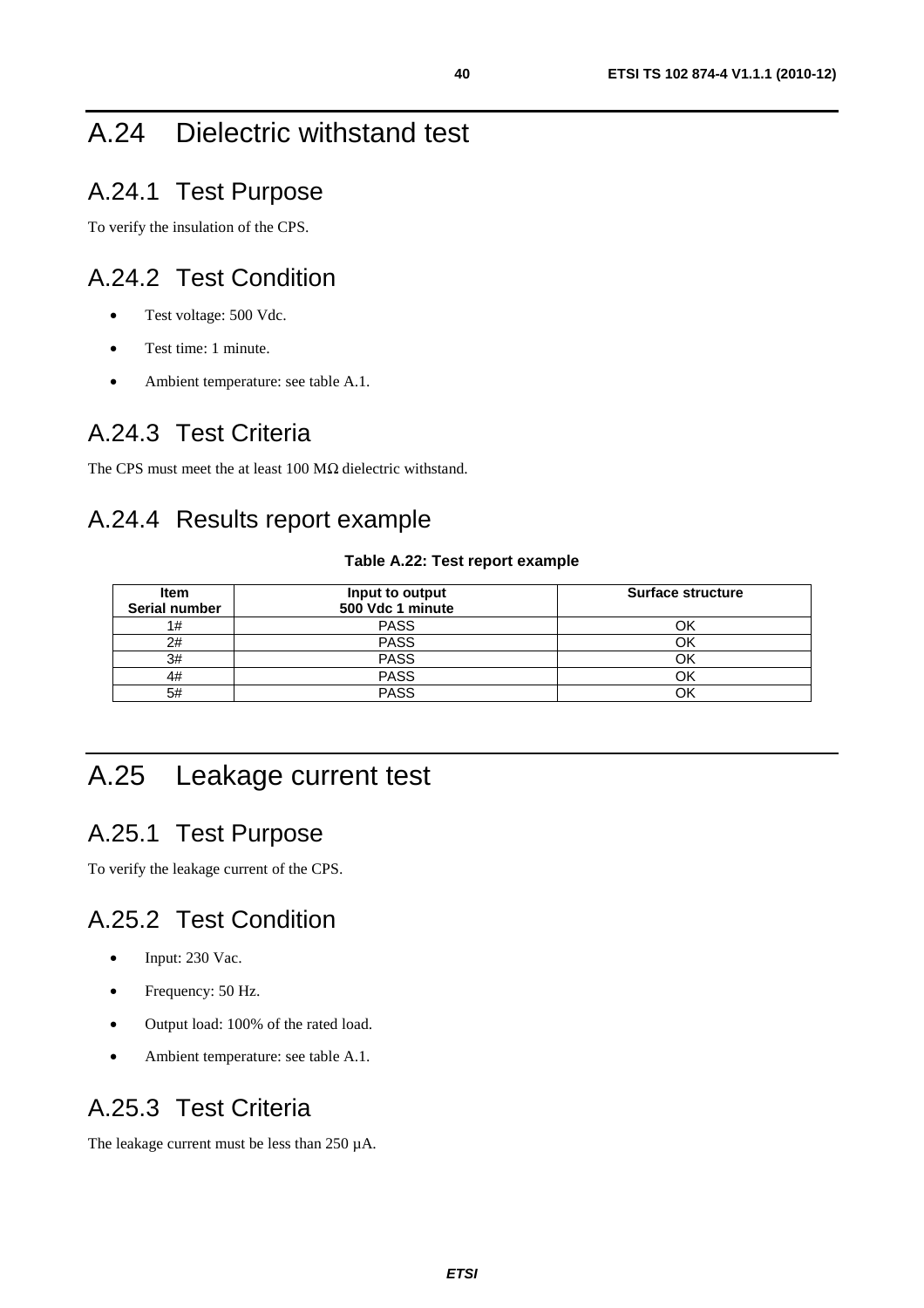## A.25.4 Results report example

| <b>Item</b>   | $G-L$     | PH-L      |
|---------------|-----------|-----------|
| Serial number | $(\mu A)$ | $(\mu A)$ |
| 1#            | 11,6      | 7,3       |
| 2#            | 11,5      | 7,3       |
| 3#            | 11,6      | 7,3       |
| 4#            | 11,6      | 7,3       |
| 5#            | 11,6      | 7,3       |
| 6#            | 11,5      | 7,3       |
| 7#            | 11,6      | 7,3       |
| 8#            | 11,6      | 7,3       |
| 9#            | 11,6      | 7,3       |
| 10#           | 11,5      | 7,3       |

#### **Table A.23: Test report example**

## A.26 DC cord set and plug test

### A.26.1 Test Purpose

To verify the reliability of the cords and plugs.

## A.26.2 Test Condition 1

- DC Cord bending cycles: 2 000 times.
- DC Cord velocity: 40 times/min.
- DC Cord Weight load: 200 g.
- Bending angle: 120 °.
- Ambient temperature: see table A.1.

## A.26.3 Test Condition 2

- Physical inspection DC plug.
- Physical inspection AC plug.

## A.26.4 Test Criteria

The AC plug must meet EN 50075 [13] and the DC plug must meet.



**Figure A.2: DC cord**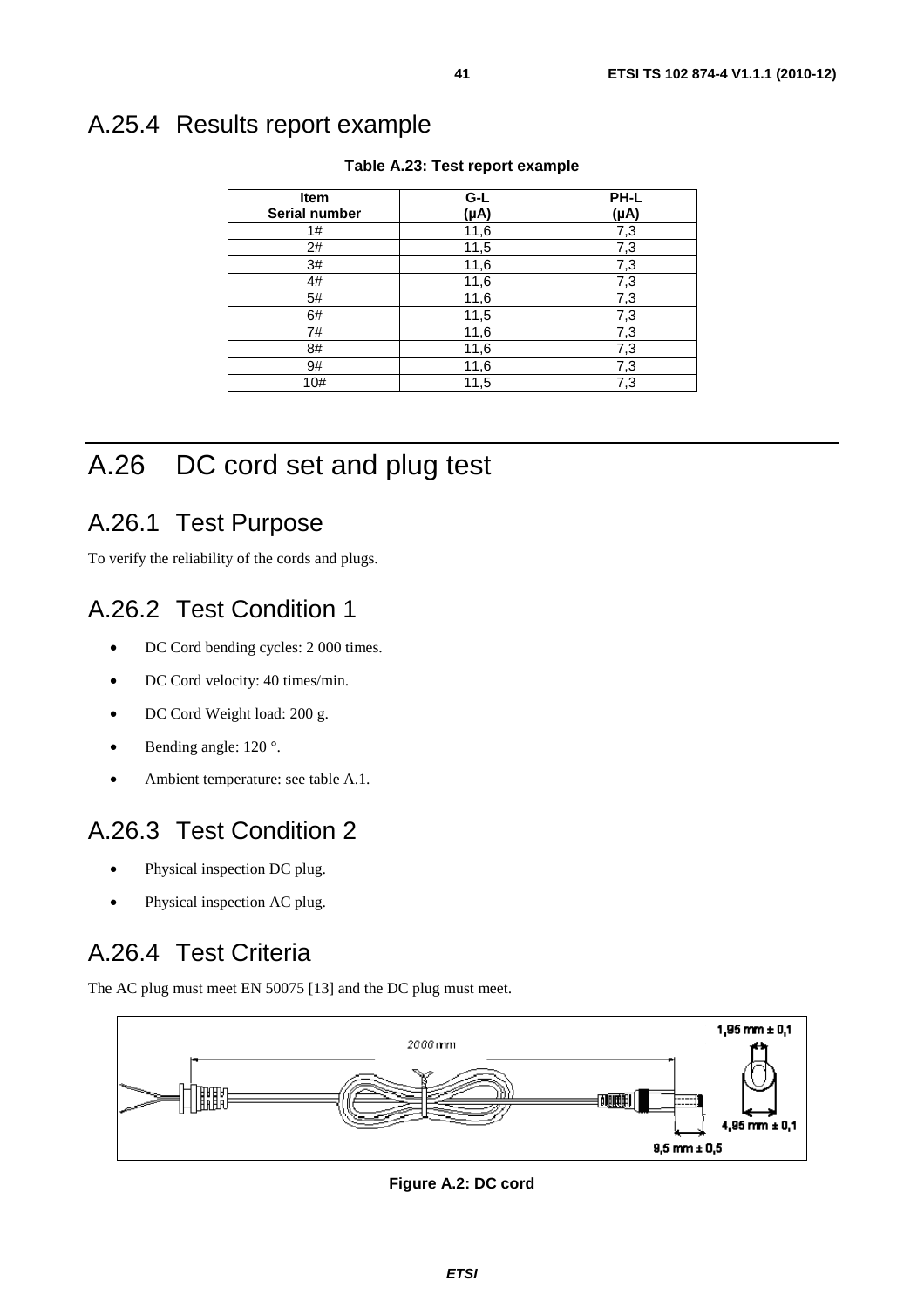## A.26.5 Results report example

| <b>ITEM</b><br>Serial number | <b>Test cycles</b> | <b>Percentage of Copper</b><br>cord broken | <b>Determinant</b> |
|------------------------------|--------------------|--------------------------------------------|--------------------|
| 1#                           | 2 0 0 0            | $0\%$                                      |                    |
| 2#                           | 2 0 0 0            | $0\%$                                      |                    |
| 3#                           | 2 0 0 0            | $0\%$                                      |                    |
| 4#                           | 2 0 0 0            | $0\%$                                      |                    |
| 5#                           | 2 0 0 0            | $0\%$                                      |                    |

**Table A.24: Test report example** 

## A.27 Energy efficiency test

## A.27.1 Test Purpose

To verify that the CPS meets the energy specifications.

## A.27.2 Test Condition

- Input voltage: 115 Vac and 230 Vac.
- Input Frequency: 50 Hz.
- Output Load:  $0\% \sim 100\%$  of the rated load.
- Ambient temperature: see table A.1.

## A.27.3 Test Criteria

The average efficiency at 25 %, 50 %, 75 % and 100 % of the rated load, equal or better than 77,85 %.

No load power use, less than 0,3 W.

## A.27.4 Results report example

Per CPS tested, the next example applies.

| Serial number            |                            |       | 1#    |         |         |       |
|--------------------------|----------------------------|-------|-------|---------|---------|-------|
| <b>Input 115 V/50 Hz</b> | <b>Active Power Values</b> |       |       |         | Average |       |
| Output Current (mA)      | $\Omega$                   | 250   | 500   | 750     | 1 0 0 0 | ---   |
| Output Voltage (V)       | 12,15                      | 12,09 | 12,04 | 11.99   | 11.94   | ---   |
| Output Power (W)         | 0                          | 2,4   | 6,0   | 9,0     | 12,0    |       |
| AC Input Power (W)       | 0.13                       | 3,8   | 7,4   | 11,0    | 14,9    |       |
| Efficiency               | ---                        | 63,16 | 81.08 | 81,82   | 80,54   | 76,65 |
| <b>Input 230 V/50 Hz</b> | <b>Active Power Values</b> |       |       | Average |         |       |
| Output Current (mA)      | 0                          | 250   | 500   | 750     | 1 0 0 0 |       |
| Output Voltage (V)       | 12,15                      | 12,09 | 12,04 | 11,99   | 11,94   |       |
| Output Power (W)         | $\Omega$                   | 2,4   | 6,0   | 9,0     | 12,0    | ---   |
| AC Input Power (W)       | 0.26                       | 3,9   | 7.6   | 11,3    | 14.9    | ---   |
| Efficiency               | ---                        | 61,54 | 78,95 | 79,65   | 80,54   | 75,17 |

#### **Table A.25: Test report example**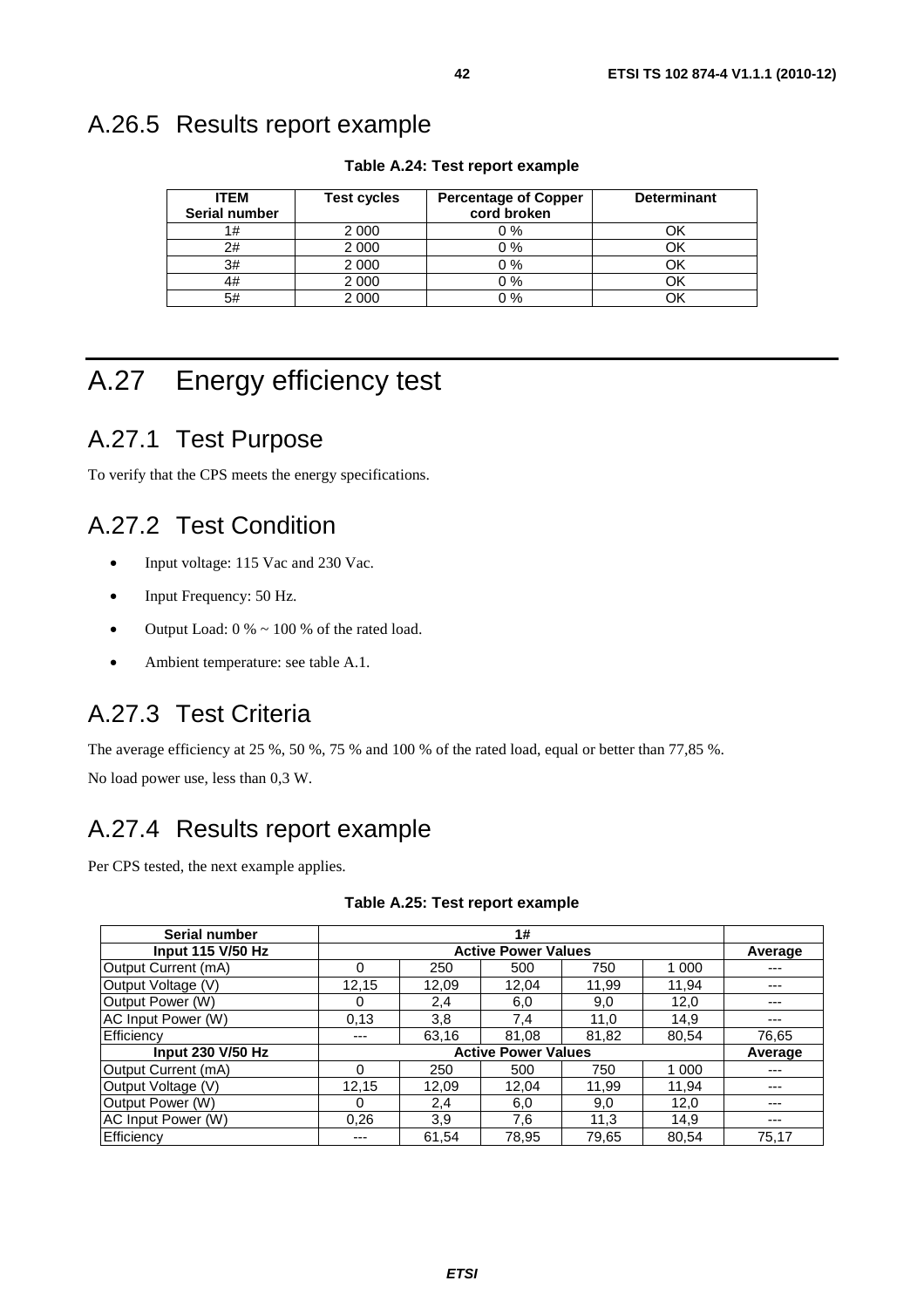## A.28 Capacitive load test

## A.28.1 Test Purpose

To verify that the CPS will not go into over current protection with the capacitive load.

## A.28.2 Test Condition

- Input voltage:  $90$  Vac ~ 264 Vac.
- Input Frequency:  $50$  Hz  $\sim$  60 Hz.
- Output Load: electrolytic capacitor of 2 200 μF.
- Ambient temperature: see table A.1.

### A.28.3 Test Criteria

The CPS must not use the over current protection.

## A.28.4 Results report example

#### **Table A.26: Test report example**

| Serial number | 90 Vac/47 Hz | 115 Vac/60 Hz | 230 Vac/50 Hz | 264 Vac/63 Hz |
|---------------|--------------|---------------|---------------|---------------|
|               |              |               |               |               |
| 2#            |              |               |               |               |
| 3#            |              |               |               |               |
|               |              |               |               |               |
| 5#            |              |               |               |               |

## A.29 Maximum open circuit voltage test

### A.29.1 Test Purpose

To verify that the CPS does not exceed the maximum open circuit voltage specification.

## A.29.2 Test Condition

- Input voltage:  $90$  Vac ~ 264 Vac.
- Input Frequency:  $50$  Hz  $\sim 60$  Hz.
- Output Load: 100 % of the rated power.
- Ambient temperature: see table A.1.

## A.29.3 Test Criteria

The open circuit voltage must be less than 16 V, when the protection goes to "on".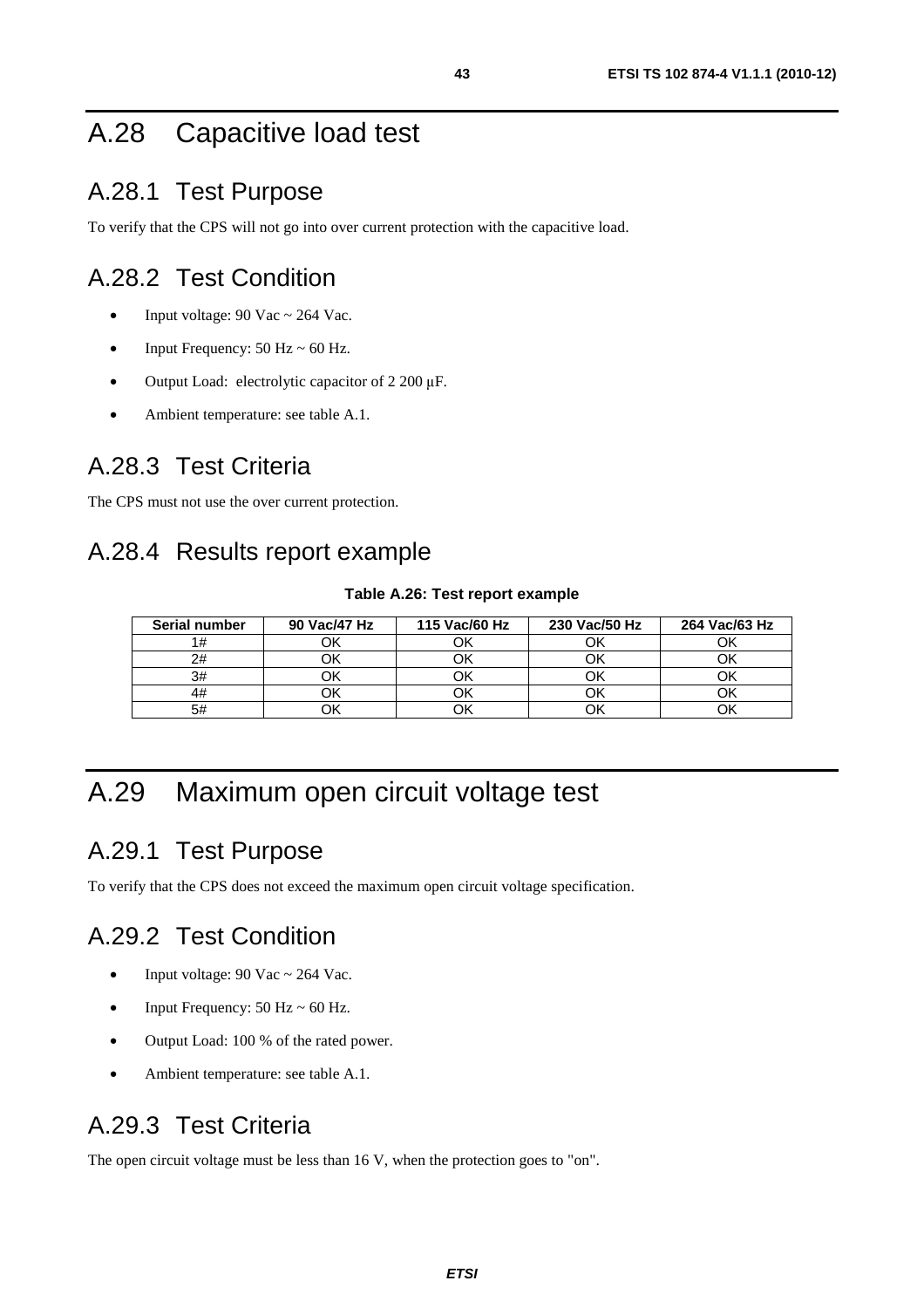## A.29.4 Results report example

**Table A.27: Test report example** 

| <b>Serial number</b> | 90 Vac/50 Hz (Vdc) | 264 Vac/50 Hz (Vdc) |
|----------------------|--------------------|---------------------|
| 1#                   | 14.84              | 14.79               |
| 2#                   | 15.69              | 15.77               |
| 3#                   | 14.65              | 14.75               |
| 4#                   | 15,58              | 15,62               |
| 5#                   | 14.82              | 14.78               |

## A.30 Other tests

For the following tests:

- Electrostatic discharge test.
- Surge immunity test.
- Conduction test.
- Radiation test.
- Harmonic test.
- Electrical fast transient test.
- Voltage dips and interruption test.
- Surge immunity test.

All details for test procedures are contained in EN 61000 series [4] to [9] and EN 55022 [2] documents mentioned in the text body.

In addition to the mentioned standards, with relation to interferences with Powerlines, the AC Power Port conducted emissions MUST NOT exceed 35 dBµV peak and 33 dBµV average in the frequency band from 1,6 MHz to 100 MHz.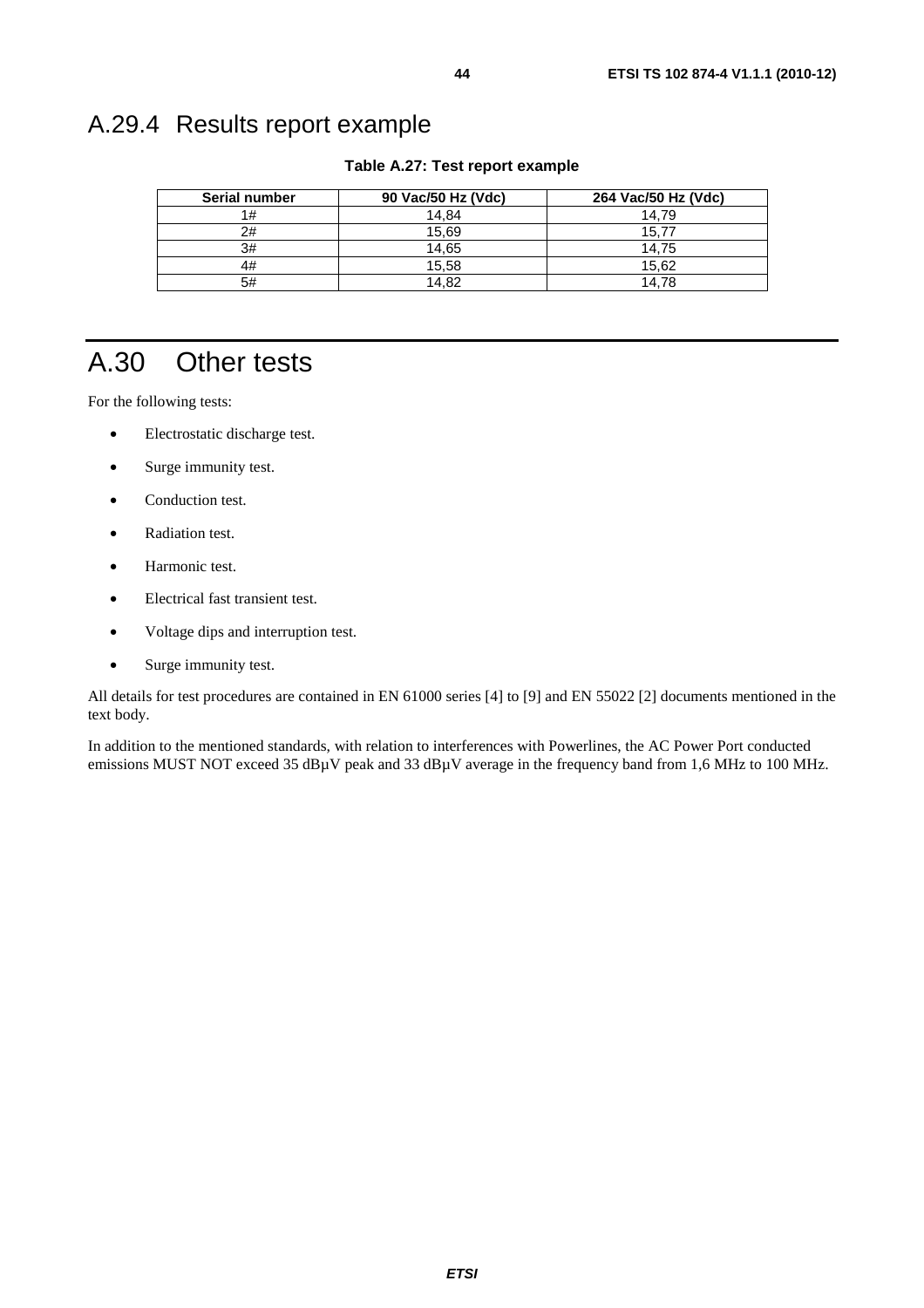## Annex B (informative): Testing immunity of PLT equipment to CPS disturbances

As said in the normative part of the present document, power supplies can introduce significant impedance variations on an AC line used for data transmission over Powerlines, so that all CPS categories COULD be designed so as not to affect the bit rate of the data over PLT traffic by more than 5 % of the reference throughput.

The test procedure here described is then referred to a product using a CPS compliant to this document and is not part of the testing process of the CPS itself.

## B.1 Test Purpose

To verify that the CPS does not affect the bit rate of the data over PLT traffic by more than 5 % of the reference throughput.

## B.1.1 Test Condition

A PLT equipment, connected to a receiving end device could be powered with its power supply provided in the package, and connected to another PLT equipment used as reference and able to transmit bidirectional traffic generated by a connected lab equipment at the maximum allowed bitrate, depending on the specific implementation of PLT technology (a typical value can be 200 Mbit/s). A traffic detector is then connected to the PLT equipment under test.

## B.1.2 Test Criteria

The bitrate variation measured by the traffic detector could be limited within 5 % of the maximum bitrate detected.

## B.1.3 Results report example

| Serial number | <b>Max bitrate</b> | Min. bitrate | % Variation |
|---------------|--------------------|--------------|-------------|
|               | detected           | detected     |             |
| 1#            |                    |              |             |
| 2#            |                    |              |             |
| 3#            |                    |              |             |
| 4#            |                    |              |             |
| 5#            |                    |              |             |

#### **Table B.1: Test report example**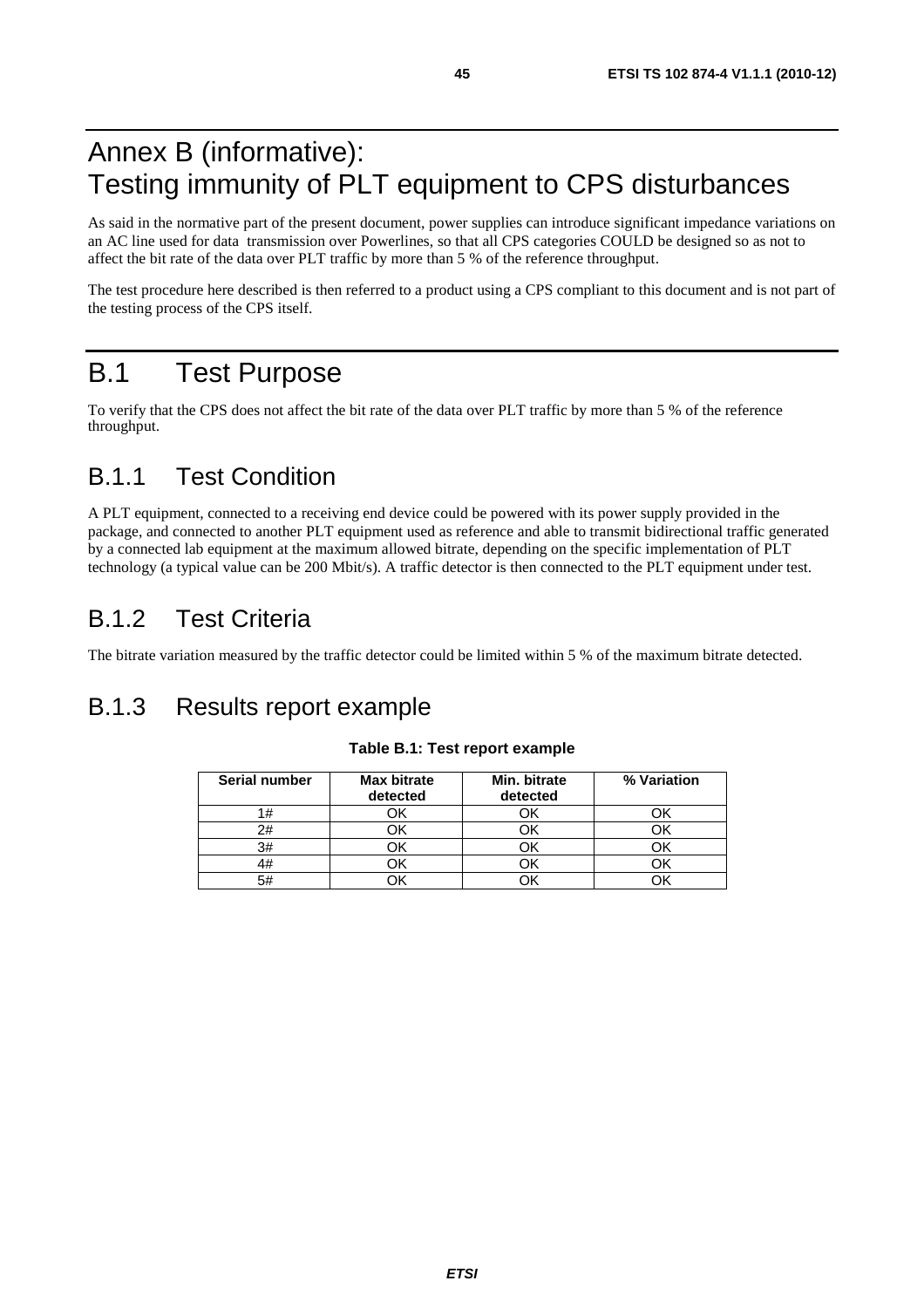## Annex C (informative): Bibliography

• BS 1363-1:1995: "13 A plugs, socket-outlets and adaptors. Specification for rewirable and non-rewirable 13 A fused plugs".